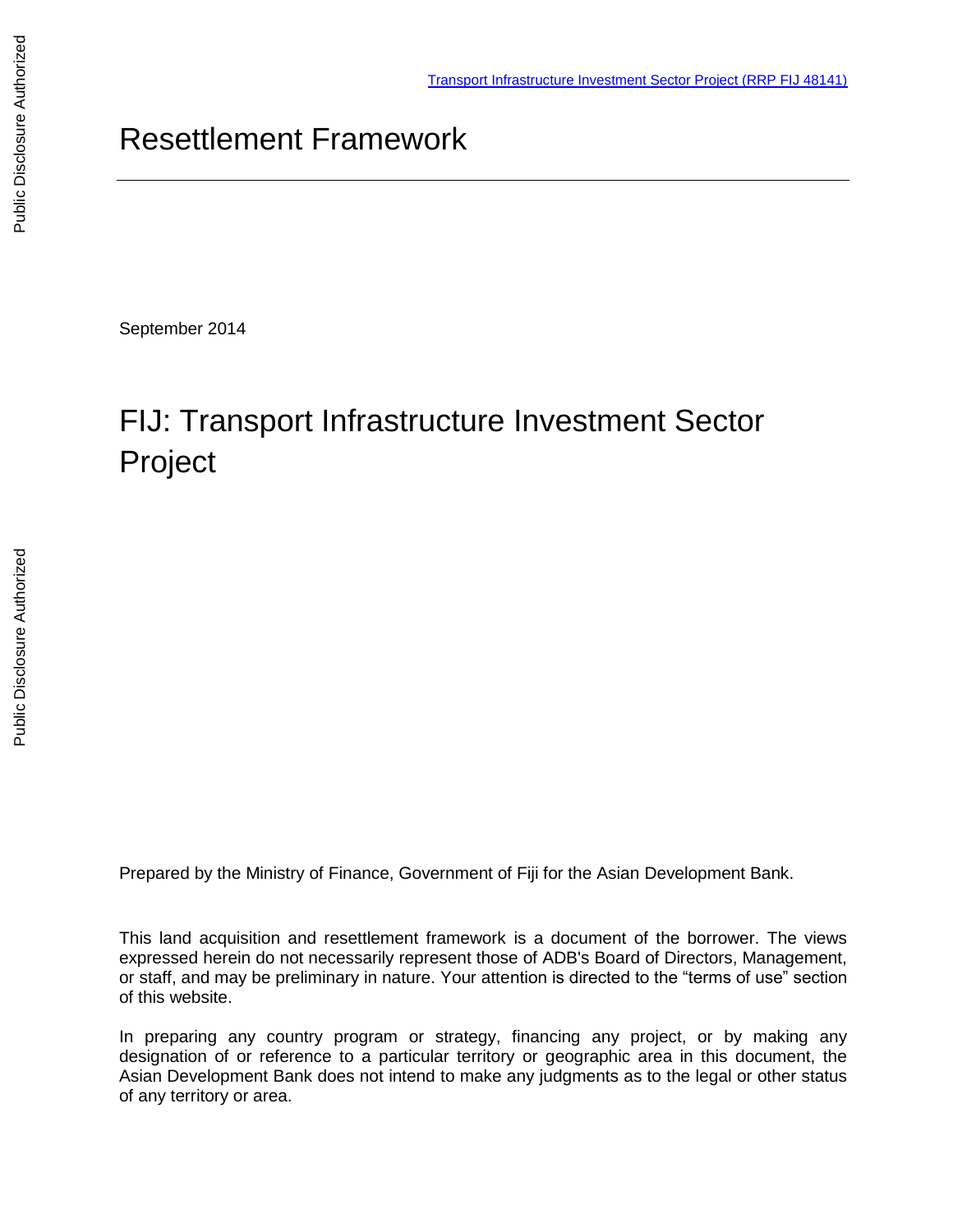### **CURRENCY EQUIVALENTS**

(as of August 2014)

Fiji Dollar – (FJD) FJD 1.00 = USD 0.54  $USD = FJD 1.85$ 

### **ABBREVIATIONS**

| <b>ADB</b>      | Asian Development Bank                                                             |
|-----------------|------------------------------------------------------------------------------------|
| <b>ADRA</b>     | <b>Adventist Development and Relief Agency</b>                                     |
| <b>ALTA</b>     | <b>Agricultural Landlord and Tenant Act</b>                                        |
| <b>APs</b>      | Affected persons                                                                   |
| <b>CPP</b>      | Consultation and Participation Plan (for the project)                              |
| <b>DOE</b>      | Department of Environment                                                          |
| <b>DOL</b>      | Department of Lands and Survey (within Ministry of Lands and<br>Mineral Resources) |
| <b>DPs</b>      | Displaced persons                                                                  |
| <b>DSC</b>      | Design and supervision consultant                                                  |
| <b>ESMF</b>     | <b>Environmental and Social Management Framework</b>                               |
| EA              | <b>Executing Agency</b>                                                            |
| <b>FPAL</b>     | Fiji Ports Authority Limited                                                       |
| <b>FTIIP</b>    | Fiji Transport Infrastructure Investment Project                                   |
| <b>FRA</b>      | <b>Fiji Roads Authority</b>                                                        |
| <b>GAP</b>      | <b>Gender Action Plan</b>                                                          |
| <b>GOF</b>      | Government of Fiji                                                                 |
| <b>HIV/AIDS</b> | Human Immunodeficiency virus Infection / acquired<br>immunodeficiency syndrome     |
| IA              | <b>Implementing Agency</b>                                                         |
| LARF            | Land Acquisition and Resettlement Framework                                        |
| <b>LARP</b>     | Land Acquisition and Resettlement Plan                                             |
| <b>MOU</b>      | Memorandum of understanding                                                        |
| <b>MRMD</b>     | Ministry of Rural and Maritime Development and National<br>Disaster Management     |
| <b>NSS</b>      | National safeguards specialist (in DSC team)                                       |
| <b>SALA</b>     | State Acquisition of Lands Act                                                     |
| <b>SPS</b>      | Safeguards Policy Statement (ADB 2009)                                             |
| <b>SSS</b>      | Social safeguards/resettlement specialists                                         |
| <b>TLTB</b>     | <b>iTaukei Lands Trust Board</b>                                                   |
| <b>TIISP</b>    | <b>Transport Infrastructure Investment Sector Project</b>                          |
| <b>WB</b>       | <b>World Bank</b>                                                                  |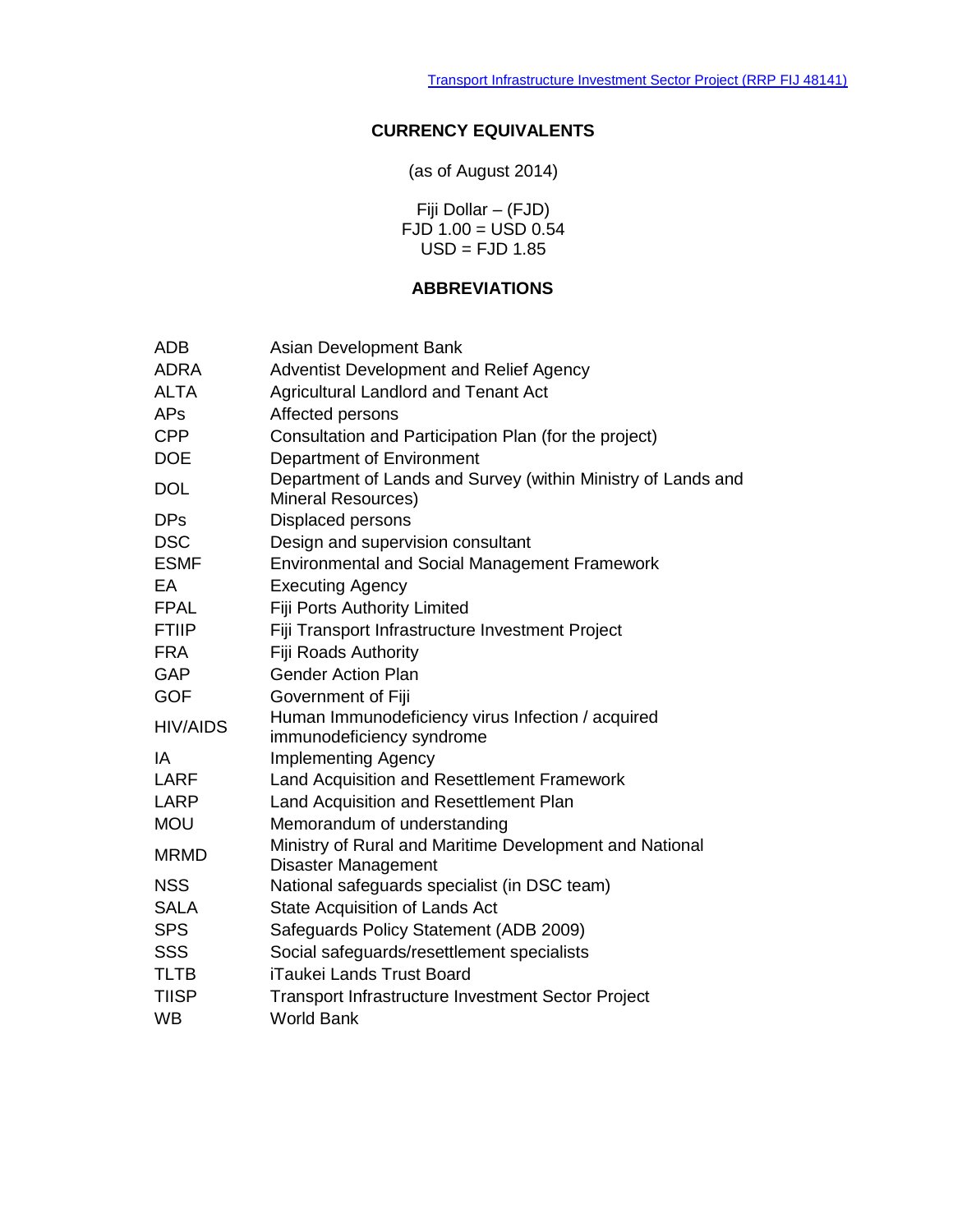### **GLOSSARY OF TERMS**

| Meaningful<br>consultation | A process that (i) begins early in the PPTA and is carried out on an ongoing<br>basis throughout the project cycle; (ii) provides timely disclosure of relevant<br>and adequate information that is understandable and readily accessible to<br>affected people; (iii) is undertaken in an atmosphere free of intimidation or<br>coercion; (iv) is gender inclusive and responsive, and tailored to the needs of<br>disadvantaged and vulnerable groups; and (v) enables the incorporation of all<br>relevant views of affected people and other stakeholders into decision-<br>making, such as project design, mitigation measures, the sharing of<br>development benefits and opportunities, and implementation measures. This<br>follows the principles of free, prior, and informed consultation (FPIC).                                                                                   |
|----------------------------|------------------------------------------------------------------------------------------------------------------------------------------------------------------------------------------------------------------------------------------------------------------------------------------------------------------------------------------------------------------------------------------------------------------------------------------------------------------------------------------------------------------------------------------------------------------------------------------------------------------------------------------------------------------------------------------------------------------------------------------------------------------------------------------------------------------------------------------------------------------------------------------------|
| Displaced<br>persons       | In the context of involuntary resettlement, displaced persons are those who<br>are physically displaced (relocation, loss of residential land, or loss of shelter)<br>and/or economically displaced (loss of land, assets, access to assets, income<br>sources, or means of livelihoods) as a result of (i) involuntary acquisition of<br>land, or (ii) involuntary restrictions on land use or on access to legally<br>designated parks and protected areas.                                                                                                                                                                                                                                                                                                                                                                                                                                  |
| Affected<br>persons        | All persons living in the project impact zone whether they are land owning,<br>tenants or without title to land. Terms of affected persons and displaced<br>persons are used interchangeably in this report, they have the same meaning.                                                                                                                                                                                                                                                                                                                                                                                                                                                                                                                                                                                                                                                       |
| Indigenous<br>peoples      | This is a generic term used to refer to a distinct, vulnerable, social and cultural<br>group possessing the following characteristics in varying degrees: (i) self-<br>identification as members of a distinct indigenous cultural group and<br>recognition of this identity by other groups; (ii) collective attachment to<br>geographically distinct habitats or ancestral territories in the project area and<br>natural resources in these habitats and territories; (iii) customary cultural,<br>economic, social, or political institutions separate from those of the dominant<br>society and culture; and (iv) a distinct language, often different from the official<br>language of the country or region. Many indigenous peoples have become<br>minorities in their own country, but in Fiji they remain the majority and do not<br>suffer specific discrimination or disadvantage. |
| Physical<br>displacement   | This means relocation, loss of residential land, or loss of shelter as a result of<br>(i) involuntary acquisition of land, or (ii) involuntary restrictions on land use or<br>on access to legally designated parks and protected areas.                                                                                                                                                                                                                                                                                                                                                                                                                                                                                                                                                                                                                                                       |
| Economic<br>displacement   | Loss of land, assets, access to assets, income sources, or means of<br>livelihoods as a result of (i) involuntary acquisition of land, or (ii) involuntary<br>restrictions on land use or on access to legally designated parks and protected<br>areas.                                                                                                                                                                                                                                                                                                                                                                                                                                                                                                                                                                                                                                        |
| Gender<br>mainstreaming    | The process of ensuring that gender concerns and women's needs and<br>perspectives are explicitly considered in projects and programs, and that<br>women participate in the decision-making processes associated with<br>development-based activities.                                                                                                                                                                                                                                                                                                                                                                                                                                                                                                                                                                                                                                         |
| Country                    | This is the legal and institutional framework of Fiji and it consists of its                                                                                                                                                                                                                                                                                                                                                                                                                                                                                                                                                                                                                                                                                                                                                                                                                   |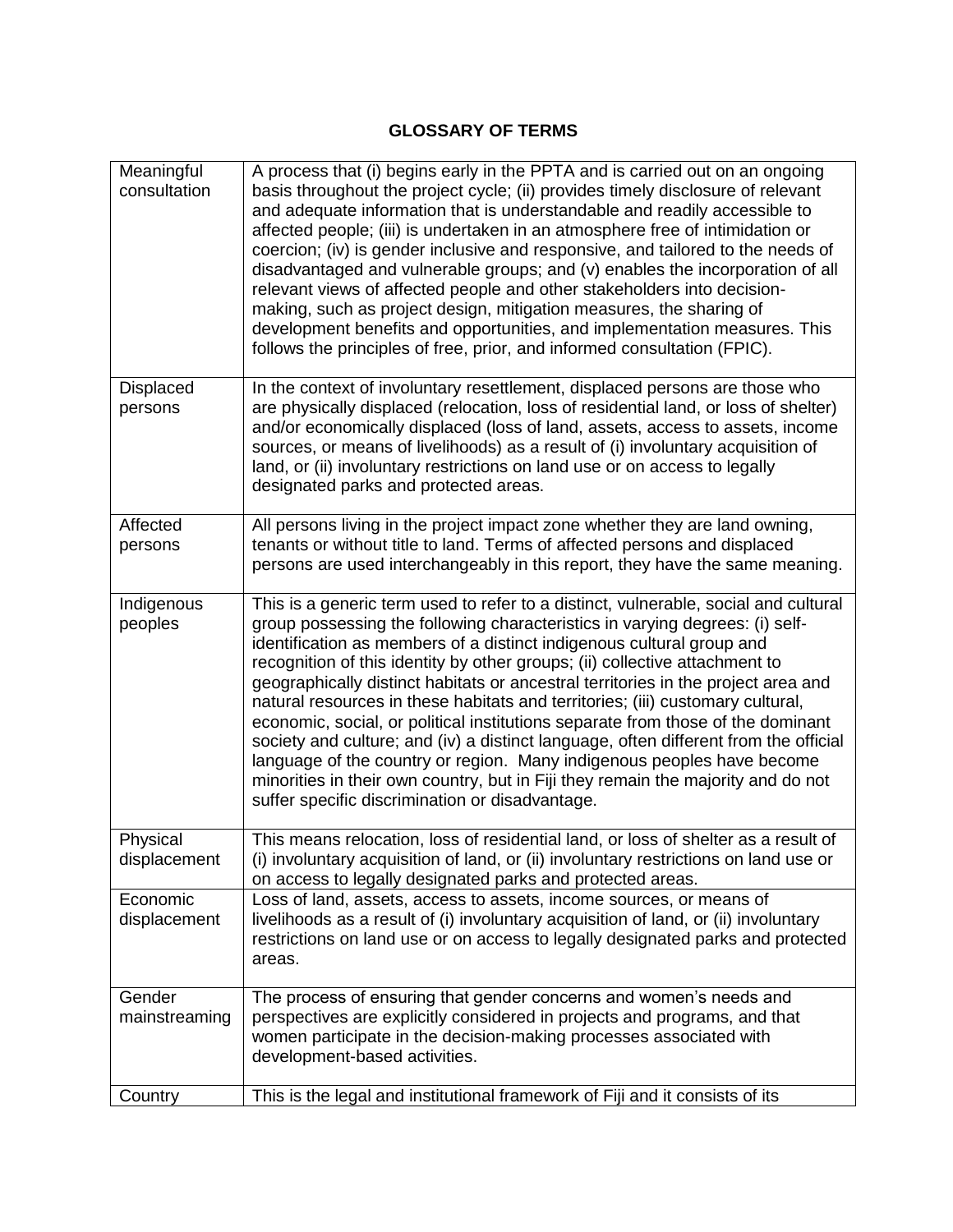| safeguard<br>system   | national, sub-national, or sectoral implementing institutions and relevant laws,<br>regulations, rules, and procedures that pertain to the policy areas of social<br>safeguards (social and environmental). |
|-----------------------|-------------------------------------------------------------------------------------------------------------------------------------------------------------------------------------------------------------|
| Significant<br>impact | The loss of 10% or more of productive assets (income generation) or physical<br>displacement and/or both.                                                                                                   |
|                       |                                                                                                                                                                                                             |
| iTaukei               | Indigenous Fijian people. iTaukei land is customarily owned                                                                                                                                                 |
| Mataqali              | Indigenous Fijian clan who are usually the landowning unit.                                                                                                                                                 |
| Turaga-ni-Koro        | Administrative leader of a village in Fiji.                                                                                                                                                                 |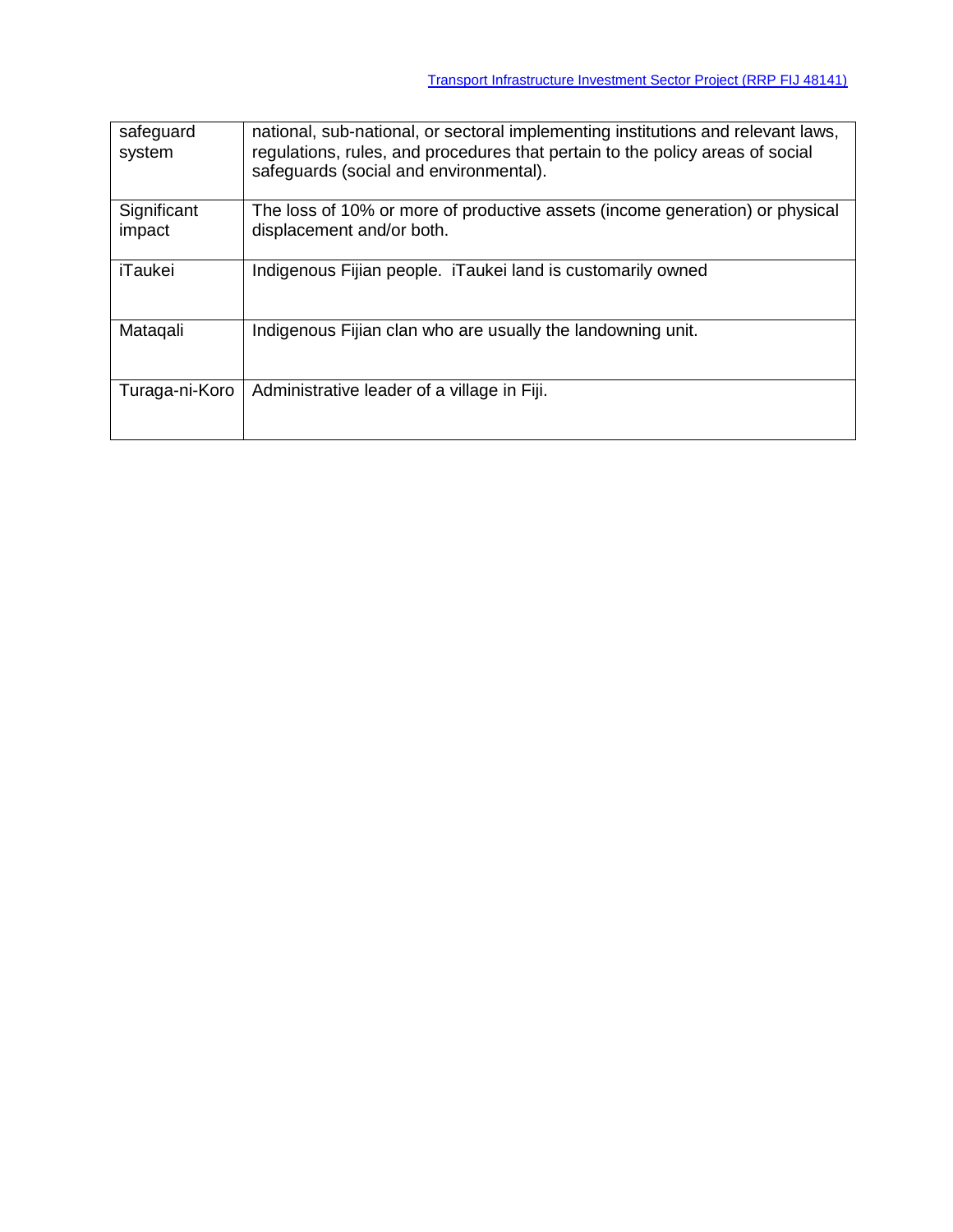### **Table of Contents**

| A.           |                                                                |  |
|--------------|----------------------------------------------------------------|--|
| <b>B.</b>    |                                                                |  |
| $C$ .        | PROJECT PRINCIPLES, ENTITLEMENTS AND PROCEDURES 16             |  |
| D.           |                                                                |  |
| $E_{\cdot}$  |                                                                |  |
|              | F. COMPENSATION PAYMENT, INCOME RESTORATION, AND RELOCATION 25 |  |
| G.           |                                                                |  |
|              |                                                                |  |
| $\mathbf{L}$ |                                                                |  |
|              |                                                                |  |
|              |                                                                |  |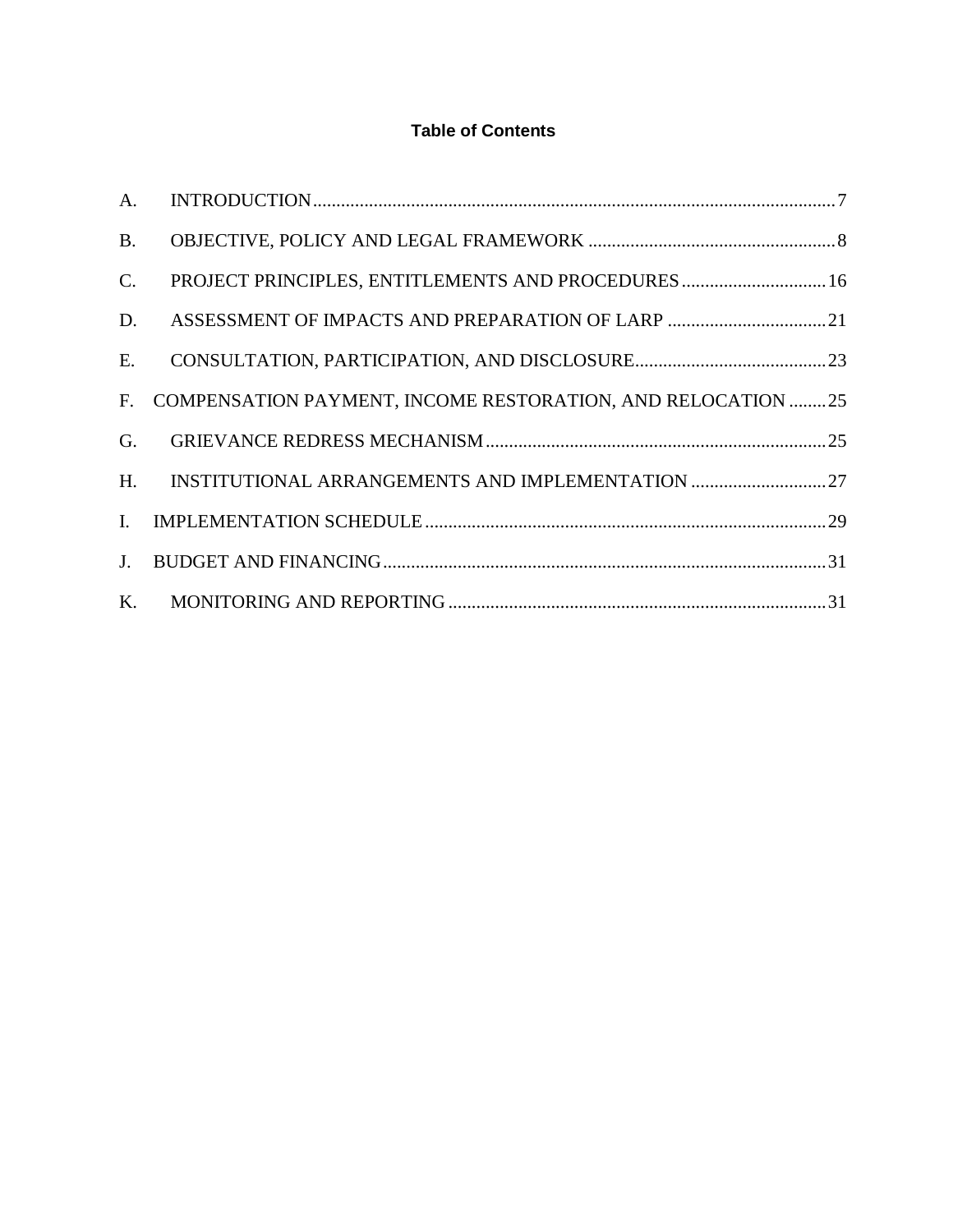### **A. Introduction**

<span id="page-5-0"></span>1. The proposed Transport Infrastructure Investment Sector Project (TIISP; the project) will be financed under the Asian Development Bank (ADB) and World Bank (WB) loans with counterpart funding from the Government of Fiji. The Project supports the Government of Fiji's (GOF) Roadmap for Democracy and Sustainable Socio-Economic Development, which emphasizes the lack of transport as a constraint for Fiji's economic and social development. It also responds to the requirements of the new 2013 Constitution of Fiji, which states that: "The state must take reasonable measures within its available resources to achieve the progressive realization of the right of every person to have reasonable access to transportation." (34(1)). As approximately 55% (412,425)<sup>1</sup> of Fiji's population lives in the rural areas, and approximately 44% of rural people live in poverty, improving service delivery and income opportunities for the rural population is a key priority.

2. The impact of the Project will be improved access to markets, employment opportunities and social services. The outcome will be safer, efficient, resilient land and maritime transport infrastructure in the project area. There are two main outputs: (a) rehabilitated and climate resilient land and maritime transport infrastructure, and (b) efficient project management support and institutional strengthening. This relates to improving the capacity of Fiji transport agencies and related departments to manage bridge, roads, and jetty assets; also to provide greater levels of accountability and transparency in safeguards, in particular, land acquisition and resettlement processes.

3. The project activities comprise physical works including new infrastructure and/or the upgrading, renewal, rehabilitation and/or repair of public roads, bridges and/or rural maritime infrastructure in Fiji and non-physical activities such as institutional strengthening and capacity building within the transport sector.<sup>2</sup>

4. The project will be implemented following a sector loan modality. The nature of the sector project is that the types of subprojects to be undertaken are known in general terms but only a small number of sub-projects are identified at the project preparation stage. Sub-projects will be included in the sector project provided they meet the selection criteria.

5. Two sample sub-projects have been prepared following the due diligence requirements and serve as examples. Both sample sub-projects selected are for repair or replacement of two bridges in the upper Sigatoka Valley, and therefore small amounts of land will need to be acquired, either temporarily or permanently. This will be less than one hectare at each site. From a safeguards perspective the sample subprojects demonstrate application of the land acquisition and resettlement framework  $(LARF)^3$  and preparation of land acquisition and resettlement plan (LARP).

 $\overline{a}$ <sup>1</sup> Fiji Bureau of Statistics, Census 2007

 $2$  Public roads include national main roads (formerly main, secondary and country roads) and municipal roads under the responsibility of the Fiji Roads Authority (FRA), and rural roads under the Ministry of Rural and Maritime Development and National Disaster Management (MRMD). Rural maritime infrastructure includes wharves, jetties, channels and associated harbor works and maritime navigation aids, but not including the main port infrastructure

under Fiji Ports Corporation Ltd (FPCL)<br><sup>3</sup> The land acquisition and resettlement framework is equivalent to ADB's resettlement framework.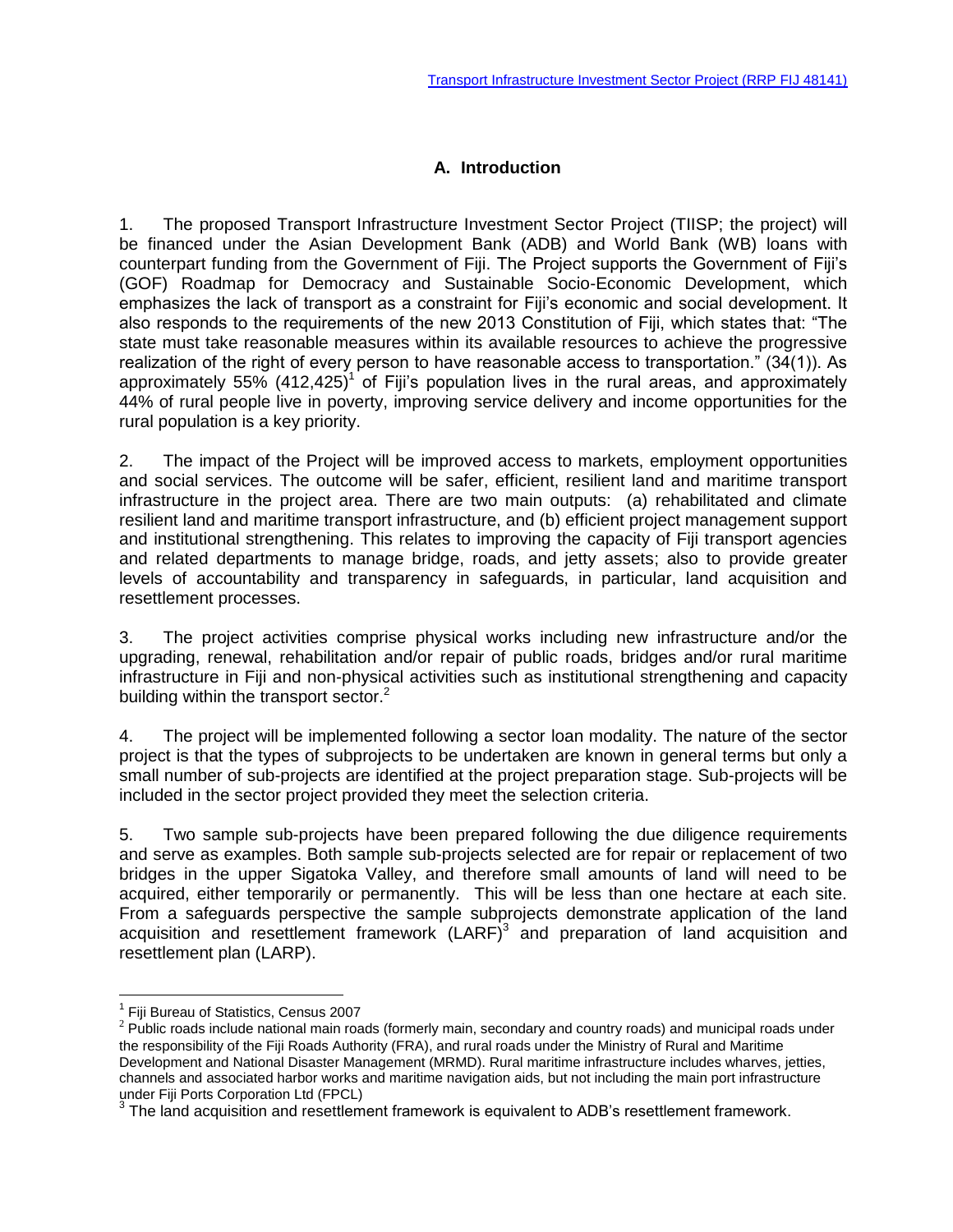6. Other subprojects will include a variety of physical works including roads, bridges, navigation aids, jetties and other maritime infrastructure. The work will be mostly to upgrade, rehabilitate and/or repair existing structure. It is not anticipated that there will be any physical displacement, as engineering designs will try to minimize the amount of land needed and will avoid physical impacts. Most work will involve existing structures, and therefore is not likely to have significant resettlement impacts on local communities.

7. It is estimated that each subproject will require on an average around 1 ha of land acquisition and, therefore, there may be around 20-30 ha of land acquisition need for the sector project (less than 30 bridges & 30km road). The subproject selection criteria exclude any subprojects with significant land acquisition and resettlement impacts. The project is classified as Category B on resettlement.

8. During project preparation, an LARP has been prepared based on available information of affected/displaced persons (APs/DPs). The information for other subprojects will be available only during implementation, so the LARP for these subprojects cannot be prepared before the project appraisal. The LARP for these subprojects will be prepared during project implementation.

9. This LARF outlines principles and procedures for preparing the LARP for subprojects. It is based on applicable laws of Fiji and ADB and WB policy requirements on resettlement.

The executing agency (EA) will be the Ministry of Finance and the implementing agency (IA) will be the Fiji Roads Authority (FRA).

# **B.Objective, Policy and Legal Framework**

### <span id="page-6-0"></span>**(i) Objectives**

11. The LARF has been prepared on the basis of the following legal and policy requirements: (i) the State Acquisition of Lands Act (SALA) of Fiji (Chapter 135 of Laws of Fiji); (ii) the ADB *Safeguard Policy Statement*; (iii) World Bank *Operational Procedures: Involuntary Resettlement (OP/BP 4.12).* It provides guidelines on due diligence, social assessment, and preparation of LARPs for subprojects that may involve any form of land acquisition and resettlement impacts. It aims to provide safeguards to potential affected/displaced persons (DPs), and to ensure that the impacts of all subprojects are identified, mitigated and compensated adequately.

12. The main objectives of the LARF are that:

- Any adverse impacts on existing human settlements, land, buildings and other assets and livelihoods, will be avoided or minimized to the greatest extent possible; and
- In the case of any adverse impact, affected persons will be compensated and assisted so that they are able to maintain or improve their standard of living, access to basic services and infrastructure, production levels, and income earning capacity.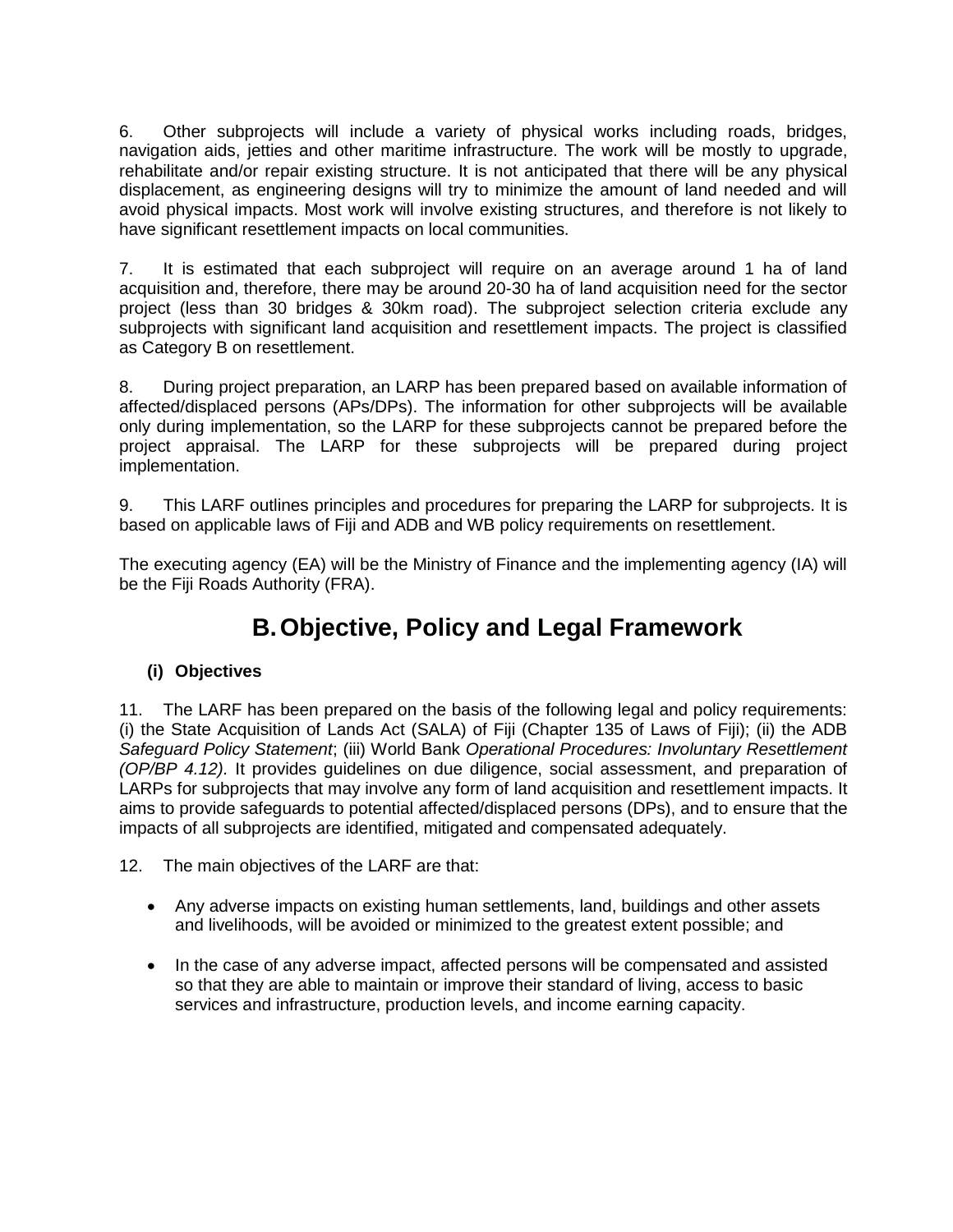#### **(ii) Fiji Laws on Land Tenure and Ownership**

13. Around 90 percent of land in Fiji is owned by indigenous Fijians, and termed native or iTaukei land owned by the *mataqali.* Of the remainder, about 8% is freehold and Government owns the balance of 2%.

14. Native land is communally owned and cannot be bought or sold except to the state for public purpose. The iTaukei Land Trust Board (TLTB) is the statutory body with the responsibility to administer, develop and manage this land on behalf of its owners and for their benefit according to the Native Land Trust Board Act. The TLTB identifies the land required for use by traditional Fijian communities and makes the remainder available for leasing. The TLTB, not the actual owners, issues the legally binding leases or agreements, which can be for agricultural, commercial, industrial or other uses.

15. All farmers of native land are either tenants or landowners farming with the permission of the own landowning clan. Some of these may have formalized their status by leasing the land and so have become tenants. Other tenant farmers will be either iTaukei from other islands or parts of Viti Levu, or Indo-Fijians.

16. The Agricultural Landlord and Tenant Act (ALTA) governs all agricultural leases of more than 1 ha and the relations between landlords and agricultural tenants. Minimum 30-year and maximum 99-year leases are allowed with no right of renewal. In practice, most leases are for 30 years. In the event of non-renewal, the tenant must vacate the land after a grace period.

17. The maximum annual rental is 6% of the unimproved capital value. In theory, the rental rate is reviewed every five years. The tenant can claim compensation for all development and improvements of the property with claims determined by the Agricultural Tribunal. Tenants can, however, only be compensated for improvements if the TLTB has granted prior approval to these improvements. In practice, there is a fixed schedule of lease rental rates under the ALTA, which has not been updated since 1997. The TLTB has, however, introduced a lump sum payment to induce landowners to lease their land for an additional 30-year period, but this "new lease consideration" has been applied mostly only to Indo-Fijian and not often to Fijian farmers.

18. The ALTA has been supplemented by the 2009 Land Use Decree No.36 (2010) because it was recognized that the requirement for tenants to vacate land once the fixed lease and grace period have expired, causes both social and economic hardship. Government therefore amended the land laws to increase the flexibility of leases and to facilitate leasing of lands, which are currently idle or unutilized, under terms and conditions which are meant to be attractive to both the landowners and tenants. The decree provides for longer tenure leases (up to 99 years) for agricultural and commercial development. Reserve land is presently not leased, but reserved by Mataqali/Government for future use.

#### **(iii) Fiji Laws on Land Acquisition and Compensation**

19. The Constitution of Fiji provides for protection of private property against arbitrary expropriation. The Constitution states that native (iTaukei) land cannot be permanently alienated except for the public purpose. It requires just compensation for all land or rights acquired by the government.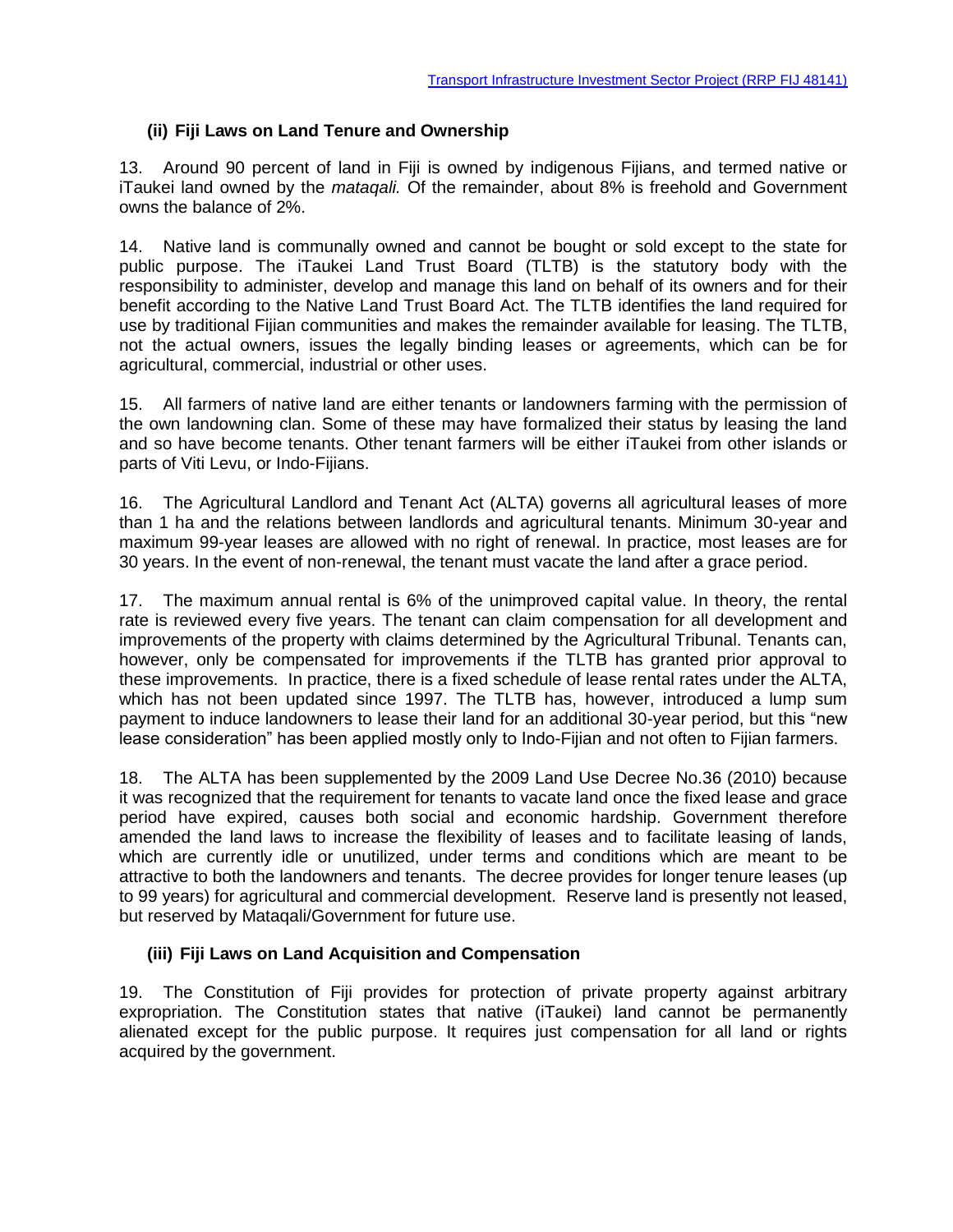20. Land acquisition in Fiji is governed under the State Acquisition of Lands Act<sup>4</sup> (SALA). Under the Act, all types of land can be acquired for public purposes. The law provides that in cases of land acquired for public purposes, legal title holders have a right to compensation. The law also provides for the right of land owners to legal proceedings for solving disputes and grievances. The customary rights of indigenous peoples without formal title are also protected.

21. The SALA guarantees compensation to those with recognized legal rights or interests in land. Compensation is paid at market values effective from the date at which notice of the State's intention to acquire the land is given. Structures are, however, compensated only at book/depreciated values. Compensation includes for land, crops and trees, damage to portions of land not acquired (if any), changes in use and restrictions on use of any unacquired portions – and any reasonable expenses associated with necessary changes of residence or places of business.

22. In some areas, there may be, however, a substantive difference between local market prices and the prices overseas investors are willing to pay. There is now realization that there needs to be recognition of new values in certain areas. These new values would derive from recent sales prices to overseas investors. However, this is unlikely to be currently applicable to the Sigatoka Valley, a poor rural area where most subprojects are expected to be located.

#### **(iv) ADB SPS and World Bank Policy Requirements**

 $\overline{a}$ 

23. ADB and WB policies on resettlement address both: (i) social and economic impacts, permanent or temporary, caused by acquisition of land and other fixed assets; and (ii) changes in the use of land or restrictions imposed on land as a result of a Bank operation. An affected or displaced person (AP/DP) is one who experiences such impacts. The objectives of the policy are: (i) to avoid resettlement impacts wherever feasible; (ii) to minimize resettlement impacts by choosing alternative viable project options; and (iii) to ensure that affected people receive assistance, so that they will be at least as well off as they would have been in the absence of the project.

24. ADB has the following policy principles that are similar to World Bank principles on involuntary resettlement:

(i) Screen projects early on to identify past, present, and future involuntary resettlement impacts and risks.

(ii) Carry out meaningful consultations with affected persons, host communities, and concerned non-governmental organizations. Inform all displaced persons of their entitlements and resettlement options. Ensure their participation in planning, implementation, and monitoring and evaluation of resettlement programs. Pay particular attention to the needs of vulnerable groups, especially those below the poverty line, the landless, elderly, women and children, and Indigenous Peoples, and those without legal title to land, and ensure their participation in consultations. Establish a grievance redress mechanism to receive and facilitate resolution of the affected persons' concerns.

<sup>4</sup> Originally the Crown Acquisition of Lands Act, 1940 – subsequently amended: by Ordnance numbers 24 of 1940, 11 of 1942, 15 of 1943, 9 of 1955; Orders of Jan 1967 and Oct 1970 and Act of Parliament (Act No 1 of 1998).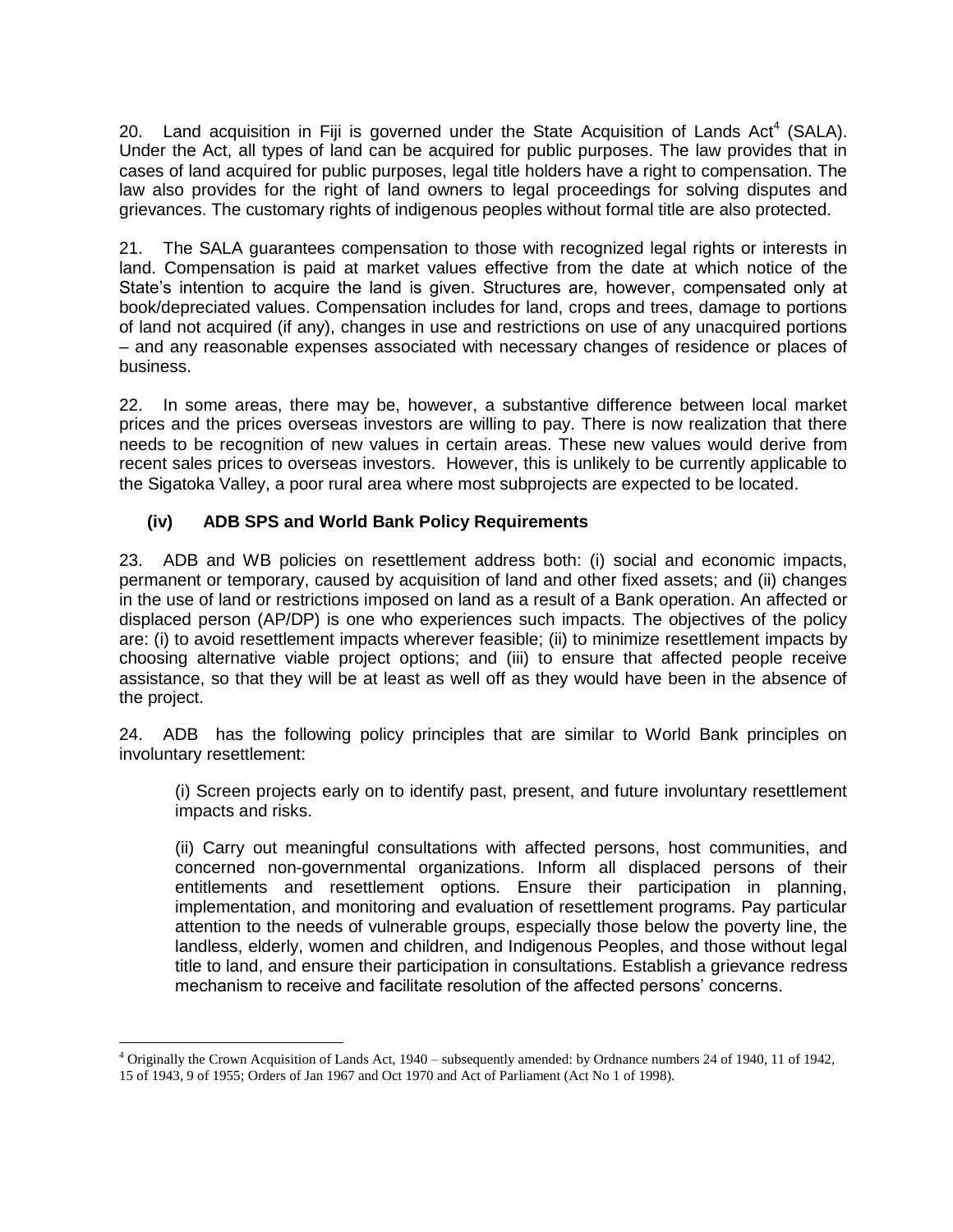(iii) Improve or at least restore, the livelihoods of all displaced persons through (a) landbased resettlement strategies when affected livelihoods are land-based where possible or cash compensation at replacement value for land when the loss of land does not undermine livelihoods; (b) prompt replacement of assets with access to assets of equal or higher value; (c) prompt compensation at full replacement cost for assets that cannot be restored; and, (d) additional revenues and services through benefit sharing schemes where possible.

(iv) Provide physically displaced persons with needed assistance, including the following: (a) secure land tenure on land identified for new sites and (b) if necessary transitional support and development assistance such as land development, credit facilities, training, or employment opportunities.

(v) Improve the standards of living of the displaced poor and other vulnerable groups, including women, to at least national minimum standards and provide access to land and other resources that is both legal and affordable.

(vi) Develop procedures in a transparent, consistent, and equitable manner if land acquisition is through negotiated settlement to ensure that those people who enter into negotiated settlements will maintain the same or better income and livelihood status.

(vii) Ensure that displaced persons without titles to land or any recognizable legal rights to land are eligible for resettlement assistance and compensation of loss of non-land assets.

(viii) Prepare a draft resettlement plan and disclose a resettlement plan elaborating on displaced persons' entitlements, the income and livelihood restoration strategy, institutional arrangements, monitoring and reporting framework, budget, and time-bound implementation schedule. Implement resettlement as part of the project.

(ix) Pay compensation and provide other resettlement entitlements before physical or economic displacement and implement the resettlement plan under close supervision throughout project implementation.

(x) Monitor and assess resettlement outcomes, their impacts on the standards of living of displaced persons, and whether the objectives of the resettlement plan have been achieved by taking into account the baseline conditions and the results of resettlement monitoring and disclose these monitoring results.

#### **(iv) Comparison of ADB and World Bank Requirements and Fiji Laws on Land Acquisition**

25. The following table provides an analysis of gaps between ADB/WB requirements and Fiji Laws and gap filling measures on land acquisition and resettlement.

| ADB and WB                      | <b>Fiji Laws on Land</b> |      | <b>Gap-filling Measures</b> |
|---------------------------------|--------------------------|------|-----------------------------|
| <b>Requirements on</b>          | Acquisition/             | Gaps |                             |
| <b>Involuntary Resettlement</b> | <b>Resettlement</b>      |      |                             |

#### **Gaps and gap-filling measures**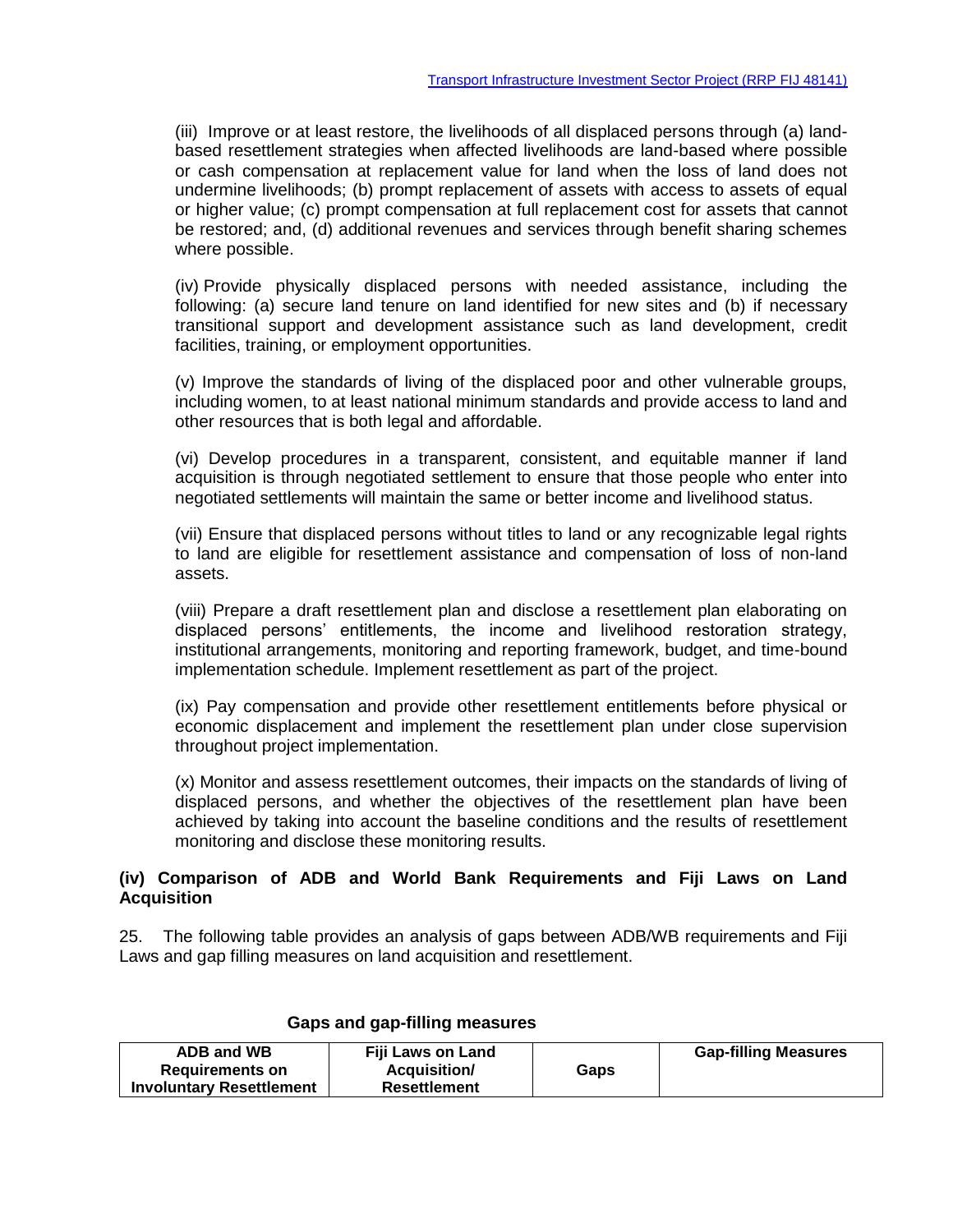| <b>ADB and WB</b>                                                                                                                                                                                                                                                                                                                                                                                                                                                                                                                                               | Fiji Laws on Land                                                                                                                                                                                                                                                    |                                                                                                                                                                                                                                   | <b>Gap-filling Measures</b>                                                                                                                              |
|-----------------------------------------------------------------------------------------------------------------------------------------------------------------------------------------------------------------------------------------------------------------------------------------------------------------------------------------------------------------------------------------------------------------------------------------------------------------------------------------------------------------------------------------------------------------|----------------------------------------------------------------------------------------------------------------------------------------------------------------------------------------------------------------------------------------------------------------------|-----------------------------------------------------------------------------------------------------------------------------------------------------------------------------------------------------------------------------------|----------------------------------------------------------------------------------------------------------------------------------------------------------|
| <b>Requirements on</b>                                                                                                                                                                                                                                                                                                                                                                                                                                                                                                                                          | Acquisition/                                                                                                                                                                                                                                                         | Gaps                                                                                                                                                                                                                              |                                                                                                                                                          |
| <b>Involuntary Resettlement</b>                                                                                                                                                                                                                                                                                                                                                                                                                                                                                                                                 | <b>Resettlement</b>                                                                                                                                                                                                                                                  |                                                                                                                                                                                                                                   |                                                                                                                                                          |
| Avoid involuntary<br>resettlement wherever<br>possible.<br>Minimize involuntary<br>resettlement by exploring<br>project and design<br>alternatives.                                                                                                                                                                                                                                                                                                                                                                                                             | The Constitution and the<br>State Acquisition of Land<br>Act (SALA) set out the<br>conditions under which<br>land may be compulsory<br>acquired. The property can<br>only be acquired for the<br>public good, and with the<br>payment of reasonable<br>compensation. | No explicit<br>reference to the<br>need for<br>minimizing<br>resettlement<br>impacts by<br>exploring<br>alternatives.                                                                                                             | The LARF/RP includes<br>measures on<br>avoiding/minimizing land<br>acquisition and resettlement<br>impacts.                                              |
| Enhance, or at least<br>restore, the livelihoods of all<br>displaced persons in real<br>terms relative to pre-project<br>levels.<br>Improve the standards of<br>living of the displaced poor<br>and other vulnerable<br>groups.                                                                                                                                                                                                                                                                                                                                 | General principles of<br>compensation for land and<br>assets are set out in the<br>Constitution and SALA.                                                                                                                                                            | FIJI Laws do<br>not prescribe<br>measures to<br>restore/<br>improve<br>standard of<br>living.                                                                                                                                     | The LARF/RP includes<br>measures on compensation<br>at replacement cost for<br>affected land/assets and to<br>restore/improve living<br>standard of DPs. |
| Screen the project early on<br>to identify past, present,<br>and future involuntary<br>resettlement impacts and<br>risks. Determine the scope<br>of resettlement planning<br>through a survey and/or<br>census of displaced<br>persons, including a gender<br>analysis, specifically related<br>to resettlement impacts and<br>risks.                                                                                                                                                                                                                           | SALA sets out the process<br>for land investigation<br>which includes<br>identification of affected<br>landowners and their<br>assets.                                                                                                                               | No specific<br>requirements<br>for census, cut-<br>off date, impact<br>assessment<br>and scoping of<br>resettlement<br>planning.                                                                                                  | The LARF/RP includes<br>measures on survey/census,<br>cut-off-date, assessment of<br>impacts and resettlement<br>planning.                               |
| Carry out meaningful<br>consultations with APs,<br>host communities, and<br>concerned NGOs. Inform all<br>displaced persons of their<br>entitlements and<br>resettlement options.<br>Ensure their participation in<br>planning, implementation,<br>and monitoring and<br>evaluation of resettlement<br>programs. Pay particular<br>attention to the needs of<br>vulnerable groups,<br>especially those below the<br>poverty line, the landless,<br>the elderly, women and<br>children, and Indigenous<br>Peoples, and those without<br>legal title to land, and | SALA sets out the process<br>of notification of the land<br>acquisition.                                                                                                                                                                                             | No specific<br>provisions<br>for preparing<br>and<br>implementing<br>LARP based on<br>meaningful<br>consultations<br>with DPs,<br>including the<br>poor, the<br>landless,<br>elderly, women,<br>and other<br>vulnerable<br>groups | The LARF/RP includes<br>measures on consultations<br>with DPs, including<br>vulnerable groups, during<br>preparation and<br>implementation of RPs.       |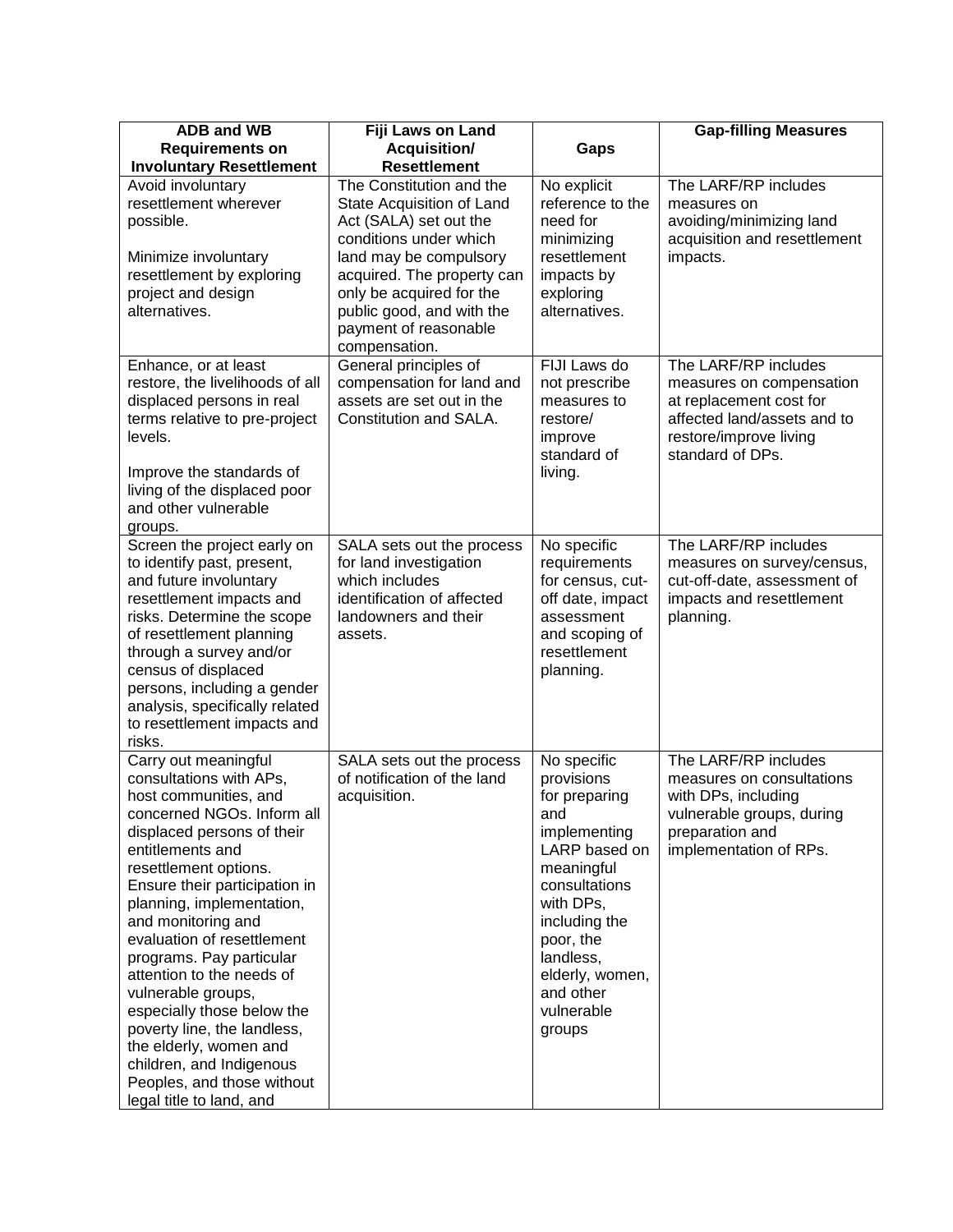| <b>ADB and WB</b>                                       | Fiji Laws on Land                                  |                             | <b>Gap-filling Measures</b>                                 |
|---------------------------------------------------------|----------------------------------------------------|-----------------------------|-------------------------------------------------------------|
| <b>Requirements on</b>                                  | <b>Acquisition/</b>                                | Gaps                        |                                                             |
| <b>Involuntary Resettlement</b>                         | <b>Resettlement</b>                                |                             |                                                             |
| ensure their participation in                           |                                                    |                             |                                                             |
| consultations.                                          |                                                    |                             |                                                             |
| Establish a grievance                                   | SALA provides for appeal                           | <b>No</b>                   | The LARF/RP includes                                        |
| redress mechanism to                                    | against a declaration of                           | requirements                | measures on project-specific                                |
| receive and facilitate                                  | public purpose for                                 | for a project-              | grievance redress                                           |
| resolution of the affected                              | compulsory acquisition                             | specific                    | mechanism.                                                  |
| persons' concerns. Support                              | and amount of                                      | grievance                   |                                                             |
| the social and cultural                                 | compensation.                                      | redress                     |                                                             |
| institutions of displaced                               |                                                    | mechanism.                  |                                                             |
| persons and their host                                  |                                                    |                             |                                                             |
| population.                                             |                                                    |                             |                                                             |
| Improve, or at least restore,                           | SALA sets out the process                          | No specific                 | The LARF/RP includes                                        |
| the livelihoods of all                                  | that any person who                                | requirement for             | measures of on-site                                         |
| displaced persons through                               | claims to be entitled to an                        | land-based                  | relocation, replacement of                                  |
| (i) land-based resettlement                             | interest in compulsory                             | resettlement,               | affected structures,                                        |
| strategies when affected<br>livelihoods are land based  | acquired land may make a<br>claim for compensation | replacement of<br>assets,   | compensation at replacement<br>cost and priority of project |
| where possible or cash                                  | (within 3 months). SALA                            | compensation                | employment to DPs.                                          |
| compensation at                                         | also sets out the                                  | at replacement              |                                                             |
| replacement value for land                              | requirements for payment                           | cost, and                   |                                                             |
| when the loss of land does                              | and the provisions for                             | benefit sharing.            |                                                             |
| not undermine livelihoods,                              | assessing compensation.                            |                             |                                                             |
| (ii) prompt replacement of                              |                                                    |                             |                                                             |
| assets with access to                                   |                                                    |                             |                                                             |
| assets of equal or higher                               |                                                    |                             |                                                             |
| value, (iii) prompt                                     |                                                    |                             |                                                             |
| compensation at full                                    |                                                    |                             |                                                             |
| replacement cost for assets                             |                                                    |                             |                                                             |
| that cannot be restored,                                |                                                    |                             |                                                             |
| and (iv) additional revenues                            |                                                    |                             |                                                             |
| and services through                                    |                                                    |                             |                                                             |
| benefit sharing schemes                                 |                                                    |                             |                                                             |
| where possible.                                         |                                                    |                             |                                                             |
| Provide physically and                                  | No equivalent provision.                           | FIJI laws have              | The LARF/RP includes                                        |
| economically displaced                                  |                                                    | no specific                 | measures on-site relocation                                 |
| persons with needed                                     |                                                    | provisions on               | of affected structures,<br>transitional allowances and      |
| assistance, including the<br>following: (i) if there is |                                                    | relocation,<br>transitional | restoration of civic                                        |
| relocation, secured tenure                              |                                                    | support and                 | infrastructure.                                             |
| to relocation land, better                              |                                                    | civic                       |                                                             |
| housing at resettlement                                 |                                                    | infrastructure              |                                                             |
| sites with comparable                                   |                                                    | and services.               |                                                             |
| access to employment and                                |                                                    |                             |                                                             |
| production opportunities,                               |                                                    |                             |                                                             |
| integration of resettled                                |                                                    |                             |                                                             |
| persons economically and                                |                                                    |                             |                                                             |
| socially into their host                                |                                                    |                             |                                                             |
| communities, and extension                              |                                                    |                             |                                                             |
| of project benefits to host                             |                                                    |                             |                                                             |
| communities; (ii) transitional                          |                                                    |                             |                                                             |
| support and development                                 |                                                    |                             |                                                             |
| assistance, such as land                                |                                                    |                             |                                                             |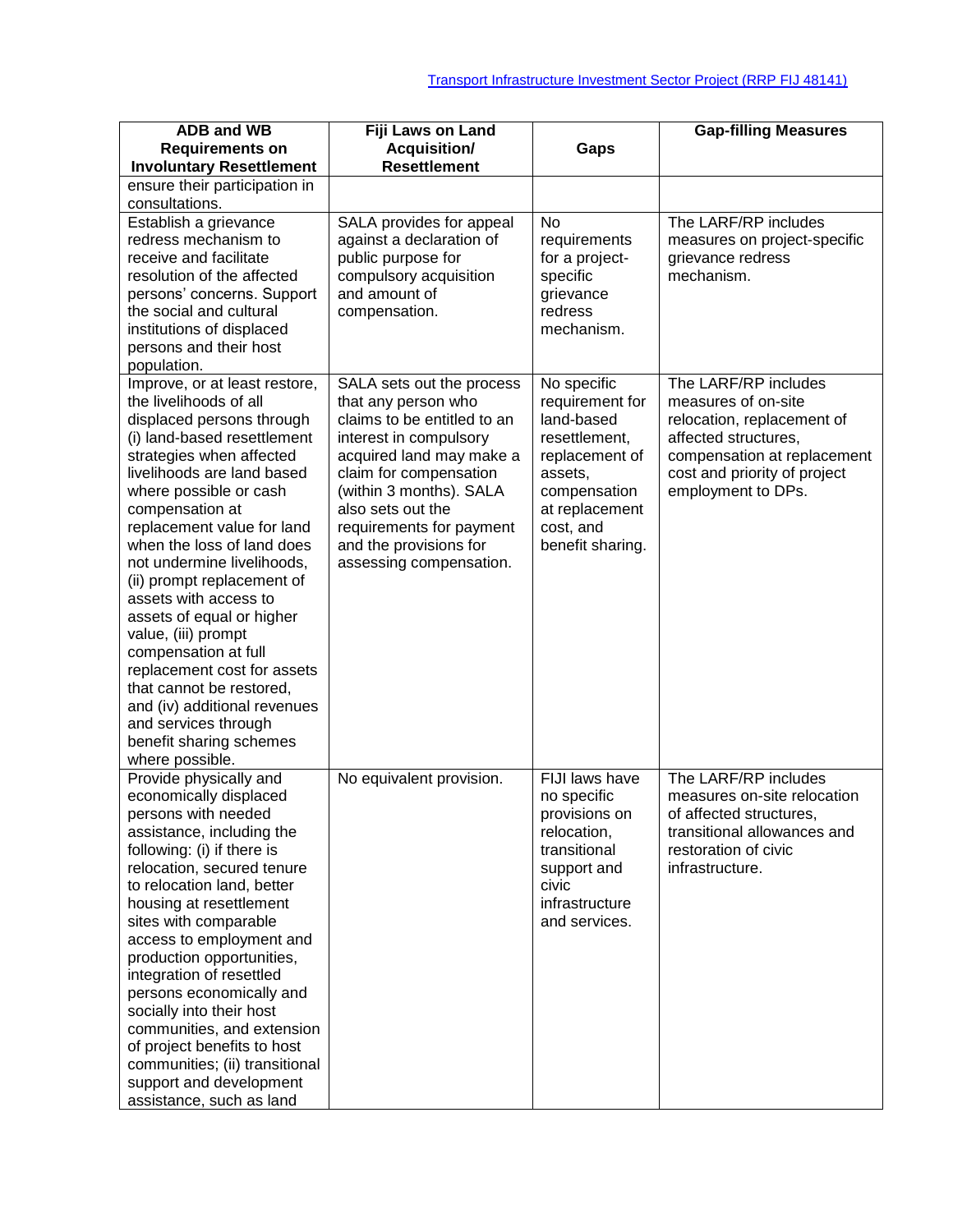| <b>ADB and WB</b>                                        | Fiji Laws on Land                            |                                    | <b>Gap-filling Measures</b>                              |
|----------------------------------------------------------|----------------------------------------------|------------------------------------|----------------------------------------------------------|
| <b>Requirements on</b>                                   | <b>Acquisition/</b>                          | Gaps                               |                                                          |
| <b>Involuntary Resettlement</b>                          | <b>Resettlement</b>                          |                                    |                                                          |
| development, credit                                      |                                              |                                    |                                                          |
| facilities, training, or                                 |                                              |                                    |                                                          |
| employment opportunities;                                |                                              |                                    |                                                          |
| and (iii) civic infrastructure                           |                                              |                                    |                                                          |
| and community services, as                               |                                              |                                    |                                                          |
| required.                                                |                                              |                                    |                                                          |
| Improve the standards of<br>living of the displaced poor | The Constitution and<br>SALA include general | FIJI Laws do<br>not prescribe      | The LARF/RP includes<br>measures on                      |
| and other vulnerable                                     | principles of                                | measures on                        | restoration/improvement of                               |
| groups, including women,                                 | compensation.                                | improvement of                     | livelihoods of DPs, including                            |
| to at least national                                     |                                              | living standard                    | the poor and vulnerable                                  |
| minimum standards. In rural                              |                                              | and restoration                    | groups.                                                  |
| areas provide them with                                  |                                              | of livelihoods of                  |                                                          |
| legal and affordable access                              |                                              | the poor and                       |                                                          |
| to land and resources, and                               |                                              | vulnerable                         |                                                          |
| in urban areas provide                                   |                                              | groups.                            |                                                          |
| them with appropriate                                    |                                              |                                    |                                                          |
| income sources and legal                                 |                                              |                                    |                                                          |
| and affordable access to                                 |                                              |                                    |                                                          |
| adequate housing.<br>Develop procedures in a             |                                              |                                    | The LARF/RP describes                                    |
| transparent, consistent, and                             | DOL has Procedures for                       | No provision of<br>maintaining the | measures on maintaining or                               |
| equitable manner if land                                 | Land Acquisition through                     | same or better                     | improving livelihoods of APs                             |
| acquisition is through                                   | negotiated settlement or                     | income and                         | through paying compensation                              |
| negotiated settlement to                                 | purchase.                                    | livelihood                         | at replacement cost and other                            |
| ensure that those people                                 |                                              | status for APs.                    | assistance.                                              |
| who enter into negotiated                                |                                              |                                    |                                                          |
| settlements will maintain                                |                                              |                                    |                                                          |
| the same or better income                                |                                              |                                    |                                                          |
| and livelihood status.                                   |                                              |                                    |                                                          |
| Ensure that displaced                                    | --                                           | There is                           | The entitlement matrix for the                           |
| persons without titles to                                |                                              | nothing in the                     | project provides for                                     |
| land or any recognizable                                 |                                              | FIJI Laws to<br>address the        | resettlement assistance and                              |
| legal rights to land are<br>eligible for resettlement    |                                              |                                    | compensation for non-land<br>assets to non-titled DPs as |
| assistance and                                           |                                              | issue of<br>displaced              | well.                                                    |
| compensation for loss of                                 |                                              | persons without                    |                                                          |
| non-land assets                                          |                                              | land title or                      |                                                          |
|                                                          |                                              | legal land                         |                                                          |
|                                                          |                                              | rights.                            |                                                          |
| Prepare a resettlement plan                              | $\overline{\phantom{a}}$                     | FIJI Laws have                     | The LARF includes measures                               |
| elaborating on displaced                                 |                                              | no provision of                    | on preparation of LARP for                               |
| persons' entitlements, the                               |                                              | preparing                          | subprojects involving land                               |
| income and livelihood                                    |                                              | LARP.                              | acquisition/resettlement                                 |
| restoration strategy,                                    |                                              |                                    | impacts.                                                 |
| institutional arrangements,                              |                                              |                                    |                                                          |
| monitoring and reporting                                 |                                              |                                    |                                                          |
| framework, budget, and<br>time-bound implementation      |                                              |                                    |                                                          |
| schedule.                                                |                                              |                                    |                                                          |
| Disclose a draft                                         | SALA sets procedures in                      | No                                 | The LARF/RP includes                                     |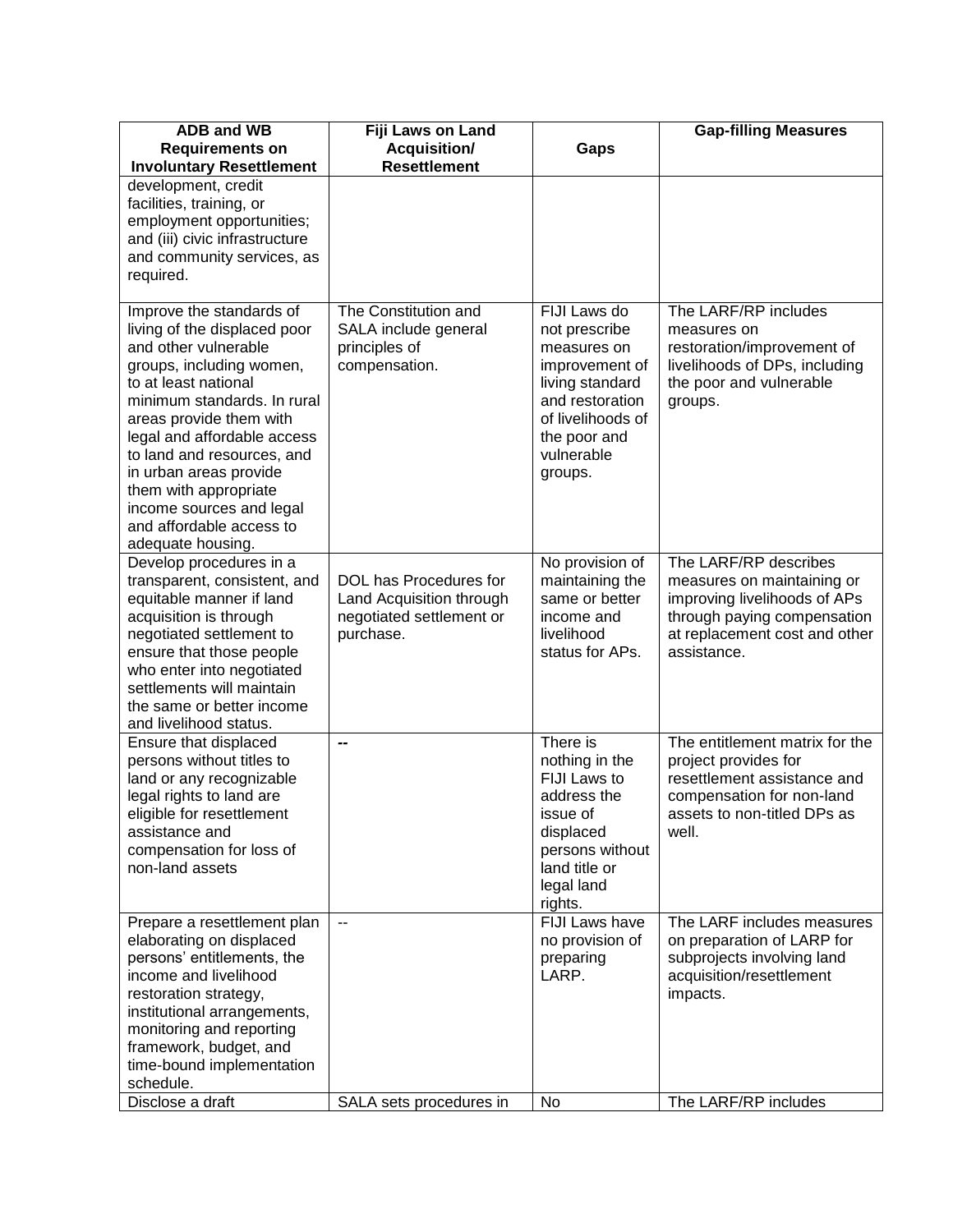| <b>ADB and WB</b>                               | Fiji Laws on Land           |                      | <b>Gap-filling Measures</b>              |
|-------------------------------------------------|-----------------------------|----------------------|------------------------------------------|
| <b>Requirements on</b>                          | Acquisition/                | Gaps                 |                                          |
| <b>Involuntary Resettlement</b>                 | <b>Resettlement</b>         |                      |                                          |
| resettlement plan, including                    | notification of landowners  | requirements         | disclosure measures,                     |
| documentation of the                            | at different stages of land | on disclosure of     | including posting of                     |
| consultation process in a                       | acquisition steps.          | an LARP.             | documents on website as                  |
| timely manner, before                           |                             |                      |                                          |
|                                                 |                             |                      | well as providing information<br>to DPs. |
| project appraisal, in an                        |                             |                      |                                          |
| accessible place and a form                     |                             |                      |                                          |
| and language(s)                                 |                             |                      |                                          |
| understandable to affected<br>persons and other |                             |                      |                                          |
|                                                 |                             |                      |                                          |
| stakeholders. Disclose the                      |                             |                      |                                          |
| final resettlement plan and                     |                             |                      |                                          |
| its updates to affected                         |                             |                      |                                          |
| persons and other                               |                             |                      |                                          |
| stakeholders.                                   |                             |                      |                                          |
| Conceive and execute                            | No explicit provision       | $\blacksquare$       | Land acquisition/resettlement            |
| involuntary resettlement as                     |                             |                      | costs will be included and               |
| part of a development                           |                             |                      | financed out of the project              |
| project or program. Include                     |                             |                      | cost.                                    |
| the full costs of                               |                             |                      |                                          |
| resettlement in the                             |                             |                      |                                          |
| presentation of project's                       |                             |                      |                                          |
| costs and benefits. For a                       |                             |                      |                                          |
| project with significant                        |                             |                      |                                          |
| involuntary resettlement                        |                             |                      |                                          |
| impacts, consider                               |                             |                      |                                          |
| implementing the                                |                             |                      |                                          |
| involuntary resettlement                        |                             |                      |                                          |
| component of the project as                     |                             |                      |                                          |
| a stand-alone operation.                        |                             |                      |                                          |
| Pay compensation and                            | SALA sets timing for        | <b>SALA</b> states   | The LARF/RP includes                     |
| provide other resettlement                      | payment of compensation.    | within 30 days       | measures on full payment of              |
| entitlements before physical                    |                             | of notification,     | compensation for affected                |
| or economic displacement.                       |                             | but does not         | assets before start of civil             |
| Implement the resettlement                      |                             | specifically         | works on affected land.                  |
| plan under close                                |                             | state before         |                                          |
| supervision throughout                          |                             | displacement.        |                                          |
| project implementation.                         |                             | <b>DOL Procedure</b> |                                          |
|                                                 |                             | provides for         |                                          |
|                                                 |                             | 75% before           |                                          |
|                                                 |                             | construction         |                                          |
|                                                 |                             | and 25% after        |                                          |
|                                                 |                             | construction.        |                                          |
|                                                 |                             |                      |                                          |
| Monitor and assess                              | No equivalent provision     | Gap.                 | The LARF/RP includes                     |
| resettlement outcomes,                          |                             |                      | monitoring measures,                     |
| their impacts on the                            |                             |                      | including requirements of                |
| standards of living of                          |                             |                      | semi-annual safeguard                    |
| displaced persons, and                          |                             |                      | monitoring report.                       |
| whether the objectives of                       |                             |                      |                                          |
| the resettlement plan have                      |                             |                      |                                          |
| been achieved by taking                         |                             |                      |                                          |
| into account the baseline                       |                             |                      |                                          |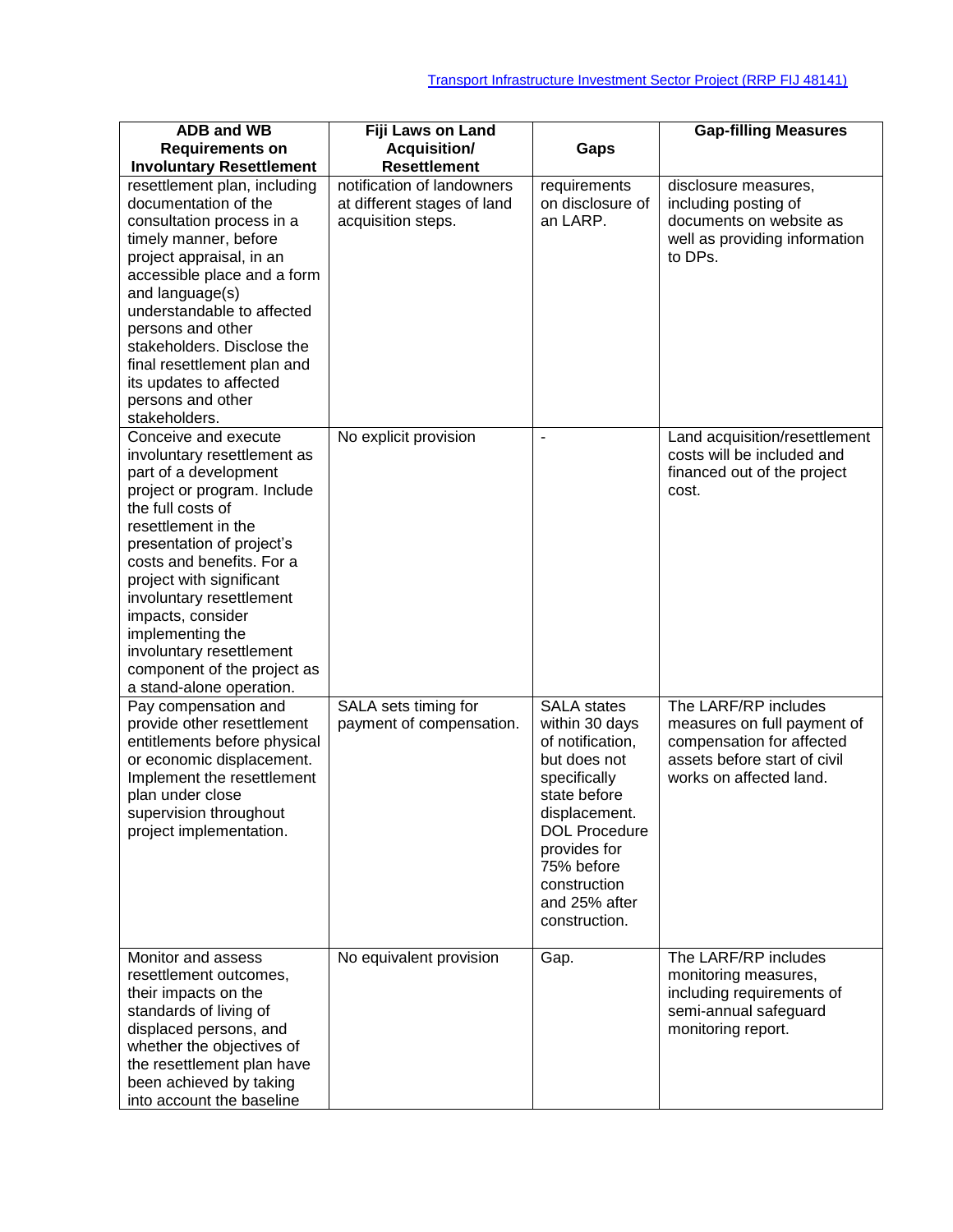| ADB and WB<br><b>Requirements on</b><br><b>Involuntary Resettlement</b> | Fiji Laws on Land<br><b>Acquisition/</b><br><b>Resettlement</b> | Gaps | <b>Gap-filling Measures</b> |
|-------------------------------------------------------------------------|-----------------------------------------------------------------|------|-----------------------------|
| conditions and the results                                              |                                                                 |      |                             |
| of resettlement monitoring.                                             |                                                                 |      |                             |
| Disclose monitoring reports.                                            |                                                                 |      |                             |

26. In terms of major gaps, the Fiji SALA and its regulations do not require compensation payments to affected persons who have no recognized legal right or interest in the land, and only require compensation on a depreciated/book value basis for structures. Informal sharecroppers and squatters (non-titled) are, therefore, not entitled to any kind of compensation for the land they use. However, to comply fully with ADB and WB resettlement requirements, any non-titled people affected by the Project will be entitled to compensation for loss of structures, crops, trees, or incomes they derive from land, regardless of whether they have formal title to the land or not. And, all compensation including for structures will be at replacement cost without any deduction of depreciation.

27. The SALA does not provide relocation sites (in the case of resettlement) and there is no provision for assistance for the rehabilitation of adversely affected people. An express objective of the project is to avoid the need for physical relocation and therefore there may be no need for development of resettlement sites under the project. However, such measures are included in the LARF in case any subproject may involve such impacts.

28. The Fijian law does not provide for any special assistance for vulnerable groups or the poorest section of those adversely affected, but it does not prevent Government from providing assistance to adversely project affected people including vulnerable groups. The LARF includes provisions to ensure that affected people particularly vulnerable and disadvantaged people are assisted to improve their living standards.

# <span id="page-14-0"></span>**C.Project Principles, Entitlements and Procedures**

### **(i) Project's Policy Principles**

29. The project's LARF has adopted a set of resettlement policy principles for the project which apply to all subprojects, as relevant. The principles are:

- Land acquisition will be avoided or minimized through careful engineering design during detailed design. There will be no or minimum physical displacement of people. The Project will avoid subprojects involving resettlement impacts of significant nature.
- Land acquisition and resettlement impacts will be assessed on time and LARP prepared based on social assessment. Draft LARP will be dislosed to affected persons before the subproject appraisal.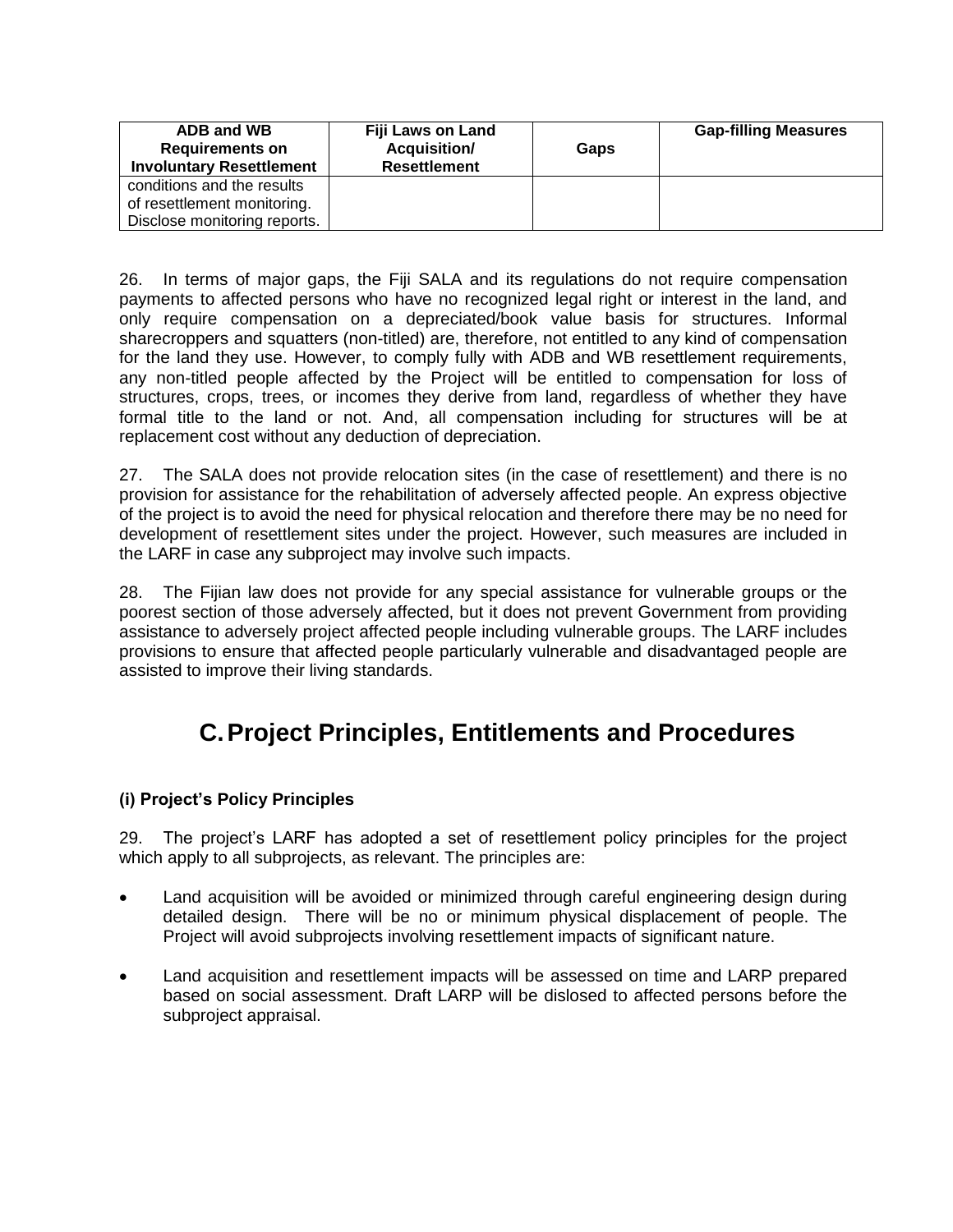- DPs will be consulted during the project cycle.<sup>5</sup> The LARP will be prepared/updated with full participation of the DPs/APs. Effective mechanisms will be established for hearing and resolving grievances.
- DPs will receive compensation at replacement cost from FRA for their loss of land and assets and this should ensure they will be as well off or better off as without the Project. Compensation for vulnerable households will aim to improve their livelihood and will be carried out with respect for their cultural values and specific needs.
- Additional compensation and assistance will be provided, as required, to restore or improve living standards of all APs (as per ADB or WB requirements)*,* including: (i) compensation to non-title holders such as squatters and sharecroppers recorded as of the cut-off date; (ii) compensation for any loss of livelihoods or income; (iii) compensation at full replacement cost for structures without deduction of depreciation, inclusive of transaction costs; (iv) compensation for transaction costs such as administrative charges, taxation and registration and titling costs; and (v) income-restoration measures.
- All compensation will be fully paid to DPs prior to the commencement of site clearance at each subproject site.
- Absence of formal title is not a bar to compensation and assistance, and particular attention will be paid to women and other vulnerable groups, as well as to sharecroppers or tenants without legal rights.
- Land acquisition will be conceived as part of the Project and costs related to the land acquisition/resettlement will be included and financed out of the Project cost as part of the GoF contribution to the Project cost.
- The impacts of the subprojects, including unforeseen losses and damages that may occur during either construction or operation, will be carefully monitored and remedial steps taken as required.

#### **(iii) Eligibility for entitlements and types of displaced persons**

30. The date of land survey will be the "cut-off-date" for eligibility of compensation and rehabilitation assistance. Landowners and/or users that have documented claims to affected land, crops, and trees as of the cut-off date will be eligible for compensation and/or rehabilitation assistance as per the project policy.

31. The main categories of displaced persons eligible for compensation include:

 $\overline{a}$ 

- a) DPs with formal legal rights (Type 1). These are generally the customary owners of *iTaukei* lands or those with individual freehold titles recorded in the title registry and cadastral records in Fiji. This category also includes leaseholders with formal legal rights as tenants.
- b) Persons whose rights are not formal or legal, but whose claims on land or assets are recognized under national laws, such as those having informal leases on *iTaukei* land.

<sup>&</sup>lt;sup>5</sup> As the process is contingent upon clear boundary demarcations, successful negotiation and consensus amongst sellers, the FRA and TLTB are required to conduct the negotiation process through continuous dialogue with land-owners. This is seen as the most expeditious manner to minimize delays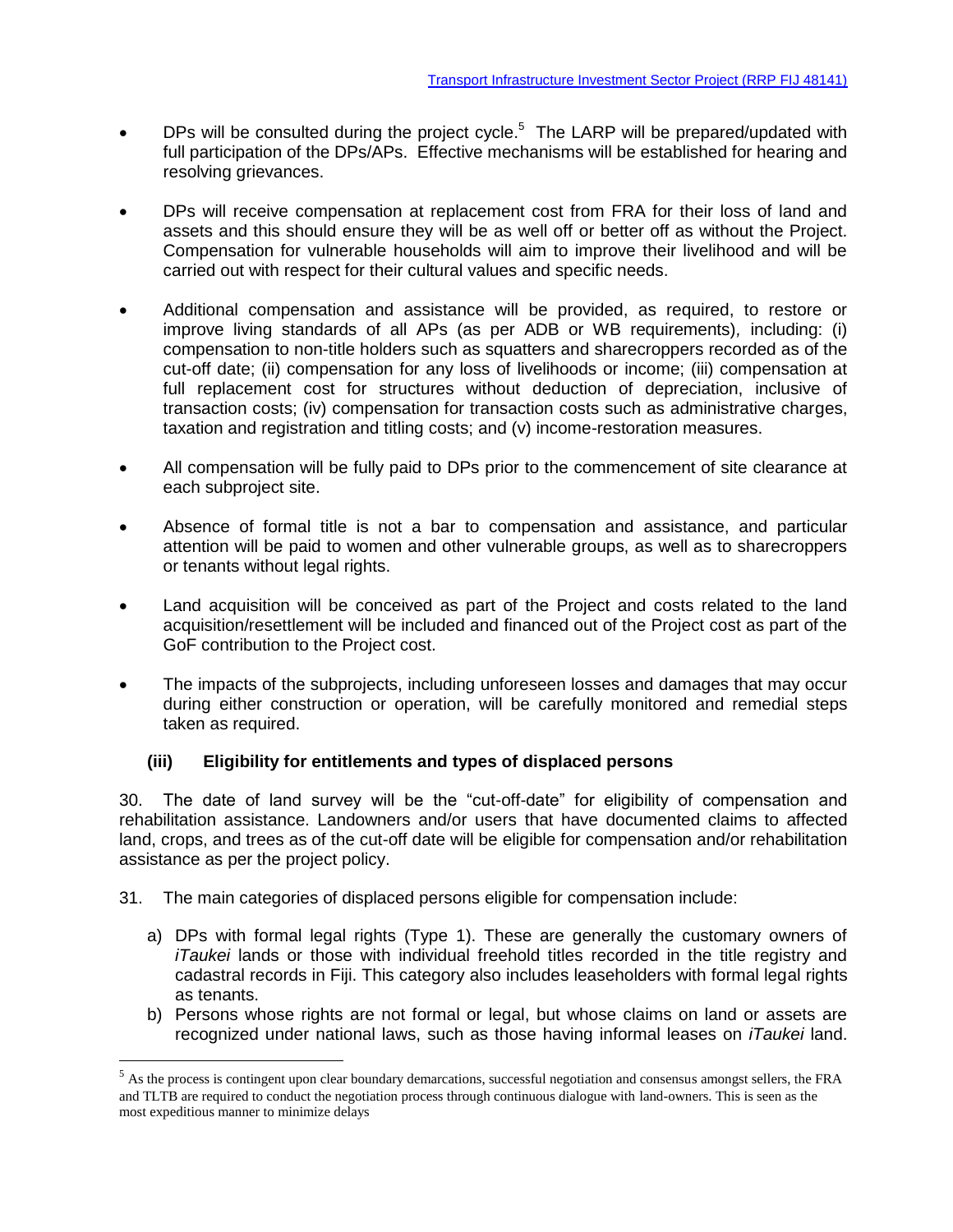(Type 2). Customary land tenure systems in Fiji are based on usufruct rights to land, and although no titles may exist, in practice some *mataqali* or individual households are granted use of land by owners, without formal title or leases. Where land records cannot be legalized, documentation and testimony from village chiefs and community leaders may be proposed to determine eligibility for compensation, replacement land, or other resettlement assistance.

c) Persons with no legal rights to land or assets at the time of assessment or census. (Type 3). This may include sharecroppers, squatters, or wage labourers who depend upon the land acquired. They have neither legal rights not recognizable ownership claims, but if the project land acquisition destroys their livelihoods, they are considered displaced persons and are entitled to receive resettlement assistance.

#### **(iv) Entitlement Matrix**

32. A common matrix in the table below has been developed for the project taking into account potential impacts under the Project as a whole. This will guide the preparation of subproject specific entitlement matrix that will be developed as part of the LARP for each subproject. The subproject level matrix will show the exact types of losses and definition of the entitled person, or unit of entitlement.

| Impact/Type of<br>Loss                                                                                                                                                                                  | <b>Application</b>                                               | <b>Entitled DPs</b>                                                       | <b>Entitlement</b>                                                                                                                                                                                                                                                                                                                                                                                                                                                                                                                                                    |
|---------------------------------------------------------------------------------------------------------------------------------------------------------------------------------------------------------|------------------------------------------------------------------|---------------------------------------------------------------------------|-----------------------------------------------------------------------------------------------------------------------------------------------------------------------------------------------------------------------------------------------------------------------------------------------------------------------------------------------------------------------------------------------------------------------------------------------------------------------------------------------------------------------------------------------------------------------|
| Temporary<br>occupation<br>including any<br>damages within<br>land used<br>temporarily<br>Loss of access<br>during<br>construction<br>causing<br>inconvenience<br>to DPs or<br>impacting<br>livelihoods | Customary land<br>required<br>Alienated land<br>required         | Landowners/users<br>of customary land<br>Owners, Lease-<br>holders, users | Rent as negotiated with landowners. All temporary<br>use of land will be through written agreement with<br>the landowner/lease-holder and land will be<br>returned to the landowners after rehabilitation to<br>original or better condition.<br>Compensation at replacement cost for any<br>damages within land used for project.<br>The project will ensure that DPs have<br>uninterrupted access to their land and livelihood<br>sources. In case of any unavoidable loss of<br>access, DPs will be provided compensation for<br>their losses at replacement cost. |
| Permanent loss<br>of land                                                                                                                                                                               | Customary land<br>required for the<br>project construction       | Landowners/users<br>of customary land                                     | Cash compensation at replacement cost.                                                                                                                                                                                                                                                                                                                                                                                                                                                                                                                                |
|                                                                                                                                                                                                         | Alienated land to be<br>acquired for the<br>project construction | Owners/Lease-<br>holders/Users                                            | Cash compensation at replacement cost; OR<br>New lease for alternative land, with no cost to DPs<br>for relinquishing original lease and processing<br>alternative lease.                                                                                                                                                                                                                                                                                                                                                                                             |
| Loss of<br>gardens, trees,<br>crops,<br>perennials,<br>and/or<br>productive<br>trees/plants                                                                                                             | Standing crops, trees<br>in the ROW                              | Owner(s) of crops<br>or trees<br>irrespective of<br>legal status          | Compensation at replacement cost as determined<br>by the Forest Department for timber trees and the<br>Department of Agriculture for crops or productive<br>plants/trees.                                                                                                                                                                                                                                                                                                                                                                                             |
| Partial or total<br>removal of                                                                                                                                                                          | Structures in ROW                                                | Owner of<br>structure                                                     | Compensation at replacement cost without<br>deductions for depreciation or salvaged materials;                                                                                                                                                                                                                                                                                                                                                                                                                                                                        |

#### **Matrix of Entitlements**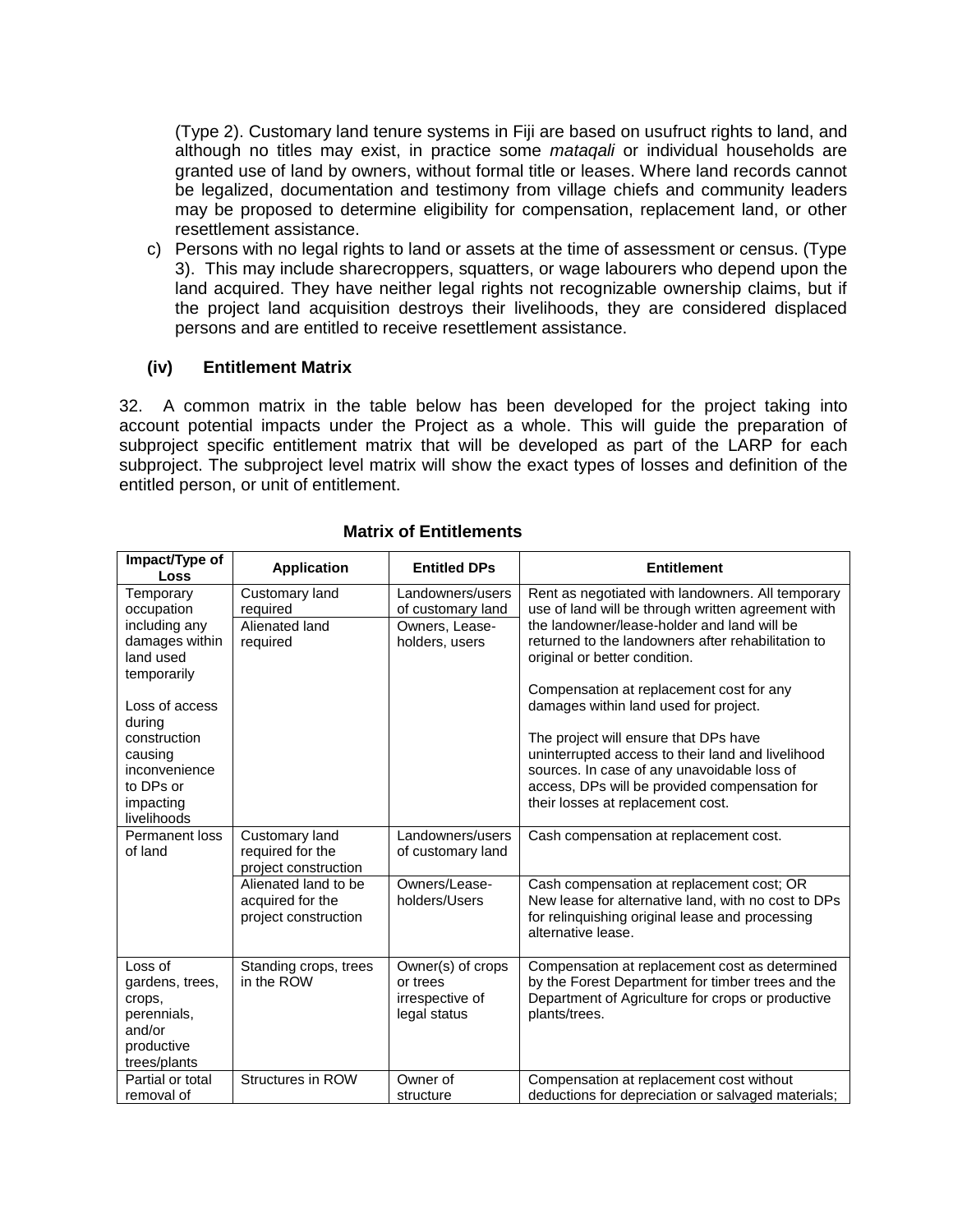| structure<br>(house or<br>commercial<br>structure) |                                                                                      | irrespective of<br>legal status                                                                                                                                                                                                                                         | and assistance in locating suitable alternative<br>housing or commercial building.<br>Shifting allowance <sup>6</sup> for relocating household or<br>business goods.                                                                                                                                                                                                                    |
|----------------------------------------------------|--------------------------------------------------------------------------------------|-------------------------------------------------------------------------------------------------------------------------------------------------------------------------------------------------------------------------------------------------------------------------|-----------------------------------------------------------------------------------------------------------------------------------------------------------------------------------------------------------------------------------------------------------------------------------------------------------------------------------------------------------------------------------------|
| Affected<br>vulnerable<br>households               | Vulnerable<br>households losing<br>assets to the project                             | Vulnerable<br>households<br>identified through<br>consultation with<br>community<br>leaders. In the<br>project's context<br>vulnerable groups<br>include<br>households<br>headed by<br>women, elderly,<br>disabled, poor<br>households, and<br>physically<br>relocating | Access to training programs developed under the<br>Project:<br>Employment during construction and maintenance<br>for two household members (one male and one<br>female). Vulnerable groups will get priority in<br>these activities.<br>Additional cash assistance depending on extent of<br>disruption to vulnerable AP's livelihood<br>mechanism. Amount to be specified in the LARP. |
|                                                    |                                                                                      | households.                                                                                                                                                                                                                                                             |                                                                                                                                                                                                                                                                                                                                                                                         |
| Displacement<br>of community<br>structure          | Community structure<br>or resources within<br>ROW if removed for<br>project interest | Community<br>representatives as<br>identified by the<br>social impact<br>assessment                                                                                                                                                                                     | Replacement as agreed with community or cash<br>compensation replacement cost without<br>deductions for any materials salvaged.<br>Assistance with dismantling and reconstructing<br>structure or property.                                                                                                                                                                             |
| Unforeseen or<br>unintended<br>impacts             | Any impact identified<br>during implementation                                       | Concerned<br>affected people                                                                                                                                                                                                                                            | Determined as per the spirit of this LARF.                                                                                                                                                                                                                                                                                                                                              |

### **(v) Methodology for Valuation of Compensation**

 $\overline{a}$ 

33. FRA prepares initial valuations using local market prices, and data in this regard is obtained from the Valuation Division of the MLMR. The FRA may also involve the Department of Fisheries to assess compensation requirements, if any, regarding traditional fishing rights in river areas where bridges are expanded or altered. Finally determined prices, nonetheless, come about through negotiation with affected persons, because often market conditions for the replacement of land and assets are absent.

34. The current practice is to undertake valuation by FRA valuers and provide a private valuer to affected landowners in case of any disagreements. The FRA will continue providing the private valuer under the project, as a regular practice. It will inform the affected landowners at the beginning of the negotiation process about the availability of a private valuer and pay the valuer's fee if landowners decided to use this service.

35. The compensation to be offered will be at replacement cost based on actual market price of affected land and asset. If the government policy does not provide for full replacement costs (e.g. for transaction costs), the project's compensation will include top-up payments or

<sup>&</sup>lt;sup>6</sup> The shifting/relocation allowance will be agreed between the FRA and the household/DP on a case-by case basis. The shifting allowance will be adequate to cover (i) dismantling of the structure; (ii) transport of structure/housing materials salvaged and all household effects/commercial goods; and (iii) costs of alternative accommodation, if required, while the structure is being re-built.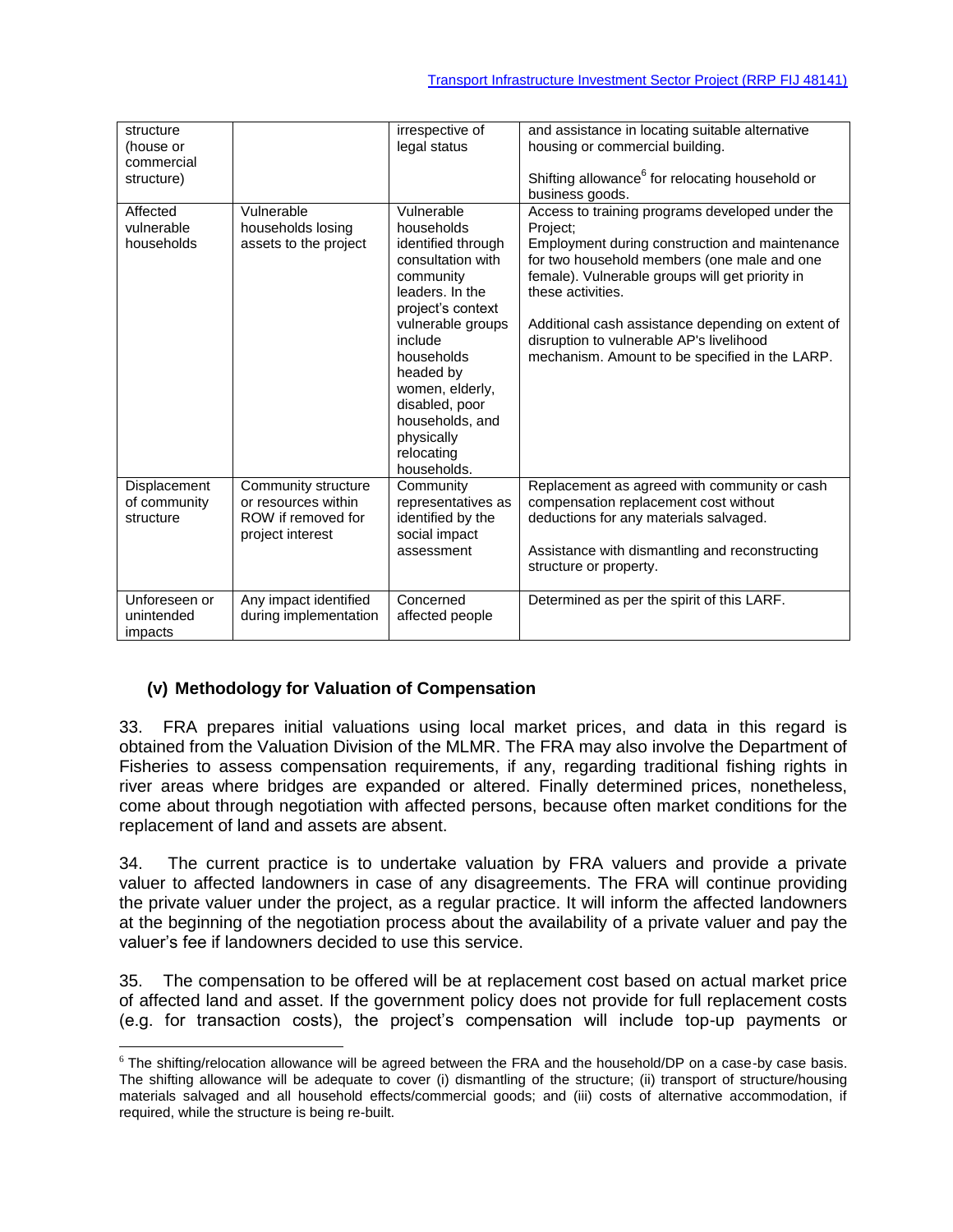assistance to cover the full replacement cost.

36. Full replacement cost is the cost of replacing an expropriated asset of the same or better quality in the current land and/or asset. Full replacement cost includes the following elements:

- a) **Fair market value**: Where markets function, fair market value can be assessed by examining land sales records in the last 3 or 4 years for similar properties. In parts of Fiji, land values differ widely because of factors such as proximity to the coast (for tourist developments), or fertility and flatness of agricultural land (for market gardening). In such cases, the market value is the going price of an asset in the open market, but where markets do not exist (as in much of rural Fiji), field investigations are needed to collect baseline data to value assets, and to ensure that the valuation is realistic.
- b) **Transaction costs:** These may include the legal and documentation expenses associated with updating land records to reflect sales, transfers, inheritances and leases, as well as the legal expenses associated with registering property titles for replacement lands and houses. Transport costs may also be included. These costs will be paid by the project and are counted as part of the replacement cost.
- c) **Interest accrued:** When there is a gap of time between the agreed schedule and the actual payment of compensation, the interest that accrues over that period must be included in the replacement costs.
- d) **Transitional and restoration costs:** Transitional cost involves a short-term subsistence allowance to support the displaced persons through a period of income loss due to the project. Restoration cost refers to necessary improvements on land or to housing to achieve the objectives of enhancing or at least restoring, livelihoods, compared with preproject levels.
- e) **Depreciation** will not be considered when valuing compensation for affected structures.

#### **(vi)Procedures for Land Acquisition and Compensation**

37. Land acquisition procedures will be initiated once land surveys are completed, the design is done, and the alignment plan is agreed and approved by the FRA. The FRA will forward outline plans to the DOL, showing the estimated land-take, and request them to acquire the land. The DOL, on receiving the request, passes the alignment plan to the statutory section to prepare acquisition diagrams and carry out a search on land owners affected. After this, the plans are forwarded to the Valuation Division, which will assess compensation requirements and obtain all the land clearances. Once the Valuation Division has received the consent of the landowners, field inspections are carried out and a valuation report prepared based on an inventory of losses, taking into account relevant data and sales analysis. FRA's lands and valuation officers work with DOL and relevant agencies in this process, including valuation of compensation. As stated in the previous section, FRA will also inform landowners of availability of the service of private valuaer at the beginning stage of this process.

38. Where *iTaukei* lands are involved a meeting will be convened with members of the identified *mataqali,* arranged by the FRA (usually the Lands Liaison Officer), assisted by the Provincial Council, to undertake negotiations to come to agreed values. The FRA will send the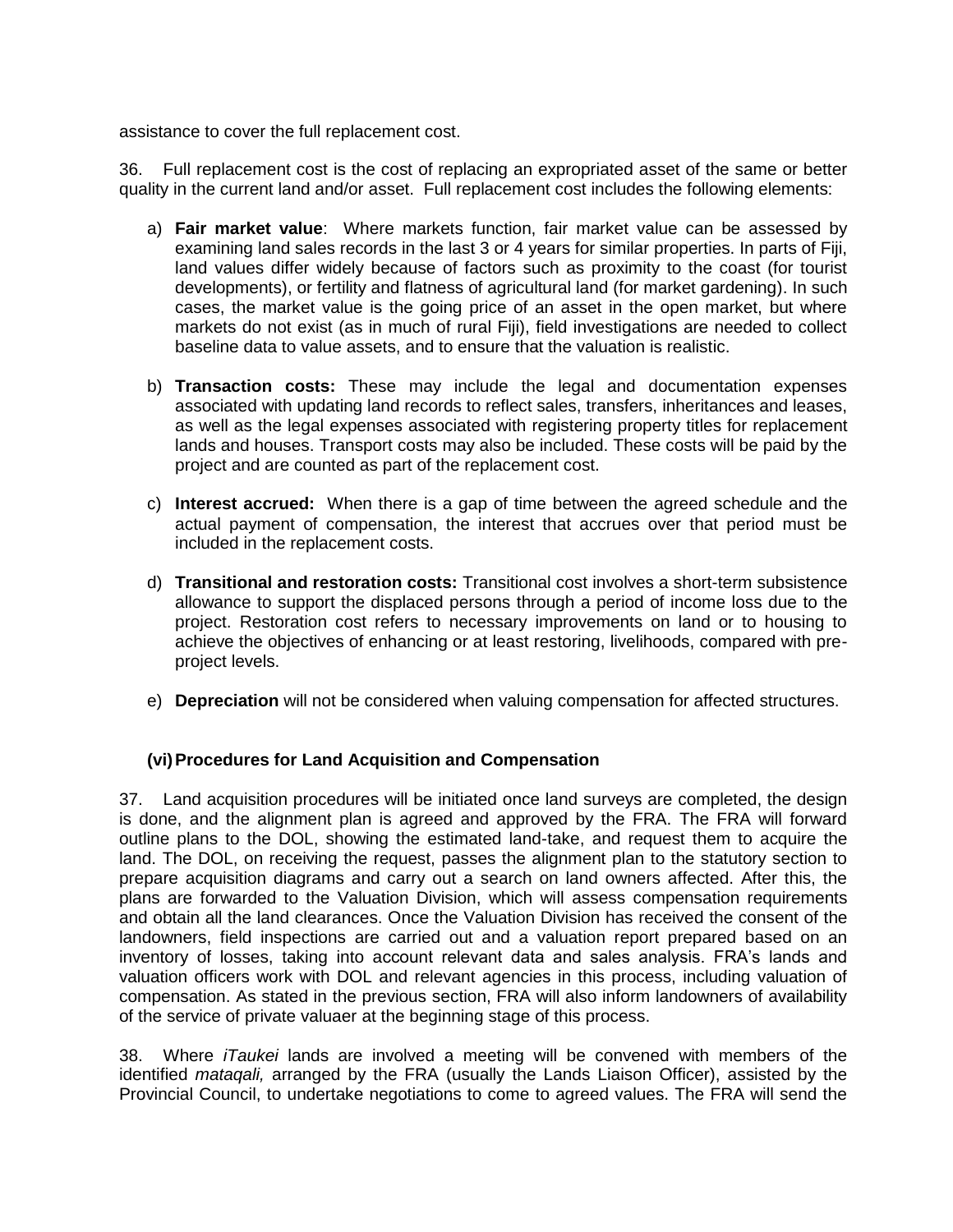proposal to the TLTB, which will negotiate on behalf of the landowners. The *mataqali* owning the land will, however, have a final say whether to accept or reject the TLTB recommendations.

39. A Sale and Purchase Agreement is then entered into between the TLTB on behalf of the *mataqali*, and DOL. The Sale and Purchase Agreement is forwarded to the TLTB for its Board's consent, accompanied by the relevant fees. Cheques are then processed and paid to the TLTB Board, based on estimated area, to be adjusted after the final survey and completion of works.

40. Leasehold native land follows a similar process, where a field inspection is carried out, a Valuation Report prepared and a Price Agreement executed. The Agreement is sent to the TLTB with relevant consent fees for the Board to approve. If the lease is a registered one, then a caveat is lodged in the Titles Office (as an interim arrangement to prevent changes before the Sale and Purchase agreement can be finalized). The price paid for land will sometimes need to be divided between lessees and owners. Crown or state leases follow a similar process but do not require the Director of Lands consent.

41. In the case of freehold lands, after discussion with the DOL, the Valuation Division will prepare a Sale and Purchase Agreement and negotiate the purchase.

42. When compensation has been paid, a Certificate of Transfer is prepared and sent for execution. The FRA is then able to begin construction.

43. Following completion of the construction work, a final survey plan is done and once approved, this is viewed against the original acquisition diagrams. If the land used is found more than the original estimate then compensation will be adjusted to the exact size of the land used. In the case of leasehold land, after final surveys have been approved, compensation is adjusted in case of any excess land and surrender documents are prepared. The lessee is asked to provide lease documents for registration of the surrender at the Titles Office. The surrender documents are then forwarded to the TLTB prior to registration. The caveat is then withdrawn and title is retuned to the owners.

<span id="page-19-0"></span>44. FRA's social impact manager will work closely with the DOL and the TLTB to ensure safeguards are implemented as set out in the LARF.

## **D.Assessment of Impacts and Preparation of LARP**

#### *Subproject Screening*

45. The project's screening process will identify potential impacts of land acquisition and adopt necessary measures to avoid or minimize such impacts. FRA will screen impacts by completing the Subproject Screening Form as found in Annex 1. On the basis of the screening, FRA will adopt one of the following approaches:

i. Further redesign of the subproject to avoid/minimize land acquisition/resettlement.

ii. Preparation of the LARP if there are unavoidable land acquisition/resettlement impacts.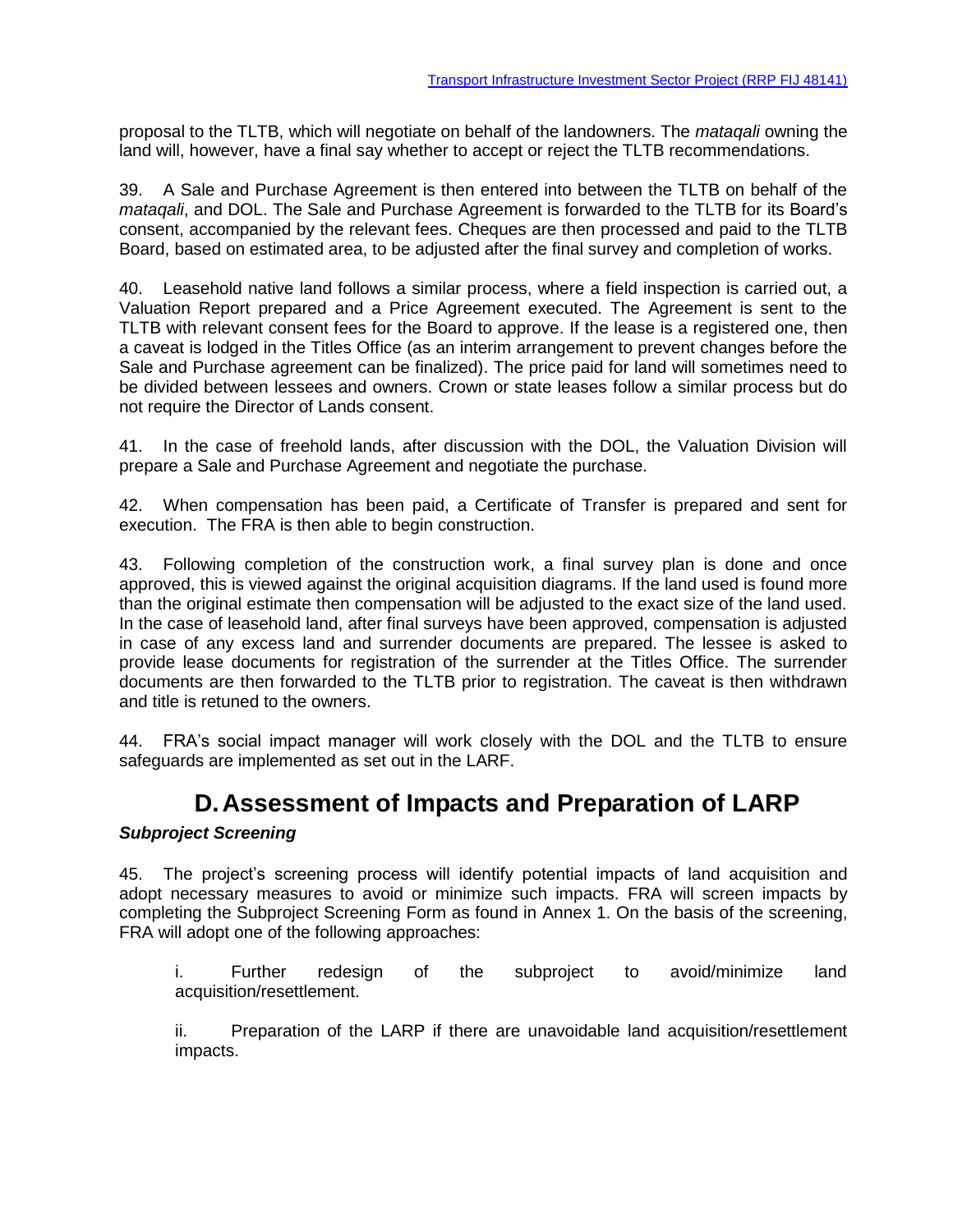In the event of no land acquisition/resettlement, this will be reported in the subproject report along with a due diligence report confirming that there is no need to prepare the LARP. The Due Diligence Report will include:

- A brief description of the site including a location map and pictures;
- A description of proposed works and type of activities;
- Confirmation of land status, ownership, and usage (supported by land records);
	- Findings of the field visit and observations on the subproject site;
- Process and outcome of consultations with stakeholders. Records of meetings (attendance, minutes, etc.); and
	- Confirmation that there are no land issues and a LARP is not needed.

46. The subproject report, including the Subproject Screening Form and all other relevant information about land acquisition/resettlement, will be submitted to ADB together with the feasibility study report.

#### *Preparation of LARP for Subprojects*

47. The LARP will be prepared for subprojects involving land acquisition/resettlement impacts. The Annex 2 provides the outline of the LARP. The FRA will prepare the LARP with assistance from DOL, TLTB and other relevant authorities in the subproject area, and with close consultation with village leaders and DPs. The LARP must be submitted to and approved by ADB prior to awarding a contract for civil works for subprojects involving resettlement impacts.

48. The preparation of the LARP will include the following steps and activities:

i. The FRA will organize consultations with DPs. The purpose of the consultations is to inform the DPs about the scope of works; and, the land acquisition/resettlement requirements. In the presence of village leaders, landowners/DPs and other stakeholders, FRA will identify the affected land and assets on the ground.

ii. The FRA will conduct a detailed measurement survey (DMS) based on detailed engineering design and demarcation of land to be acquired. The DMS will include a) a census and socio-economic survey of APs, and b) measurement and inventory of affected land and other assets. The census and inventory of losses survey will count all DPs and a detailed list of affected land and other assets will be prepared. It will be conducted in a participatory manner to estimate impacts and losses. The socioeconomic survey may cover all DPs if their number is small, but it will cover at least 10% of DPs and 20% of severely affected DPs. The surveys will document existing socioeconomic conditions of DPs, including (a) demographic, education, and occupational profiles; (b) livelihoods and income; (c) type of land, use of land and other resources; and, (d) other relevant social aspects. The data will be disaggregated by gender and other relevant aspects such as number of DPs belonging to vulnerable groups.

iii. A draft LARP will document the types and amounts of land that will be required. It will also summarize numbers of DPs; how they are affected by the losses; compensation and other assistance to which they are entitled to; and, amounts of compensation. The details will vary depending on the magnitude of land acquisition/resettlement. The LARP will also identify gender concerns and special measures for vulnerable DPs (if any)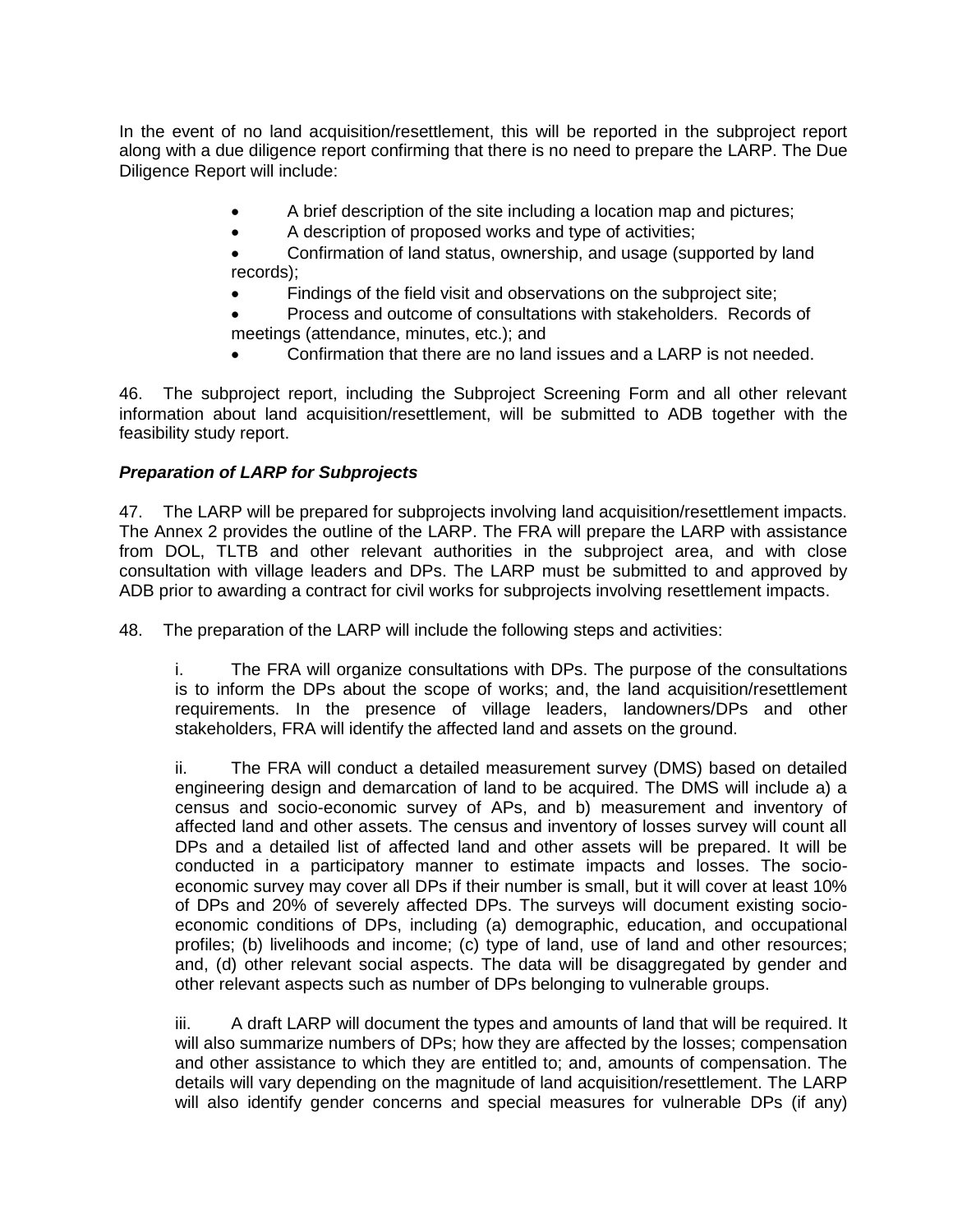through consultations with affected communities. The LARP will include sufficient budget and specify source of funds, and confirm that compensation is at replacement costs based on market prices. There will be a cut-off date for the eligibility of compensation and/or rehabilitation assistance. The LARP will include an implementation schedule ensuring that civil works will not commence until compensation and/or assistance has been paid to DPs.

iv. The draft LARP will be presented to DPs and other stakeholders in a public meeting. DPs will be encouraged to express any concerns or suggestions. Copies of the draft LARP and/or summary brochures will be available during these consultations. The subproject LARP will be finalized, incorporating comments and suggestions of DPs.

v. The LARP will be submitted for approval to FRA and ADB. It will be disclosed to DPs and posted on ADB's website.

vi. The LARP will be coordinated with the government's land acquisition procedure.

# <span id="page-21-0"></span>**E. Consultation, Participation and Disclosure**

49. Information dissemination, meaningful consultation, and participation of DPs and key local agencies will be undertaken to maintain transparency, raise awareness, reduce potential conflicts and delays, and achieve the objective of the LARP. The actions that will be undertaken for participation in the various stages of land acquisition and resettlement planning are:

- Identification of stakeholders, who will be involved in planning and implementation: DPs, local officials (Rural Local Authority, Provincial Administration, Provincial Council, District Office), local communities at subproject sites, project authorities, implementing agencies, and NGOs.
- Dissemination of information (including project entitlements), and appropriate mechanisms for feedback and facilitation of the consultation process.
- Setting of a grievance redress mechanism and procedures.
- Community participation in monitoring the LARP.

#### **(i) Mechanisms for consultation**

50. A variety of mechanisms will be utilized to consult with stakeholders and DPs during preparation and implementation of LARP including: (a) village meetings involving both women and men from communities - to consult them and to disseminate information about the subproject; (b) specific facilitated meetings with DPs including mataqali leaders, land owners, and users affected directly by the project; (c) separate meetings with women DPs and vulnerable households; (d) key informant interviews with relevant government staff, *mataqali* leaders, *Turaga-ni-Koro*, chiefs, women, religious and youth leaders (d) one-to-one socioeconomic household survey of DPs and affected communities; (e) participatory compilation of the Inventory of Losses, and (f) informal conversations with passers-by and transport users near the subproject sites. Consultations will be undertaken in the Fijian vernacular where possible, or translated from English into the local Fijian dialect. Household interviews or focus group discussions with Indo-Fijians should, where possible, be conducted in Hindi or English.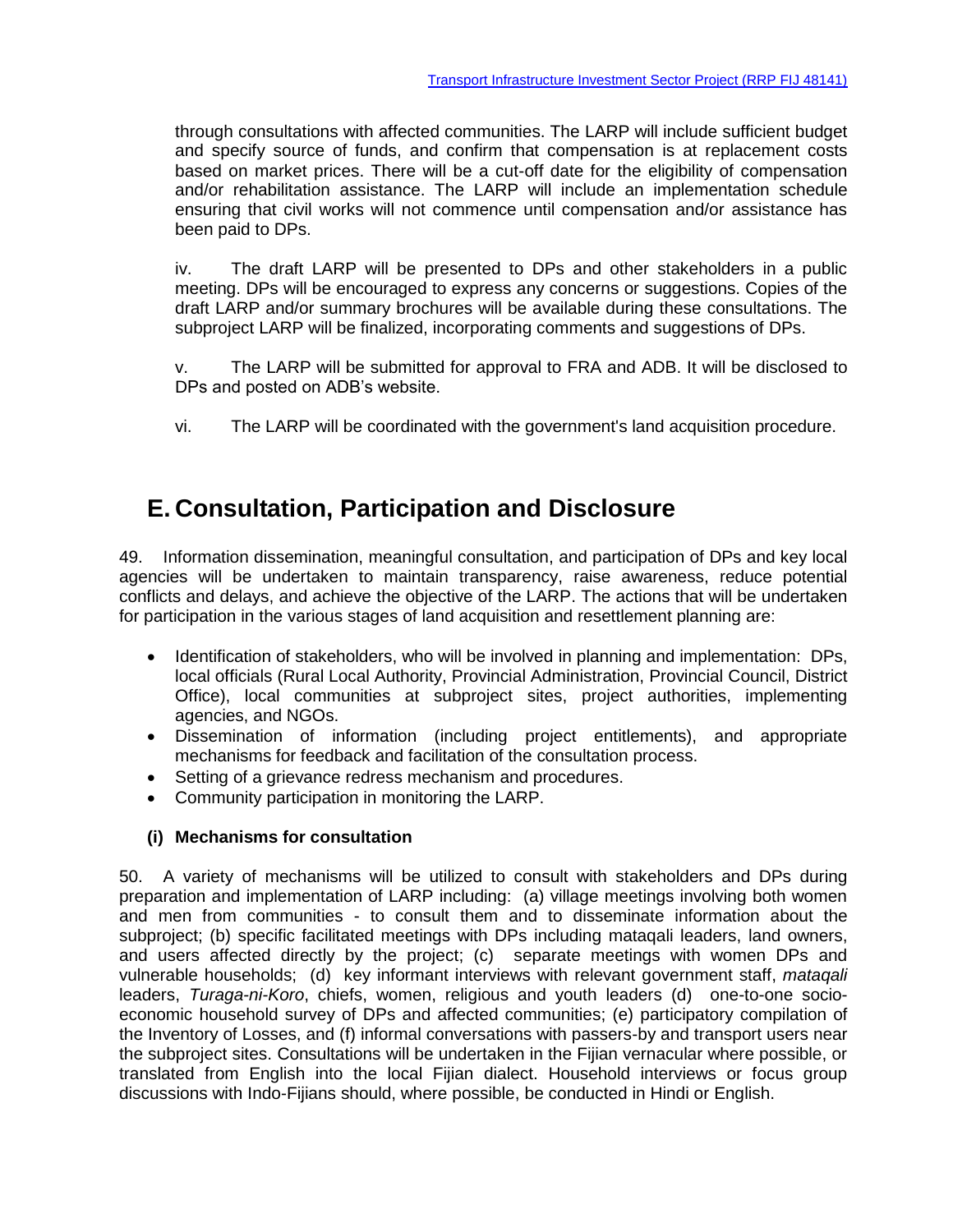51. An important incentive to greater participation is to ensure consultations are undertaken at venues and times that do not disadvantage women. Where it is impossible or inconvenient for women to attend community meetings or DP consultations because of child care responsibilities, caring for the sick and elderly, or because of traditional norms, women will be consulted in their own homes.

### **(ii) Responsibilities for Consultation and Participation**

52. The key organisations involved in facilitating and managing the participation, consultation and disclosure for the land acquisition, resettlement, and compensation process are:

- a) The FRA will have overall responsibility for consultation and participation of stakeholders. One of the FRA's staff will facilitate community liaison activities.
- **b)** The safeguards specialists at FRA will ensure that consultation occurs as planned, and that information is disclosed in a timely way. They will be responsible for preparing information brochure and disseminating it widely to affected communities and local authorities.
- c) The DOL Valuation Division in the MLMR will work with/assist FRA land officers in (a) village consultation meetings; (b) all initial valuations; (c) identification of owners and leaseholders and (d) negotiations with land owners for purchase of land. Their role is an important one in terms of informing DPs of the value of their assets.
- d) The TLTB (through the various Provincial Councils) which represents and negotiates on behalf of the *mataqali* land owners, will sign agreements on their behalf and is responsible for securing the consent of *mataqali* members prior to making such agreements.
- e) The Provincial Council will facilitate discussions around land acquisition, between the project's safeguard specialists and communities.

#### **(iii) Disclosure Arrangements**

53. Stakeholders and DPs will be provided with relevant, timely information about the project, its land acquisition requirements, and policies on compensation and entitlements during preparation of the LARPs. The draft summarized LARP will be disclosed to DPs and stakeholders, and an information brochure will be available in English and Fijian, summarizing the entitlements and other relevant information. The contents will include:

- a brief description of the project and subprojects
- types of impacts expected
- basic compensation policy and entitlements
- outline of livelihood restoration measures
- consultation and participation of DPs and community
- implementation schedule
- who to contact for additional information

54. This will be disseminated at meetings, and available at local authority offices in affected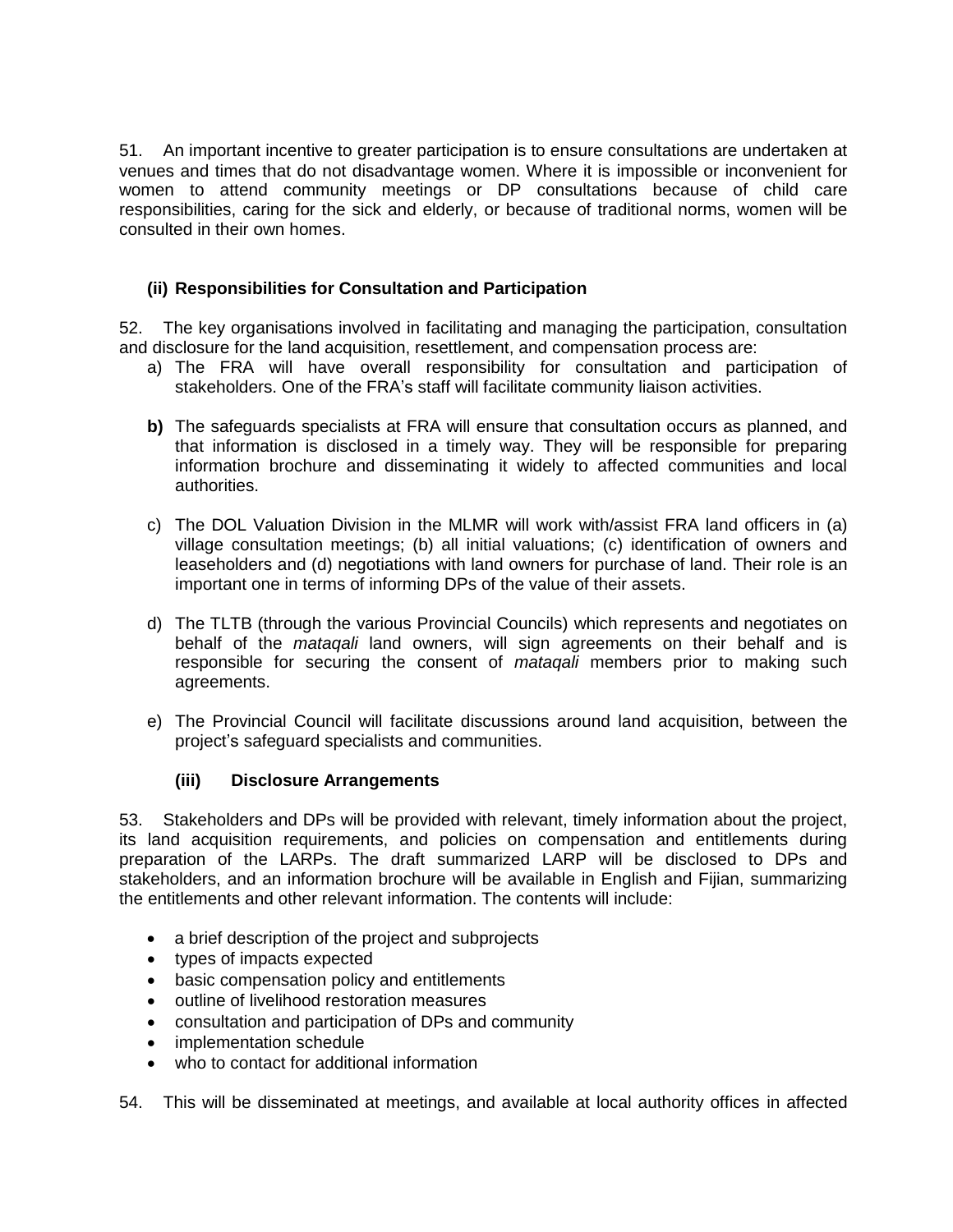districts. The draft and final LARP will also be uploaded to the ADB website upon submission by the FRA. The FRA, the Provincial Council and the TLTB will continue to consult and engage with DPs, landowners, tenants, prior to and throughout project implementation. Formal consultation with DPs will take place again after detailed design work is completed, and prior to commencement of any project works, to enable compilation of a full census and inventory of losses. Community leaders and representatives from the DOL and TLTB will inform the affected parties and will respond to all compensation related inquiries.

# <span id="page-23-0"></span>**F. Compensation Payment, Income Restoration, and Relocation**

#### **(i) Disbursement and Payment of Compensation**

55. FRA will coordinate with DOL, TLTB, Provincial Councils and District Administrations to disburse and pay compensation to DPs in accordance with the Entitlement Matrix as described in preceding sections. Compensation will be paid and affected structures, if any, will be relocated before taking possession of land/properties and prior to the start of civil works. Local authorities, particularly, the village leaders (*Turaga-ni-Koro*), will assist in identifying entitled persons and delivering the compensation amounts.

#### **(ii) Income Restoration Measures**

56. Apart from direct compensation, implementation of other measures to restore incomes for DPs will be adopted, such as employment in project construction, skills training, community development, or assistance to vulnerable groups, to be specified in the subproject LARP. Income restoration measures will focus on the poor and vulnerable people whose daily income and livelihood sources are at risk.

57. It is estimated that each of the subproject could take up to 18 months to construct and waged labour opportunities will be made available as a priority to DPs. DPs who will be offered employment on the Project, will be provided with on-the-job training by the contractors. Such training will include skills required by subproject activities.

#### **(iii)Measures for replacement Land**

58. DPs losing land are expected to find replacemnt land of equal or better productive potential at nearby places. Because land is owned communally by the *mataqali* unit, in many parts of Fiji it is a relatively simple procedure for clan leaders to reallocate land among their members to ensure no one is disadvantaged by the project. However, in some districts there are land shortages, and replacement land may not be easily available. In this case, alternative income restoration methods will need to be undertaken for DPs losing significant portion of their productive land, such as employment and skills training.

# <span id="page-23-1"></span>**G.Grievance Redress Mechanism**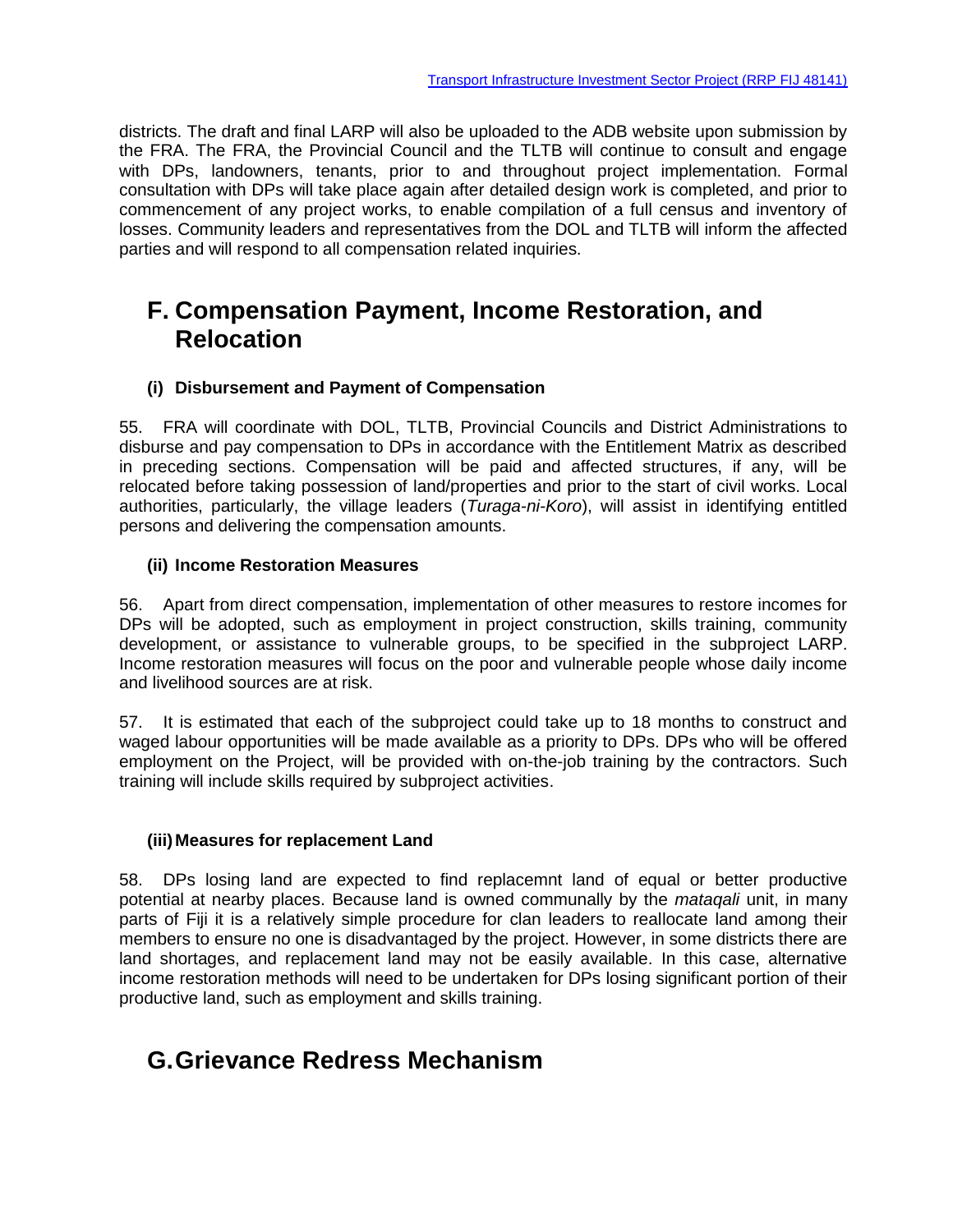59. In order to receive and facilitate the resolution of DPs' any concerns, complaints, or grievances about the project's safeguards performance, a Grievance Redress Mechanism (GRM) will be developed for the project including at each subproject site. When and where the need arises, this mechanism will be used for addressing any complaints that may arise during the implementation and operation of the project. The GRM will address APs' concerns and complaints promptly and transparently. The GRM will be gender responsive and readily accessible to all DPs at no costs. The GRM will use traditional systems for conflict and dispute resolution and, as far as possible, problems, concerns or grievances will be resolved at the project level. The GRM will not however impede DPs access to the Fiji's judicial or administrative remedies. FRA in coordination with relevant agencies will inform DPs about the GRM.

60. The key functions of the GRM will be to (i) record, categorize and prioritize the grievances; (ii) settle the grievances in consultation with complainant(s) and other stakeholders; (iii) inform the aggrieved parties about the solutions; and (iv) forward the unresolved cases to higher authorities.

61. The subproject manager or engineer supported by FRA's social impact manager and consultants will be the grievance focal point to receive, review and address project related concerns and to resolve land related disputes in coordination with the government authorities. DPs will be made fully aware of their rights during consultations about land requirements. No costs will be charged for anybody making a complaint. DPs will be exempted from any fees associated with resolving the grievance pursuant to the project's grievance redress procedure.

62. Complaints will be recorded and investigated by FRA's social impact manager working with relevant staff of the individual subproject. The FRA will be immediately informed/updated of any complaints from DPs by FRA's social impact manager. A complaints register will be maintained which will show the details and nature of the complaint, the complainant, the date and actions taken as a result of the investigation. It will also cross-reference any safeguard compliance report or other relevant documentation.

63. When subproject implementation starts, a sign will be erected at all sites providing the public with updated project information and summarizing the grievance redress mechanism process including contact details of FRA's social impact manager. All corrective actions and complaints responses carried out on site will be reported back to FRA. FRA will include information from the complaints register and corrective actions/responses in its progress reports to the ADB.

64. In the whole process, relevant Fiji agencies (DOL, TLTB, etc.) will be always available to review public complaints and advice on the FRA's performance for grievance redress.

#### **Steps of Grievance Redress Process**

65. Any APs or village head/chief can take a grievance to the FRA or the site office. On receipt of a complaint in any form (in person, telephone, written), FRA's social impact manager for respective site/subproject will log the details in a complaints register. The register will record complaints by date, name, contact address and/or phone number if available, and reason for the complaint. If the complainant desires, their identity may be kept anonymous but the nature of their concern should still be recorded. A duplicate copy of the entry is given to the person making the complaint for their record at the time of registering the complaint. The duplicate copy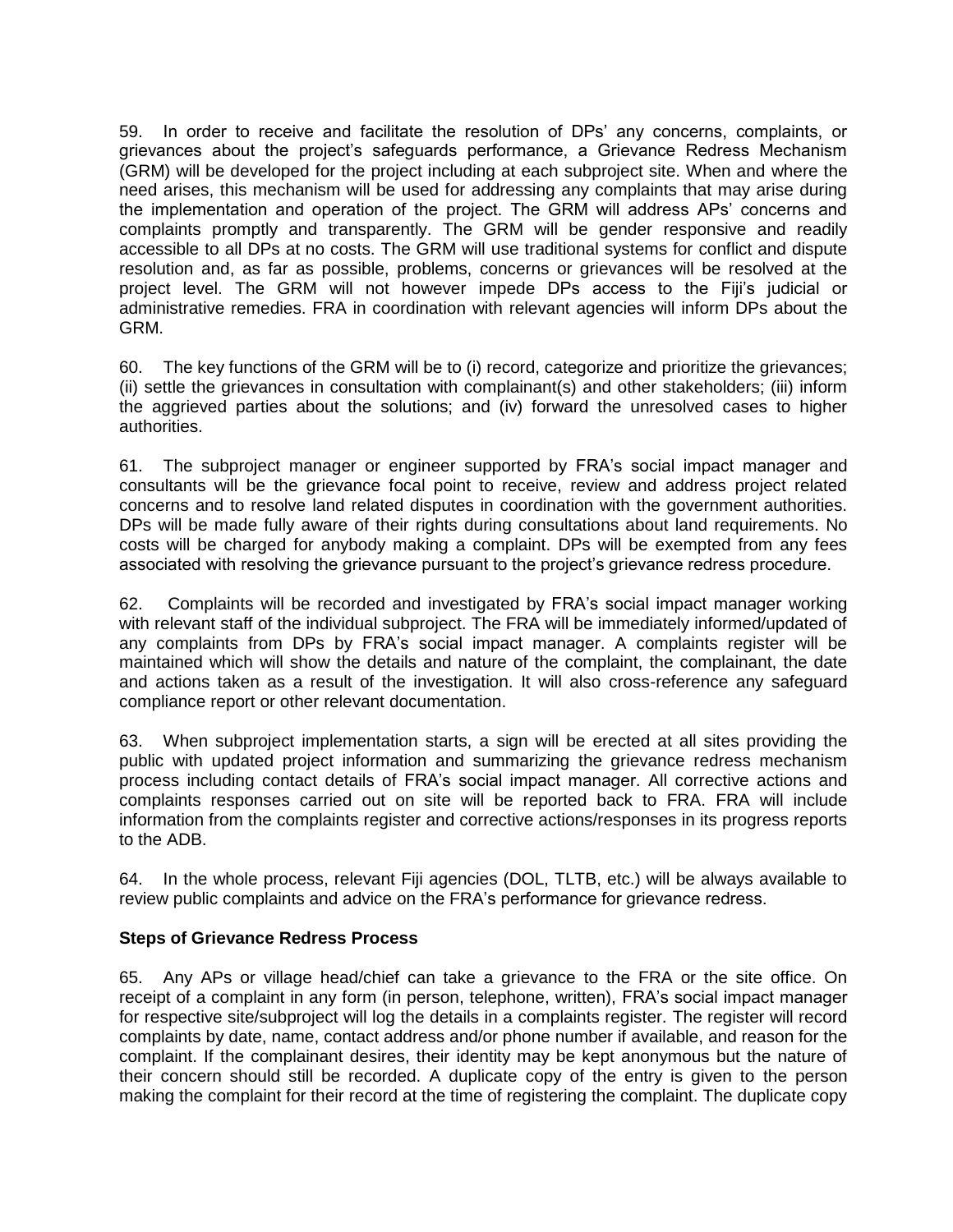given to the complainant will also show the procedure that will be followed in assessing the concern or complaint. For straightforward grievances, the project engineer can make an on-thespot determination to resolve the issue.

66. FRA's social impact manager will review and find a solution to the problem within two weeks in consultation with village or traditional chief and relevant local agencies. FRA's social impact manager will report back the outcome of the review to the village/traditional chief and affected persons within a week's time. If the complainant is dissatisfied with the, or have received no advice in the allotted time period, he or she can take grievance to FRA CEO. The FRA CEO in coordination with relevant national agency reviews and reports back to the DPs or chief about outcome. If unresolved, or at any time complainant is not satisfied, he or she can take the matter to appropriate court. Both successfully addressed complaints and nonresponsive issues will be reported to the ADB by FRA.

67. Table below sets out the process to resolve any project related grievances.

| <b>Stage</b>                                         | <b>Process</b>                                                                 | <b>Duration</b>           |  |
|------------------------------------------------------|--------------------------------------------------------------------------------|---------------------------|--|
|                                                      | DP/village head or traditional chief takes grievance to                        | Any time                  |  |
|                                                      | FRA's social impact manager                                                    |                           |  |
| $\overline{2}$                                       | FRA's social impact manager reviews and finds                                  | 2 weeks                   |  |
|                                                      | solution to the problem in consultation with village                           |                           |  |
|                                                      | head or traditional chief and relevant agencies                                |                           |  |
| 3                                                    | FRA's social impact manager reports back an outcome                            | 1 week                    |  |
|                                                      | to village/traditional chief/DP                                                |                           |  |
|                                                      | If unresolved or not satisfied with the outcome by FRA's social impact manager |                           |  |
| 4                                                    | DP/village head or traditional chief take grievance FRA                        | Within 2 weeks of receipt |  |
|                                                      | CEO.                                                                           | of decision in step 3     |  |
| 5                                                    | FRA CEO reviews and find a solution in coordination                            | 4 weeks                   |  |
|                                                      | with relevant agencies                                                         |                           |  |
| 6                                                    | FRA CEO reports back the solution/decision to                                  | 1 week                    |  |
|                                                      | DP/village head or traditional chief                                           |                           |  |
| If unresolved or at any stage if DP is not satisfied |                                                                                |                           |  |
|                                                      | DP/village head or chief can take the matter to appropriate                    | As per judicial system    |  |
| court                                                |                                                                                |                           |  |

#### **Grievance Redress Process**

# <span id="page-25-0"></span>**H.Institutional Arrangements and Implementation**

#### **(i) Institutional Responsibilities**

68. The following are key agencies responsible for the project's land acquisition, resettlement and compensation activities:

(i) The Ministry of Finance will be the Executing Agency. The FRA as the Implementing Agency will have overall responsibility of the project including safeguards. The FRA responsibilities are (a) identification of affected areas; (b) all community liaison; (c) budgetary provision; (d) manage their social impact manager;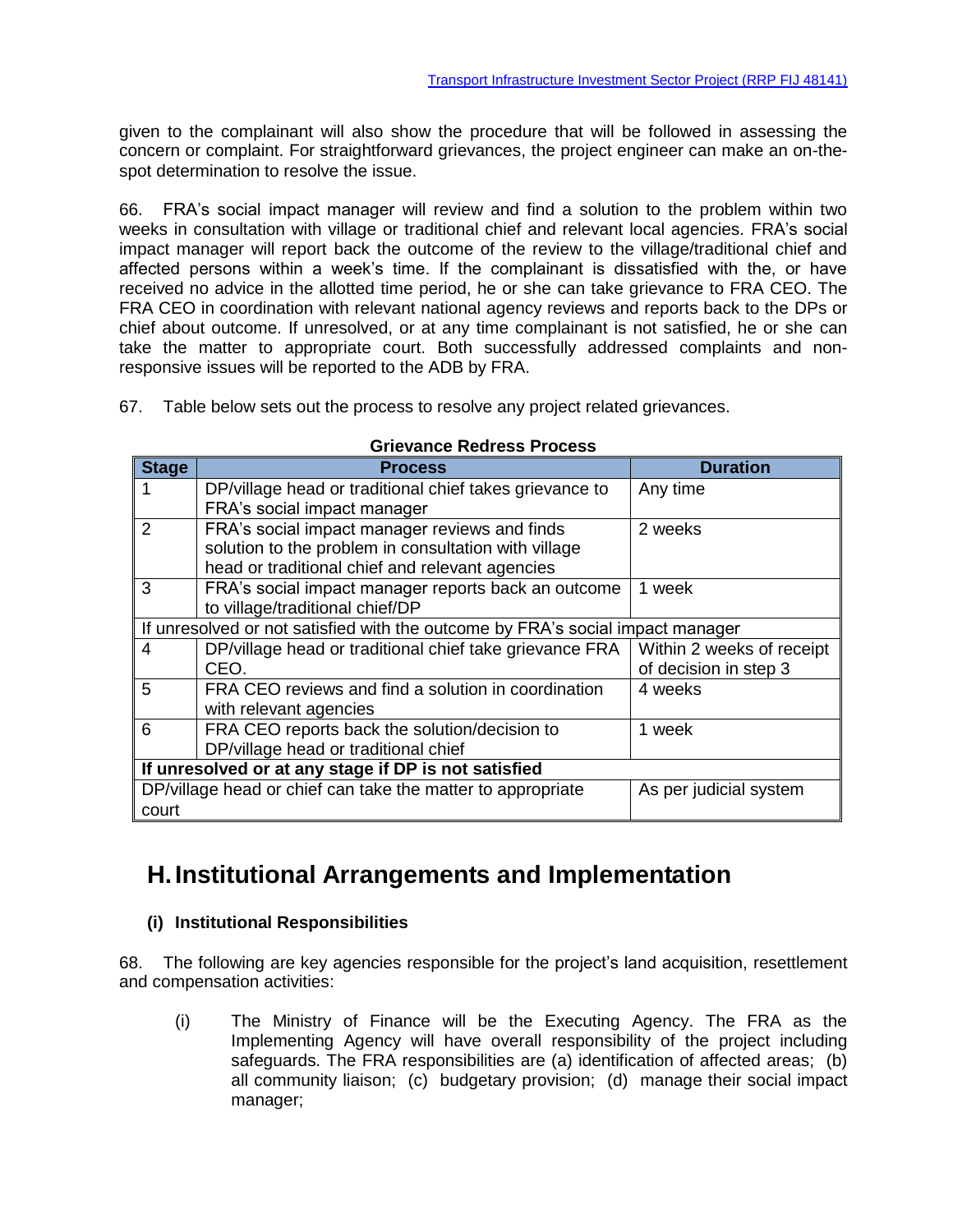- **(ii)** FRA will ensure that compensation is paid as required under the LARF. If needed, a top-up resettlement budget will be made available to the safeguards staff to provide the additional compensation/assistance (if any). FRA's social impact manager will also be responsible for identifying capacity gaps and providing training and capacity building to Fijian agencies involved in land acquisition.
- (iii) The DOL and FRA land and valuation officers will be responsible for (a) all initial valuations; (b) identification of owners and leaseholders and (c) negotiations with land owners.
- (iv) The TLTB, which represents and negotiates on behalf of the *mataqali* land owners, will sign agreements on their behalf and will be responsible for securing the consent of *mataqali* members prior to making such agreements.
- (v) The Provincial Council of Nodoga-Navosa will facilitate discussions around land acquisition, between the Project safeguard specialists and communities.

#### **Fiji Roads Authority**

69. FRA will be responsible for overseeing and managing project execution including compliance with project requirements including safeguards. FRA will recruit a social impact manager for the project. FRA's social impact manager will ensure that the procedures and processes established in this LARF are followed for the project. However, preparation of the LARP for individual subprojects will be the responsibility of the safeguards specialists within the design and supervision consultants (DSC) for respective subprojects.

#### **Design and Supervision Consultant (DSC)**

70. The DSC will include international and national specialists to implement the safeguard tasks at specific subprojects as required by the LARF. This will include: (i) social safeguard/resettlement specialist (international) (SSS); and (ii) safeguards specialist (national) (NSS). The DSC will be headed by a team leader.

- 71. Safeguards responsibilities of the DSC include:
	- Ensuring that safeguards are implemented as set out in the LARF and other safeguard documents so as to meet intended requirements.
	- Undertaking safeguards assessments during the feasibility study, ensuring that the LARPs are prepared.
	- Supervising the safeguards implementation, including implementation of relevant LARP activities.

72. Within the FRA, safeguard specialists will have specific responsibilities for implementation of the LARF and LARP. Their TOR is in the Annex 3.

#### **Department of Lands**

**73.** The DOL will be responsible for (a) attending village consultation meetings; (b) initial valuations; (c) identification of owners and leaseholders (d) negotiations with land owners; (e) preparation of Sale and Purchase Agreements and sending to the TLTB for Board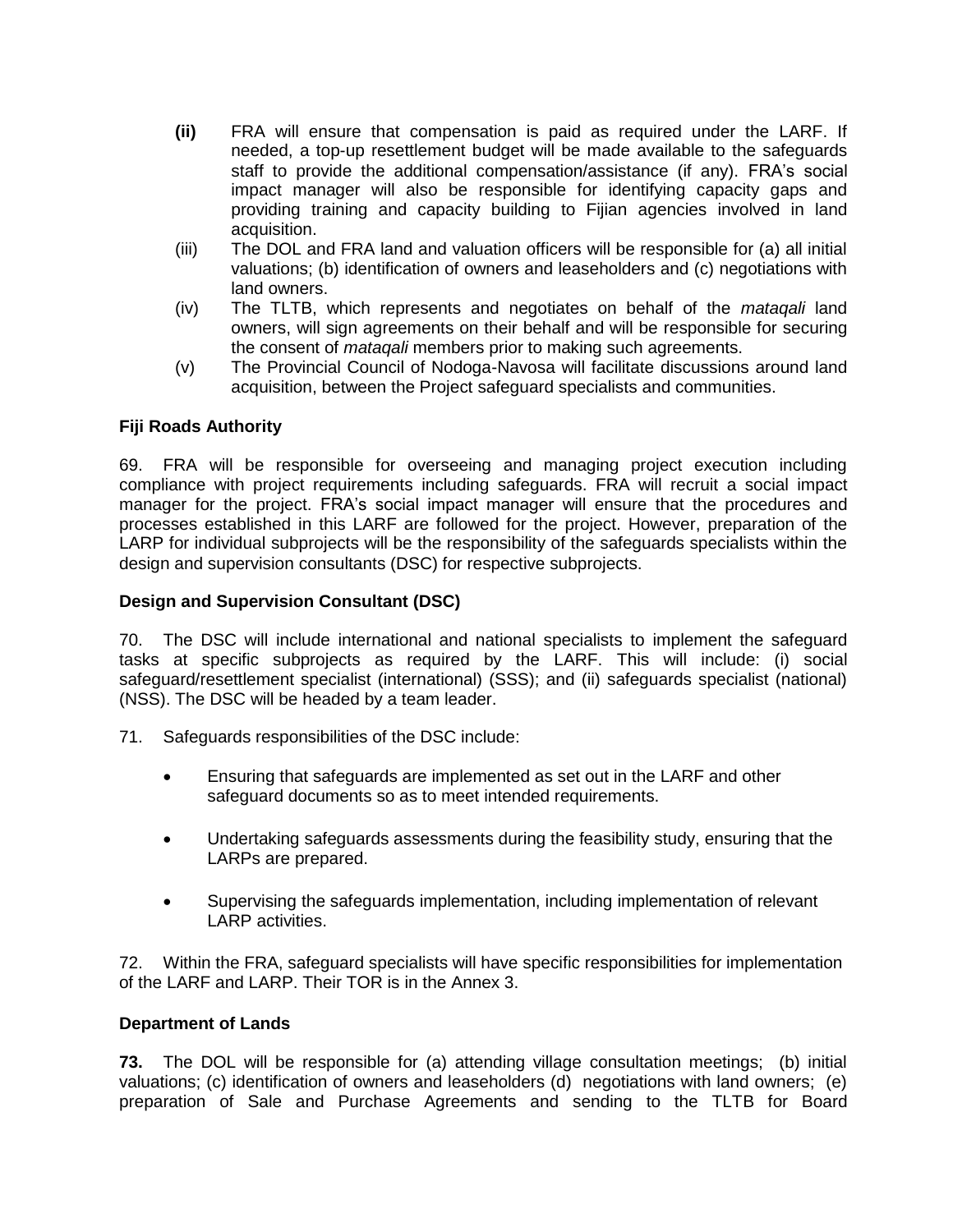endorsement; (f) approval of final land surveys on completion of Project, and adjustment of land compensation required; (g) preparation of land transfer, lease surrender, or freehold dedication documents; and (h) registration of titles.

### **iTaukei Land Trust Board (TLTB)**

74. The TLTB, which represents and negotiates on behalf of the *mataqali* land owners, signs agreements on their behalf and is responsible for securing the consent of *mataqali* members prior to making such agreements. The TLTB Board must endorse and approve the Sales and Purchase Agreements, and transfer documents.

#### **(ii) Institutional Capacity Support**

**75.** Capacity of FRA and government agencies involved in land acquisition is still weak in the areas of safeguards and will be strengthened under the project.<sup>7</sup> FRA's social impact manager will provide training to staff of FRA and relevant government agencies such as DOL and TLTB, mainly in the form of on-the-job training, but also through special workshops to enhance their institutional capacity and improve safeguard practice in Fiji. Based on the experience of training together, working groups can be established to ensure interdepartmental coordination. An initial workshop will be held for all staff involved in land acquisition in the early stages of the project, following by mentoring and on-the-job training. Further workshops on specific topics will be organized, as needed, once implementation is underway, particularly to ensure that monitoring activities are undertaken according to the LARF.

#### **(iii) Role of other organisations: civil society and women's groups**

76. There are few local NGOs or women's groups involved in the planning and management of any land acquisition or resettlement activities, except for groups of the landowning *mataqali.*  Local groups and leaders will be consulted when identifying any particularly vulnerable people. Other NGOs, if available, will be consulted about land and livelihoods issues. They will also be consulted during monitoring of the LARP and its outcomes, as required.

## <span id="page-27-0"></span>**I. Implementation Schedule**

 $\overline{a}$ 

77. An indicative implementation schedule for the Project land acquisition and resettlement activities is provided in the Table below. This include activities to (i) prepare/update the LARP; (ii) implement the LARP: and (iii) monitor activities. A more detailed schedule with specific target dates will be provided in the LARP for each subproject during implementation.

| <b>Activities</b>          | Responsible<br>Agency | <b>Timing</b> |
|----------------------------|-----------------------|---------------|
| <b>Prepare/Update LARP</b> |                       |               |

 $^7$  FRA has one Lands Liaison Officer and three Valuers. They have knowledge and experience on the local context, but have not had formal training on ADB and WB safeguard requirements. Other Fijian government organisations at both central and provincial level are familiar with Fijian legislation and regulations for acquiring land and paying compensation according to the law, but also lack staff with specific training or knowledge of ADB and WB safeguards and resettlement issues.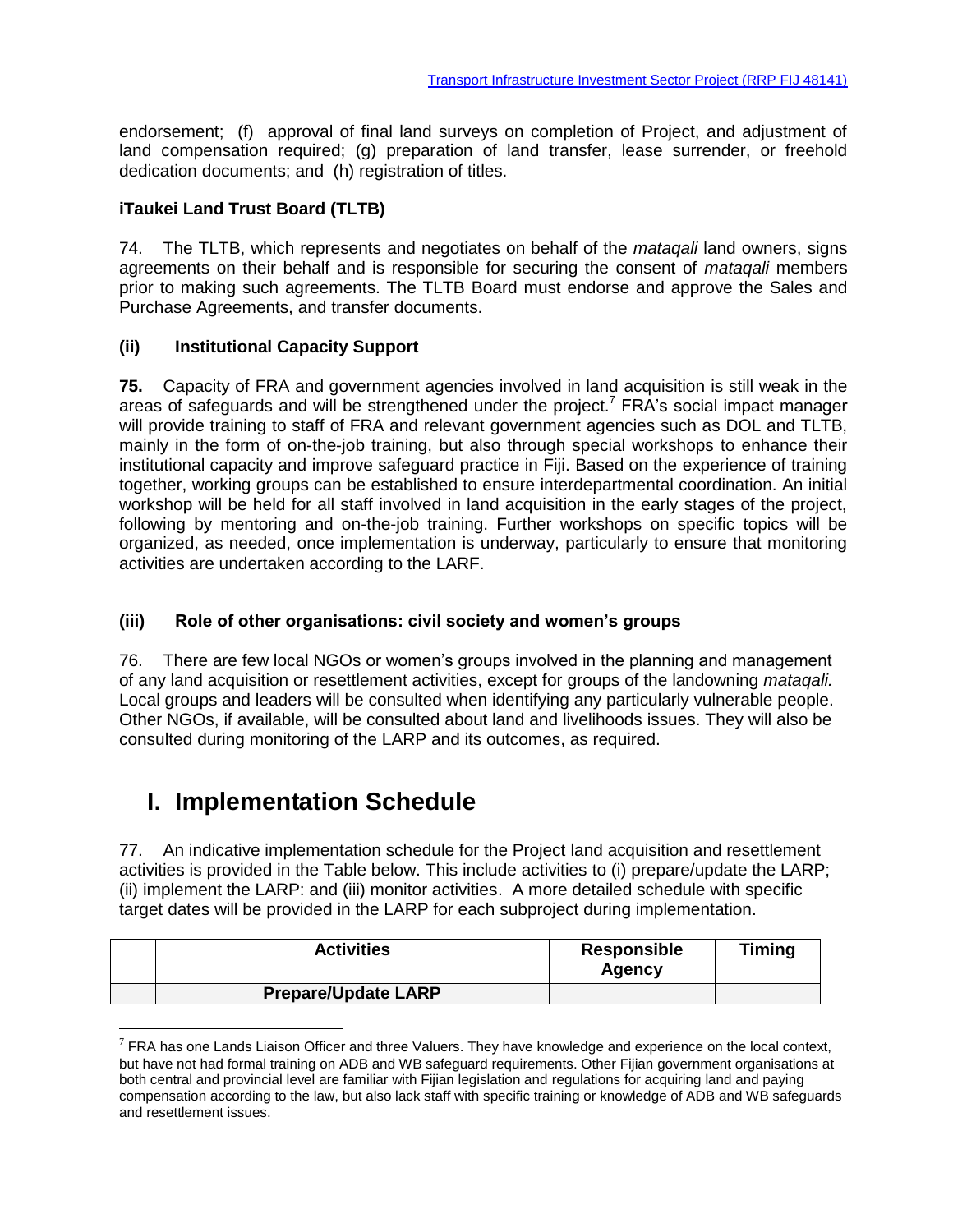| $\mathbf{1}$   | Confirm land requirements based on detailed                                                                                    | Consulting                                      | Month1              |
|----------------|--------------------------------------------------------------------------------------------------------------------------------|-------------------------------------------------|---------------------|
|                | engineering design of the bridges. Determine                                                                                   | engineers                                       |                     |
|                | areas of land, which will fall outside the existing                                                                            |                                                 |                     |
|                | road reserve.                                                                                                                  |                                                 |                     |
| $\overline{2}$ | Provide plans identifying areas to be acquired to<br>DOL and TLBT                                                              | <b>FRA</b>                                      | Month 1             |
| 3              | Determine type of affected land tenure (iTaukei,<br>leased, or freehold)                                                       | <b>DOL &amp; TLTB</b>                           | Month 1             |
| $\overline{4}$ | Determine numbers in <i>matagali</i> group, land<br>owners and users affected (DPs), and identify<br>any vulnerable households | DOL, TLTB, and<br><b>FRA</b>                    | Month 2             |
| 5              | Conduct follow-up consultations with affected<br>communities and agree on land acquisition                                     | DOL, TLTB, FRA                                  | Month 2;<br>Ongoing |
| 6              | Obtain written consents from each landowning<br>unit during consultation meeting                                               | <b>DOL &amp; TLTB</b>                           | Month 3-4           |
| $\overline{7}$ | Cadastral survey of land if not previously done,<br>and submission for land registration                                       | DOL; FRA                                        | Month 2             |
| 8              | Conduct titles/leases search in Government titles<br>registration office for affected land ownership                           | DOL and FRA                                     | Month 2             |
| 9              | Determine and mark areas for each land unit<br>required                                                                        | DOL and FRA                                     | Month 2             |
| 10             | Conduct inventory of losses - land, trees, crops<br>and provide valuation for compensation                                     | FRA, Valuation<br>Division DOL &<br><b>MAFF</b> | Month<br>4 & 5      |
| 12             | Negotiate compensation with land owners<br>(mataqali) or holders of Native Leases or freehold<br>landowners                    | FRA, DOL & TLTB                                 | Month 5             |
| 13             | FRA submits the updated LARP for approval and<br>uploading on the ADB website                                                  | FRA & ADB                                       | Month 6             |
|                | <b>LARP Implementation</b>                                                                                                     |                                                 |                     |
| 14             | Execution of Sale and Purchase Agreement.<br>Endorsed by TLTB.                                                                 | FRA, DOL and<br><b>TLTB</b>                     | Month 5             |
| 15             | Payment of compensation and allowances                                                                                         | DOL, FRA and<br><b>TLTB</b>                     | Month 6             |
| 16             | DOL completes land transfers & registration                                                                                    | <b>DOL</b>                                      | Month 7             |
| 17             | FRA submits the Land Acquisition Completion<br>Report to ADB                                                                   | <b>FRA</b>                                      | Month 7             |
| 18             | Award of civil works contract, clearance of land,<br>and briefing of contractor on safeguards                                  | <b>FRA</b>                                      | Month 8             |
| 19             | Commencement of civil works (contingent on<br>compensation and allowances being paid)                                          | <b>FRA</b>                                      | Month 9             |
| 20             | Final survey plan on completion of work;<br>payment of adjusted compensation as required                                       | FRA and DOL                                     | Month 15            |
|                | <b>Monitoring</b>                                                                                                              |                                                 |                     |
| 21             | FRA starts AP socio-economic monitoring                                                                                        | <b>FRA</b>                                      | Month 12            |
| 22             | FRA submits progress report to ADB on                                                                                          | <b>FRA</b>                                      | Six -               |
|                | implementation of the LARP                                                                                                     |                                                 | monthly             |
| 23             | FRA conducts post-project survey and final                                                                                     | <b>FRA</b>                                      | Month               |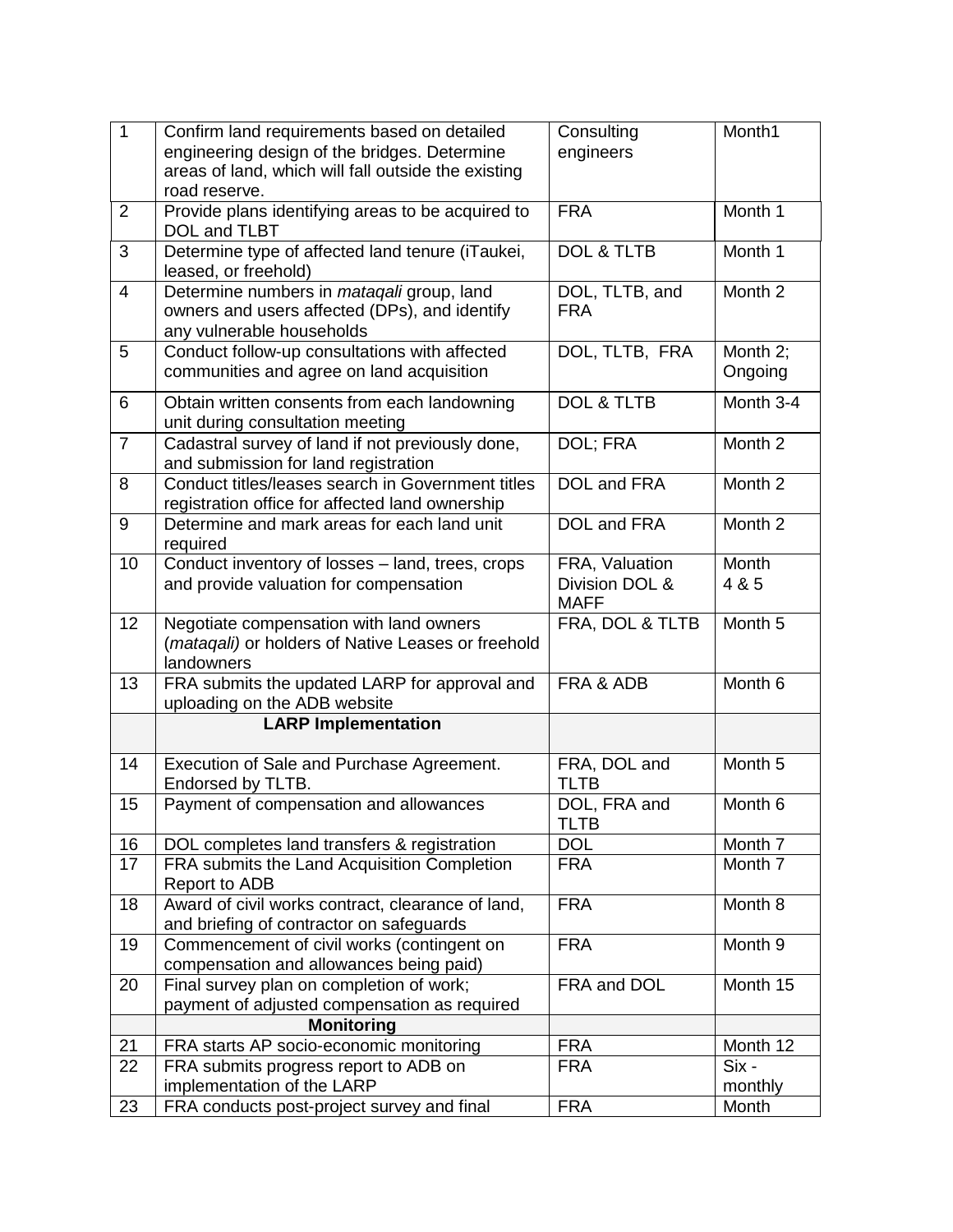<span id="page-29-0"></span>

| $max = 1$<br>$-$<br>--<br>------<br>าเ<br>. טי<br>- - | . . |
|-------------------------------------------------------|-----|

# **J. Budget and Financing**

78. All land acquisition, compensation, and income restoration costs for the project will be financed by the government using counterpart funds. The budget for such activities will be estimated during feasibility based on interviews with affected communities. This will be updated after the detailed survey and valuation, and further consultations with DPs. The government will release sufficient budget for implementation of compensation, resettlement and rehabilitation activities in an appropriate and timely manner.

79. The FRA will prepare the necessary arrangement for disbursement of compensation in coordination with the DOL and TLTB. FRA's annual budgets will show the cost of the land acquisition / resettlement according to project activities.

80. LARP for subprojects will identify the specific budget items, including: costs for compensation of land and assets, livelihood restoration, if required; costs of the LARP implementation and monitoring.

# <span id="page-29-1"></span>**K.Monitoring and Reporting**

81. The FRA will monitor all activities associated with land acquisition and payment of compensation to DPs. The scope of monitoring includes: (i) compliance with the agreed policies and procedures for land acquisition; (ii) prompt approval, allocation and disbursement of compensation payments to DPs, including if necessary, supplemental compensation for additional and/or unforeseen losses; and, (iii) remedial actions, as required. The monitoring will also cover the social impacts of the project and whether DPs are able to restore and preferably improve, their pre-project living standards, incomes, and productive capacity. A set of monitoring and evaluation indicators are in Annex 4. Specific subproject level indicators will be included in the LARP.

82. The FRA will prepare and submit semi-annual progress reports to ADB as part of project performance monitoring. FRA will also submit subproject completion reports to ADB for each site when compensation has been paid.

83. FRA will coordinate with DOL and TLTB as well as Provincial and District administrators in monitoring activities associated with land acquisition.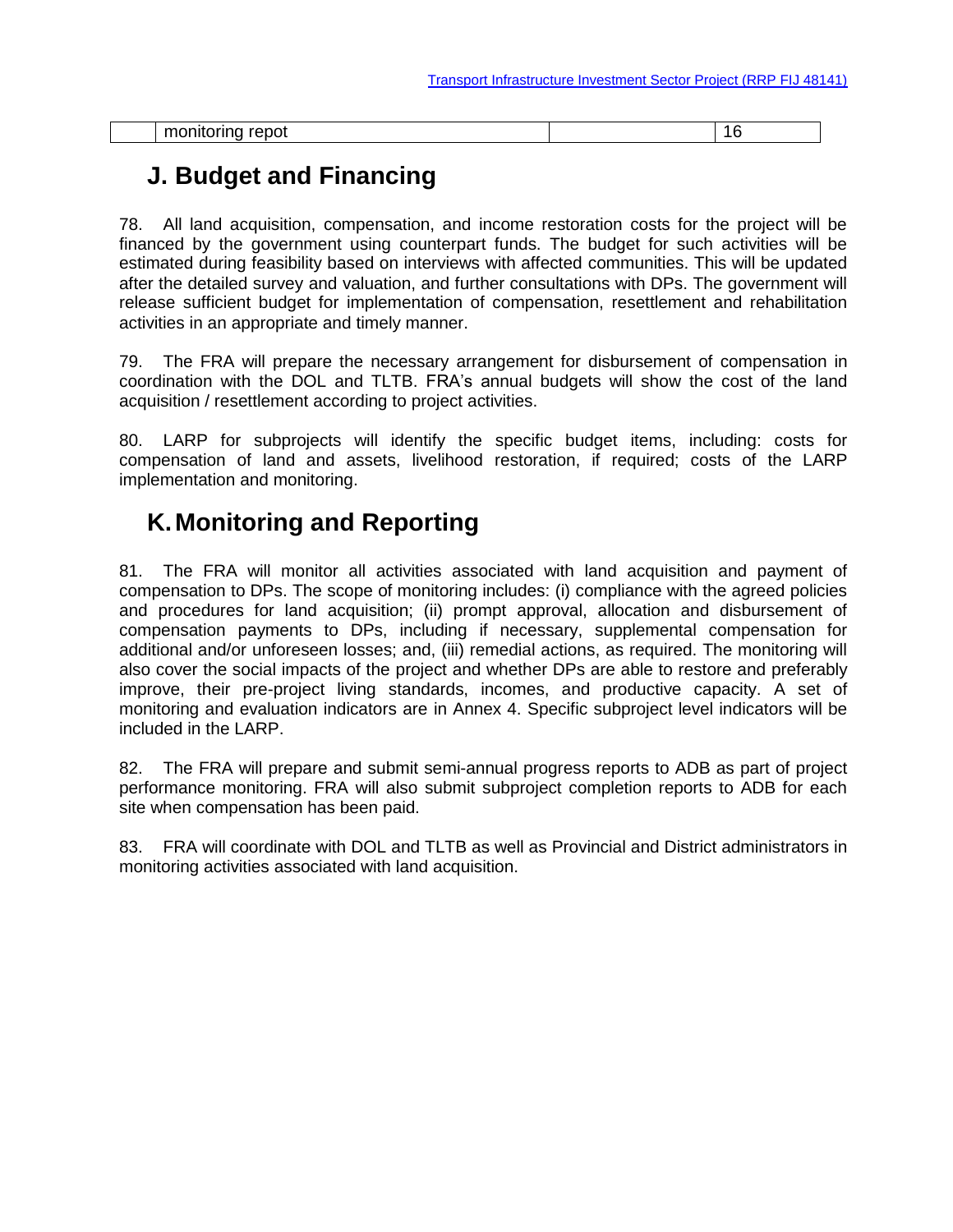### **Annex 1: Screening Form**

| Project Title:                                                                                           | Loan No: |           |                       |                        |
|----------------------------------------------------------------------------------------------------------|----------|-----------|-----------------------|------------------------|
| Subproject:<br>Date:                                                                                     |          |           |                       |                        |
|                                                                                                          |          |           |                       |                        |
| Location and impact area:                                                                                |          |           |                       |                        |
|                                                                                                          |          |           |                       |                        |
| Probable Land Acquisition/Resettlement Effects                                                           |          |           | Not                   |                        |
|                                                                                                          | Yes      | <b>No</b> | Known                 | Remarks                |
| Acquisition of Land                                                                                      |          |           |                       |                        |
| 1. Will there be land acquisition?                                                                       |          |           |                       |                        |
| 2. Is the site for land acquisition known?                                                               |          |           |                       |                        |
| 3. Is the ownership status and current usage of land to be acquired<br>known?                            |          |           |                       |                        |
|                                                                                                          |          |           |                       |                        |
| 4. Will easement be utilized within an existing Right of Way (ROW)?                                      |          |           |                       |                        |
| 5. Will there be loss of shelter and residential land due to land<br>acquisition?                        |          |           |                       |                        |
| 6. Will there be loss of agricultural and other productive assets due to<br>land acquisition?            |          |           |                       |                        |
| 7. Will there be losses of crops, trees, and fixed assets due to land<br>acquisition?                    |          |           |                       |                        |
| 8. Will there be loss of businesses or enterprises due to land<br>acquisition?                           |          |           |                       |                        |
| 9. Will there be loss of income sources and means of livelihoods due to<br>land acquisition?             |          |           |                       |                        |
| Restrictions on land use or on access                                                                    |          |           |                       |                        |
| 10. Will people lose access to natural resources, communal facilities<br>and services?                   |          |           |                       |                        |
| 11. If land use is changed, will it have an adverse impact on social and<br>economic activities?         |          |           |                       |                        |
| 12. Will access to land and resources owned communally or by the<br>state be restricted?                 |          |           |                       |                        |
| Information on Displaced Persons:                                                                        |          |           |                       |                        |
|                                                                                                          |          |           |                       |                        |
| Any estimate of the likely number of persons that will be displaced by the Project?<br>$[$ $]$ No<br>Yes |          |           |                       |                        |
|                                                                                                          |          |           |                       |                        |
| Category for resettlement impacts <sup>8</sup> : A $\lceil$<br>B [<br>$C \mid$                           |          |           |                       |                        |
| Are any of them poor, female-heads of households, or vulnerable to poverty risks?<br>Yes                 |          |           | $\lceil \, \rceil$ No | $\left[ \quad \right]$ |

 8 Impacts are classified as Category A when 200 or more persons experience major resettlement impacts either through being physically displaced from housing, or losing 10% or more of their productive (income generating) assets. Not significant impacts (i.e. other than Category A) will be classified as Category B. No impacts will be classified as Category C.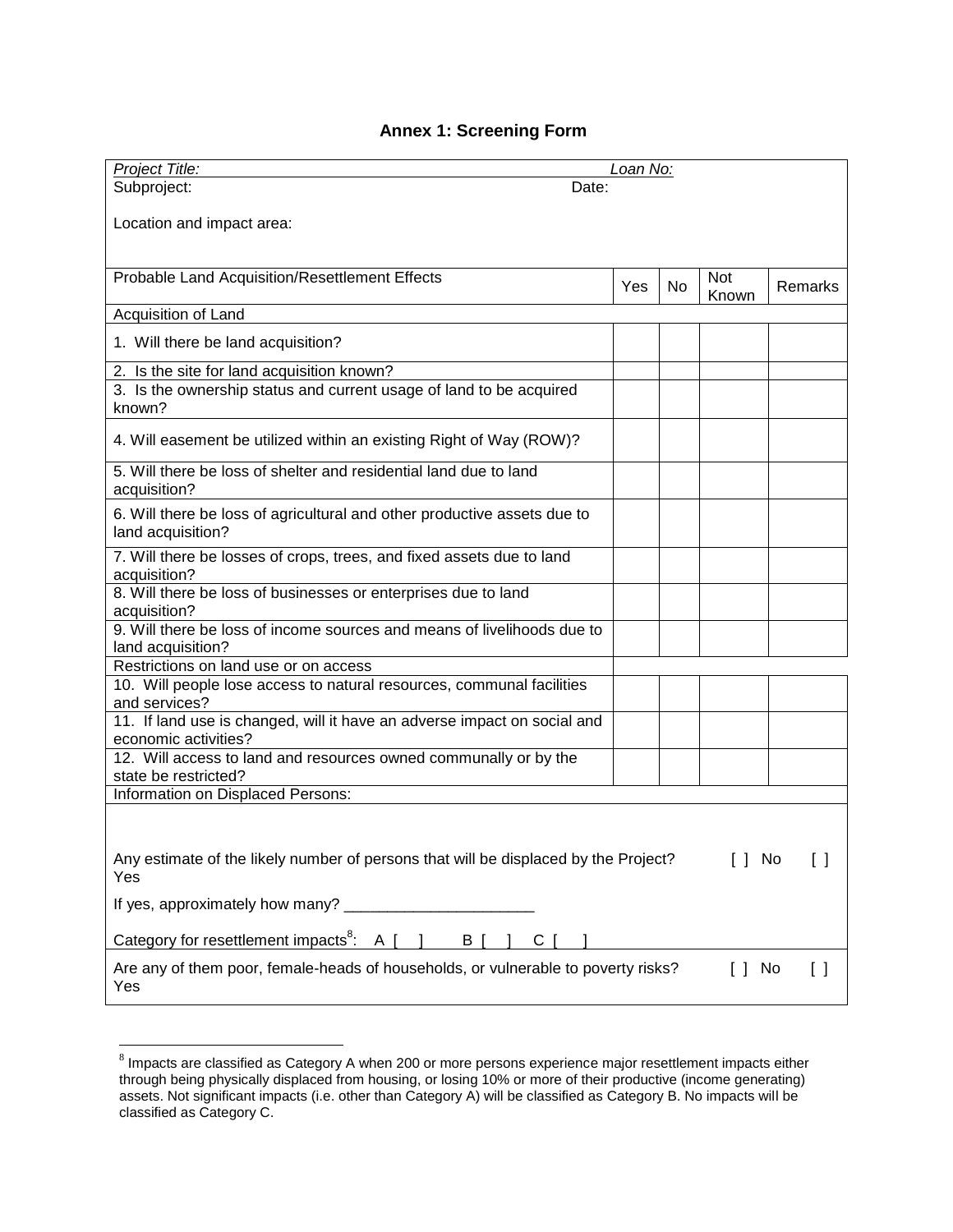| Are any displaced persons from indigenous or ethnic minority groups? | II No | $\Box$ |
|----------------------------------------------------------------------|-------|--------|
| Yes                                                                  |       |        |

Note: Please attach additional information on the project, as necessary.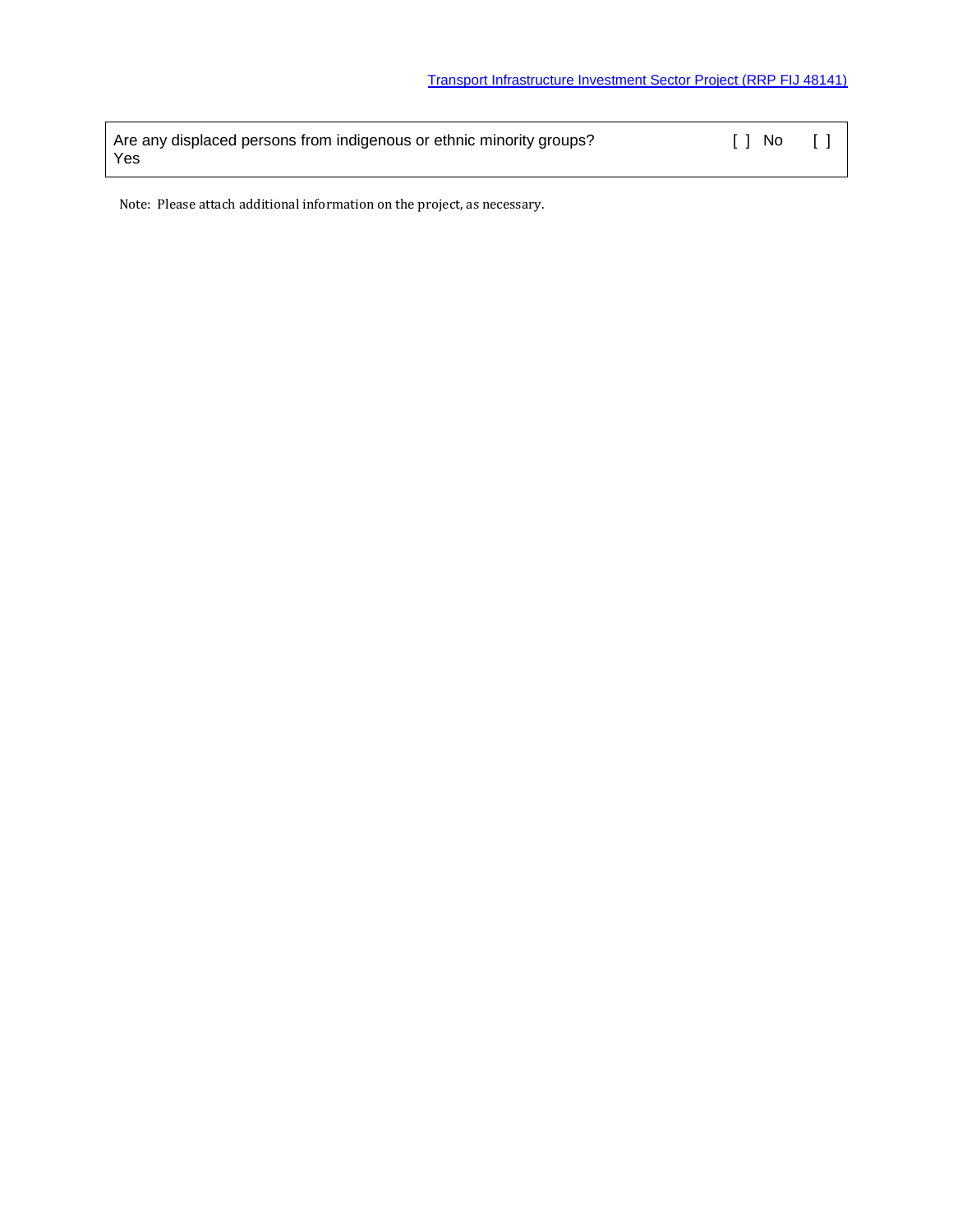#### **Annex 2: Outline of Land Acquisition and Resettlement Plan**

- A. **Executive Summary:** It provides a concise scope, entitlements and activities.
- B. **Project Description:** It introduces the project, and projects components with land acquisition or resettlement. It also describes the alternatives considered to avoid or minimize impacts.
- C. **Scope of Land Acquisition and Resettlement:** This section discusses the project's potential impacts; describes the scope of land acquisition and explains why it is necessary; and summarizes the key effects
- D. **Socio economic Information and Profile:** The section outlines the results of the assessment of social impacts:
	- a. defines, identifies, and enumerates the people to be affected;
	- b. describes the likely impacts of the land and asset acquisition;
	- c. discusses the project's impacts on the poor , and other vulnerable groups; identifies gender and resettlement impacts.

#### E. **Information Disclosure, Consultations, and Participation.** This section:

- a. identifies project stakeholders, especially primary stakeholders;
- b. describes the consultation and participation mechanisms;
- c. describes the activities undertaken to disseminate information;
- d. summarizes the results of consultations;
- e. confirms disclosure of the draft RP to affected persons; and
- f. describes the planned information disclosure and consultation measures
- F. **Grievance Redress Mechanisms.** This section describes mechanisms to receive and facilitate the resolution of affected persons' concerns and grievances. It explains how the procedures are accessible to affected persons and gender sensitive.
- G. **Legal Framework.** This section:
	- a. describes national laws and ADB and WB's policy requirement; and gap-filing measures.
	- b. describes the legal and policy for all types of displaced person;
	- c. outlines the principles and methodologies used for determining valuations and compensation rates; and set out the compensation and assistance eligibility criteria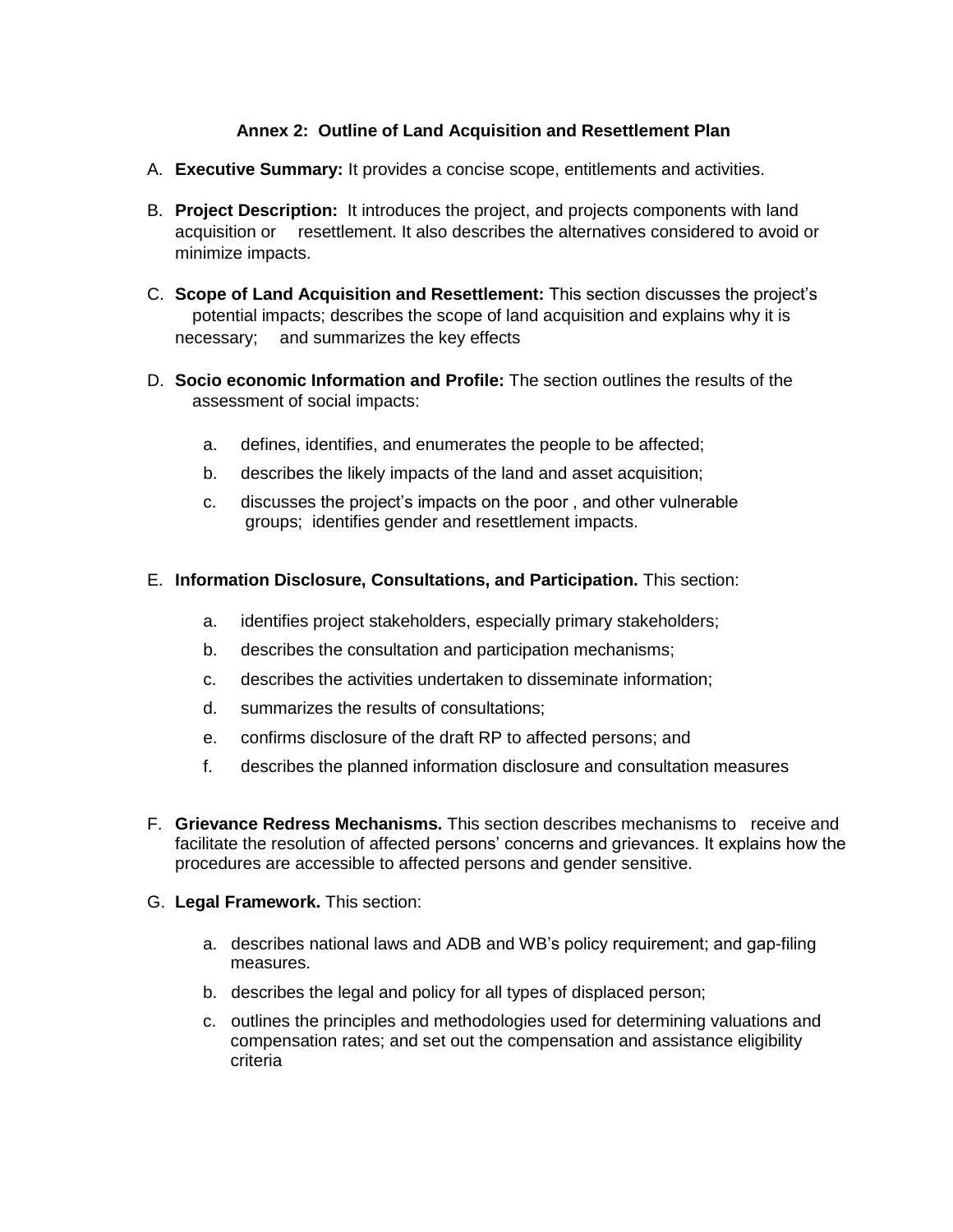#### H. **Entitlements, Assistance and Benefits.** This section**:**

- a. Defines DPs entitlements and eligibility, (includes an entitlement matrix);
- b. Specifies all assistance to vulnerable groups; and.
- c. Outlines opportunities for DPs to derive appropriate benefits from project.
- I. **Relocation of Housing and Settlement.** This section, if relevant:
	- a. Describes options for relocating housing and other structures;
	- b. Describes alternative relocation sites considered; community consultations;
	- c. Provides timetables for site preparation and transfer;
	- d. Describes the legal arrangements to regularize tenure;
	- e. Outlines measures to assist DPs with their transfer and establishment at new sites;
	- f. Describes plans to provide civic infrastructure; and
	- g. Explains how integration with host populations will be carried out.
- J. **Income Restoration and Rehabilitation.** This section, (as relevant):
	- a. Identifies livelihood risks and prepare disaggregated tables based on demographic data and livelihood sources;
	- b. describes income restoration programs, including multiple options from restoring all types of livelihoods;
	- c. outlines measures to provide social safety net;
	- d. describes special measures to support vulnerable groups;
	- e. describes training programs.

#### K. **Resettlement Budget and Financial Plan.** This section:

- a. Provides an itemized budget for all resettlement activities.
- b. Describes the flow of funds.
- c. Includes a justification for all assumptions made in calculating compensation rates.
- d. Includes information about the source of funding for the resettlement plan budget.
- L. **Institutional Arrangements.** This section:
	- a. Describes institutional arrangement responsibilities and mechanisms.
	- b. Includes institutional capacity building program.
	- c. Describes roles of NGO's, if involved, and organizations of affected persons.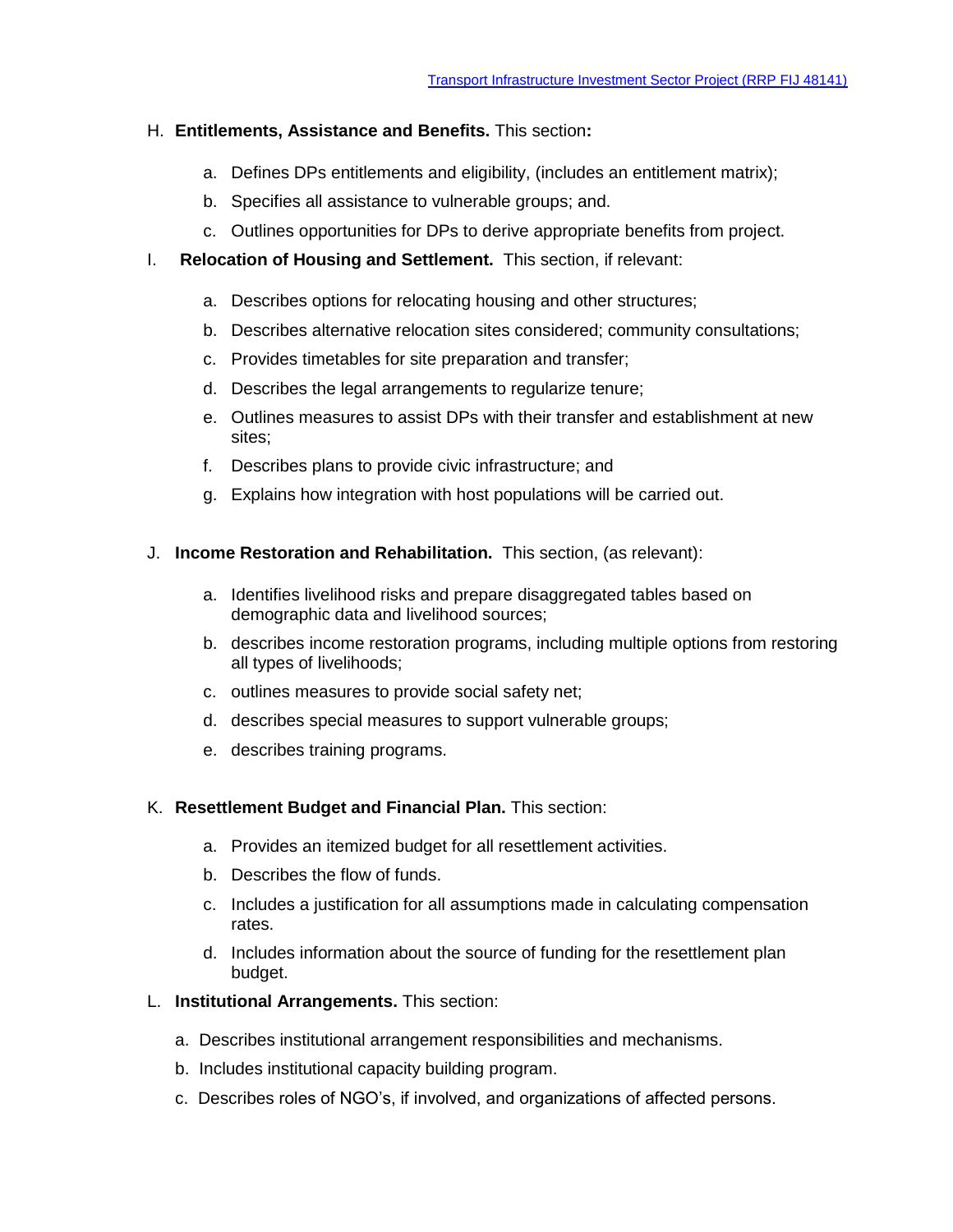- d. Describes how women's groups will be involved.
- M. **Implementation Schedule:** This section includes a detailed, time bound, implementation schedule for all key resettlement and rehabilitation activities.
- N. **Monitoring and Reporting:** This section describes the mechanisms and indicators appropriate to the project for monitoring and evaluating the implementation of the resettlement plan. It specifies arrangements for participation of affected persons in the monitoring process. This section will also describe reporting procedures.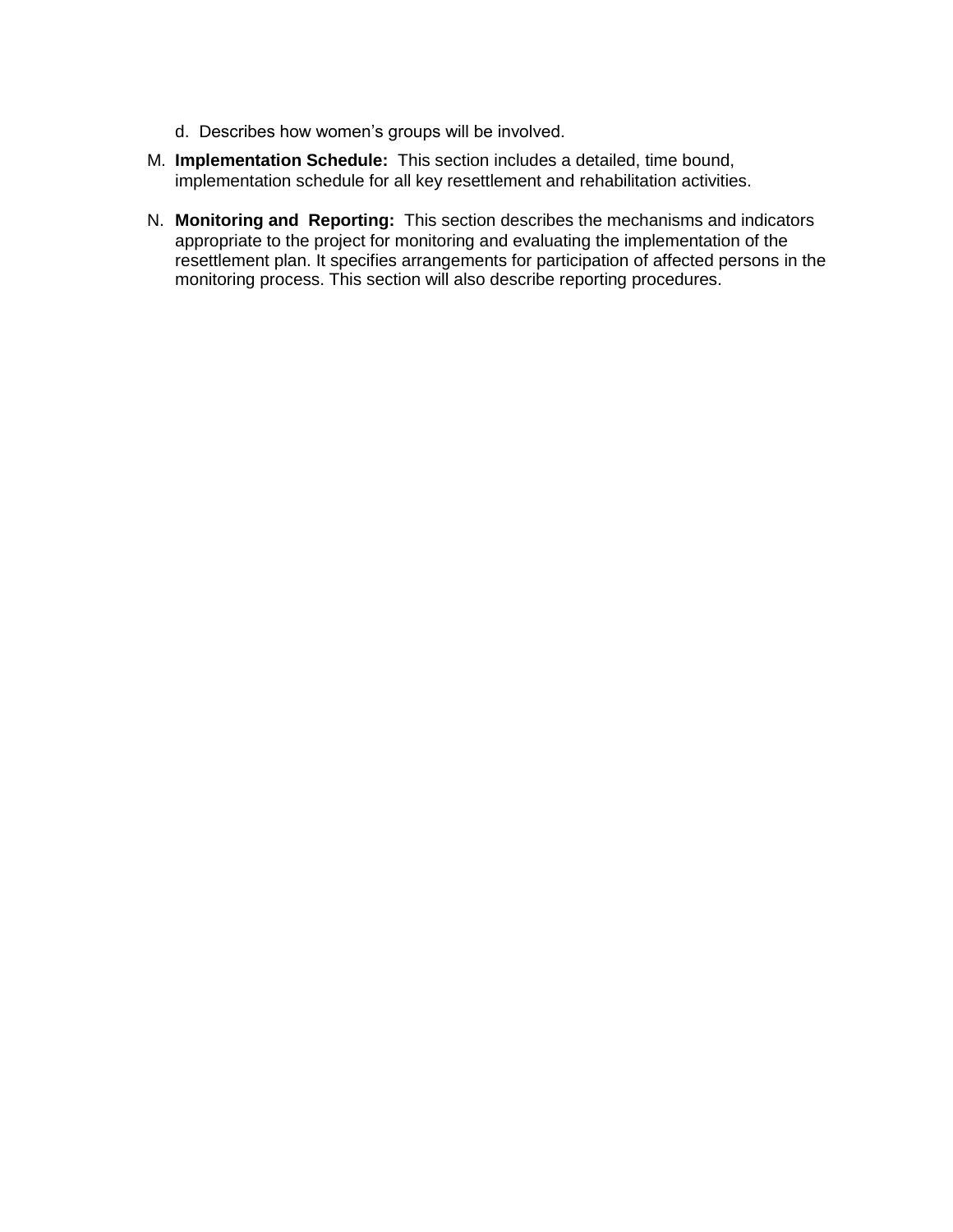### **Annex 3: Terms of Reference (TOR)**

#### **Social Safeguards/Resettlement Specialists**

Specialists will have a graduate degree in social science or similar fields and experience (10 years for international and 5 years for national) in conducting social assessments and preparing land acquisition and resettlement plan (LARP) in developing countries. The international specialist will take a lead and national specialist will assist the international specialist in undertaking all relevant tasks.

#### **FRA's social impact manager**

- i) Review the project documents, including the RRP, loan documents, the land acquisition and resettlement framework (LARF), LARP, and other relevant reports (available at FRA and/or ADB websites) and visit the project sites to familiarize with the project's safeguard requirements and the implementation status.
- ii) Facilitate preparation and updating of LARPs by Design and Supervision Consultants (See TOR for DSC consultants). Review draft LARPs submitted by DSC, arrange FRA's endorsement and submit these to ADB for clearance.
- iii) Develop and maintain the project's information management system/database on social safeguard aspects, including a system to track the project's relevant documents and records. Maintain an up-to-date collection/library of relevant safeguard documents.
- iv) Develop and maintain the system for effective management and implementation of land acquisition and resettlement activities, and other relevant activities. Assist FRAin implementation and reporting on these activities in compliance with the project's requirements on social safeguards.
- v) Undertake monitoring of the resettlement and relevant activities on social safeguards. Monitor the livelihoods and living standards of the APs by conducting field visits and consultations with the APs and stakeholders. Develop remedial actions in case any gaps are identified to meet the project's safeguard objectives.
- vi) Prepare semi-annual monitoring reports with adequate information meeting ADB requirements for submission by FRA to ADB. Coordinate with ADB's safeguard specialist to review and clear the report. Assist in conducting any field review by ADB on the social safeguard compliance.
- vii) Assist FRA in mobilization of the third-party experts, if needed, and assist them in conducting their activities by providing relevant information, etc.
- viii) Undertake periodic consultations with APs and stakeholders and assist FRA for disclosure of relevant information to comply with the project's relevant requirements. Maintain proper documentation of consultation and disclosure activities.
- ix) Facilitate implementation of the project's grievance redress mechanism (GRM). Monitor status of grievances, facilitate their resolution, maintain documentation, and report the progress through monitoring reports.
- x) Conduct necessary capacity building for FRA staff, government agencies and other stakeholders on project-related and ADB's requirements on safeguards.
- xi) Coordinate with the environment manager and other FRA specialists, government counterparts, and other relevant stakeholders for implementation and monitoring on safeguards. In coordination with the environment specialist, monitor compliance on social aspects of the civil works contracts. Prepare a social management plan in case significant social impacts are identified that cannot be addressed by the environment assessment or existing plans.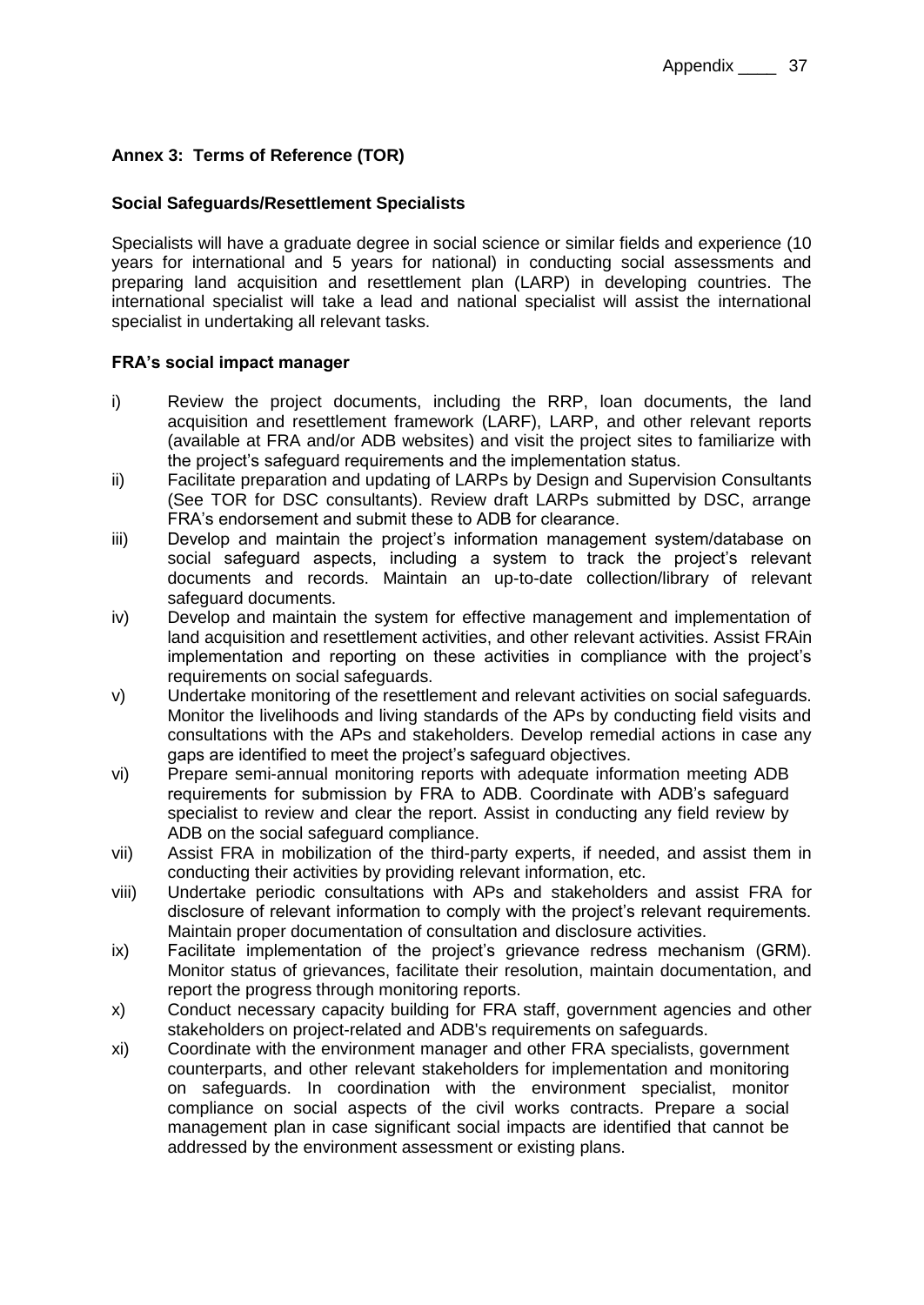xii) Perform relevant tasks assigned by FRA, independently or in coordination with other specialists, to meet the project's requirements on social safeguards.

#### **Social Safeguards/Resettlement Specialist under DSC Consultants**  (International 18 pm; national 36 pm)

- (i) Review the scope and activities of the proposed subprojects and screen their potential impacts on land acquisition/involuntary resettlement (IR) and indigenous peoples (IPs).
- (ii) Conduct surveys, interviews and focus-group discussions to collect data for assessment of social impacts and preparation of safeguard planning documents.
- (iii) Coordinate with relevant government agencies for necessary information on affected land and land-based assets, and for coordination with the government's formal land acquisition procedures in accordance with relevant laws on land acquisition.
- (iv) Prepare land acquisition and resettlement plan (LARP) for subprojects involving physical or economic displacements due to land acquisition or restriction on land use or access. The LARP must be based on the census of affected persons (APs), inventory of losses, and socio-economic survey of APs. The LARP must meet the requirements of ADB Safeguard Policy Statement (SPS) as well as relevant country laws as stipulated in the Land Acquisition and Resettlement Framework (RF), and should include gap-filling measures in case of any gaps between the SPS and country laws. The contents of the LARP should follow the outline of the SPS as provided in the LARF.
- (v) Undertake due diligence on IPs, undertake adequate consultation with local communities and prepare a summary document confirming broad community support of local communities of the subproject. Include such report in the feasibility report to be submitted to ADB.
- (vi) In coordination with the FRA and relevant government agencies, undertake consultations with APs and other stakeholders and disclose relevant information including the draft safeguard documents in accordance with the country's laws and ADB SPS. Develop a grievance redress mechanism for relevant subprojects.
- (vii) Develop schedule to implement and monitor the LARP at subproject level.
- (viii) Conduct workshops and meetings, and provide guidance to FRA's social impact manager on project-related resettlement issues and ADB's policy and procedural requirements on social safeguards.
- (ix) Submit draft safeguard documents to ADB through FRA and finalize these incorporating comments from ADB and FRA.
- (x) Provide inputs to the team leader on social safeguards required for other project documents.